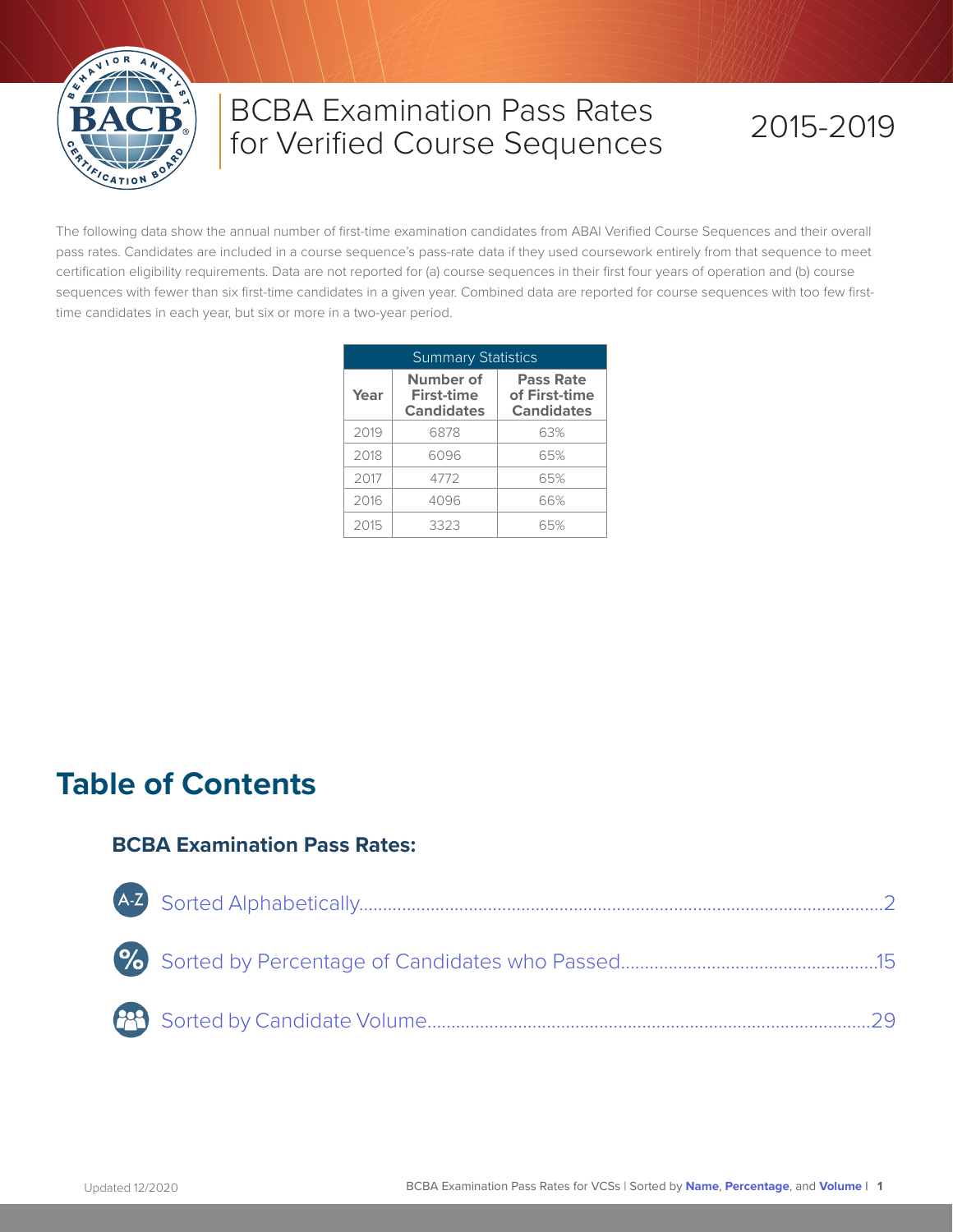### <span id="page-1-0"></span>BCBA Examination Pass Rates: Sorted Alphabetically

|                                                                                                                                                                                                     |                 |          | Pass Rate (# of First-time Candidates) |             |           |           |            |
|-----------------------------------------------------------------------------------------------------------------------------------------------------------------------------------------------------|-----------------|----------|----------------------------------------|-------------|-----------|-----------|------------|
| Institution<br>(Sorted Alphabetically)                                                                                                                                                              | $VCS$ #s        | Mode**   | 2019                                   | 2018        | 2017      | 2016      | 2015       |
| <b>ABA Centre ROSTOK</b>                                                                                                                                                                            | 4393            | Distance |                                        |             | N/A       |           |            |
| ABA Spain Madrid                                                                                                                                                                                    | 4316            | Distance | 38% (232)                              | 18% (72)    | 25% (44)  | 27% (29)  | $33\%$ (9) |
| <b>ABA Training Solutions</b>                                                                                                                                                                       | 4509            | Distance |                                        |             | N/A       |           |            |
| ABA-CARDP                                                                                                                                                                                           | 4384            | Both     |                                        |             | N/A       |           |            |
| Alcanzando                                                                                                                                                                                          | 4356            | Hybrid   |                                        |             | N/A       |           |            |
| American University of Beirut                                                                                                                                                                       | 4506            | Both     |                                        |             | N/A       |           |            |
| Antioch University                                                                                                                                                                                  | 4022            | Campus   | $92\%$ (12)                            | $92\%$ (12) | 92% (12)  | 70% (10)  | $\ast$     |
| Arcadia University                                                                                                                                                                                  | 4088            | Distance | $31\%$ (13)                            | 29% (14)    | 32% (19)  | 38% (13)  | 18% (11)   |
| Arizona State University                                                                                                                                                                            | 4064            | Distance | 55% (642)                              | 59% (501)   | 65% (329) | 61% (221) | 62% (120)  |
| Arizona State University                                                                                                                                                                            | 4290            | Campus   | 84% (19)                               |             |           | N/A       |            |
| Association Agir et Vivre l'Autisme                                                                                                                                                                 | 4446            | Campus   | N/A                                    |             |           |           |            |
| Association for training in<br>Neurodevelopment MONORODI                                                                                                                                            | 4261            | Campus   |                                        |             | N/A       |           |            |
| Association Francaise de L'ABA                                                                                                                                                                      | 4182            | Distance |                                        |             | N/A       |           |            |
| Associations for the Advancement of Radical Behavior<br>Analysis and the Italian-American Association of Behav-<br>ior Analysis and Modification, and Behavioral-Cognitive<br>Therapy (AARBA-AIAMC) | 4513            | Hybrid   |                                        |             | N/A       |           |            |
| <b>Assumption College</b>                                                                                                                                                                           | 4362<br>(51127) | Campus   |                                        |             | N/A       |           |            |
| Atbalsts Latvia                                                                                                                                                                                     | 4455            | Both     |                                        |             | N/A       |           |            |
| <b>Auburn University</b>                                                                                                                                                                            | 4001<br>(51007) | Campus   |                                        | 100% (12)   |           | 90% (10)  | 100% (10)  |
| Auburn University                                                                                                                                                                                   | 4407            | Both     |                                        |             | N/A       |           |            |
| Aurora University                                                                                                                                                                                   | 4112            | Campus   | 71% (17)                               | 89% (19)    | 58% (12)  | 75% (12)  | N/A        |
| Azerbaijan Agdam Social College                                                                                                                                                                     | 4512            | Distance |                                        |             | N/A       |           |            |
| <b>Azusa Pacific University</b>                                                                                                                                                                     | 4174            | Campus   | $13\%$ (8)                             |             |           | N/A       |            |
| <b>Baekseok University</b>                                                                                                                                                                          | 4306<br>(51008) | Campus   | 57% (7)                                |             |           | N/A       |            |
| <b>Ball State University</b>                                                                                                                                                                        | 4199<br>(51134) | Distance | 61% (845)                              | 64% (627)   | 62% (456) | 61% (310) | 59% (201)  |
| Bangor University (degree)                                                                                                                                                                          | 4335            | Campus   | 90% (10)                               | 83% (18)    | 78% (18)  | 71% (7)   | 67% (12)   |

\* = The course sequence had fewer than 6 first-time candidates during the year.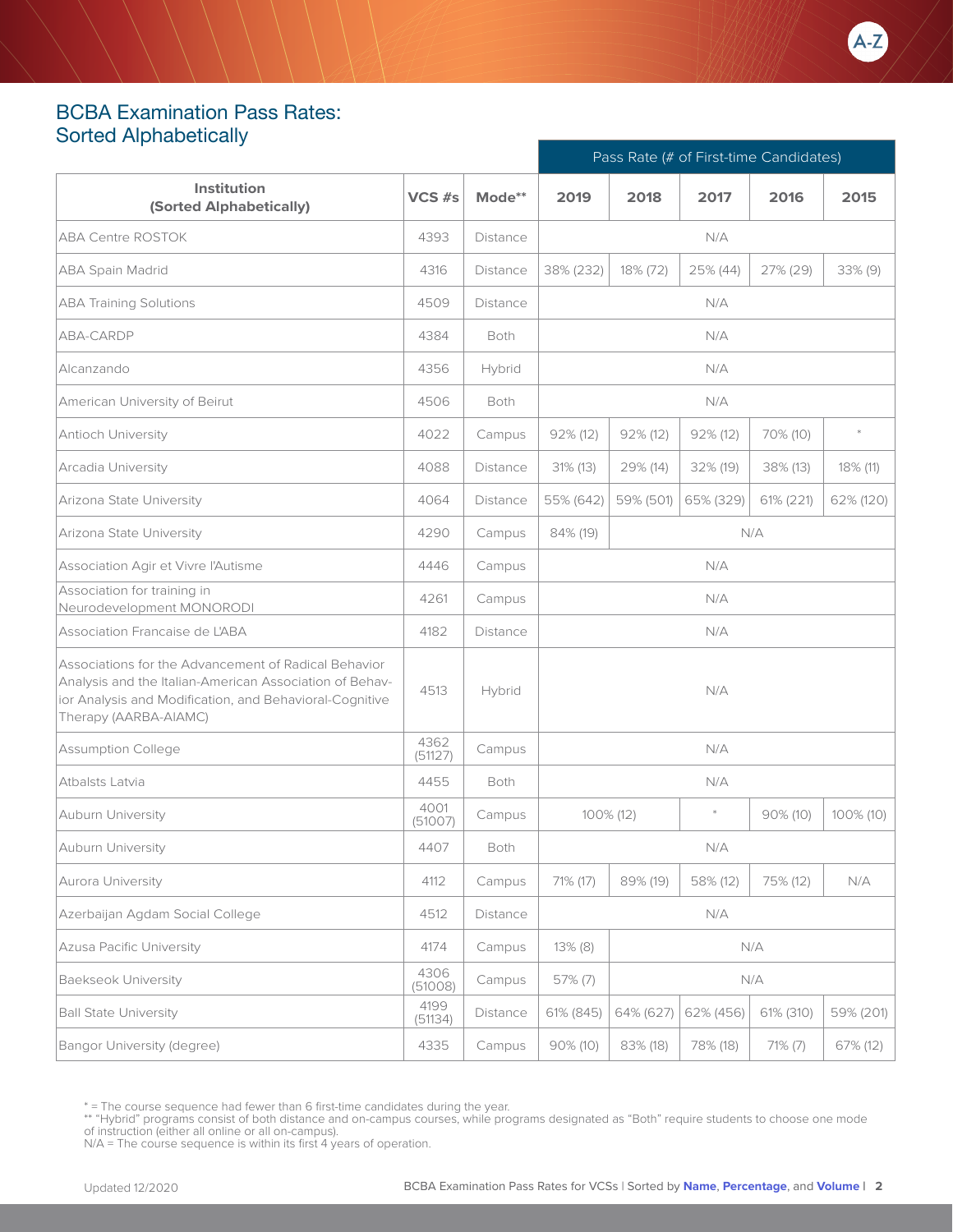

| <b>Sorted Alphabetically</b>                  |                 |                 |                                           | Pass Rate (# of First-time Candidates) |          |          |             |  |  |
|-----------------------------------------------|-----------------|-----------------|-------------------------------------------|----------------------------------------|----------|----------|-------------|--|--|
| <b>Institution</b><br>(Sorted Alphabetically) | VCS #s          | Mode**          | 2019                                      | 2018                                   | 2017     | 2016     | 2015        |  |  |
| <b>Bangor University (certificate)</b>        | 4461            | Campus          |                                           |                                        | N/A      |          |             |  |  |
| <b>Bay Path University</b>                    | 4191<br>(51034) | Hybrid          | 88% (56)                                  | 86% (56)                               |          | N/A      |             |  |  |
| <b>Baylor University</b>                      | 4084<br>(51014) | Campus          | 85% (7)<br>N/A<br>100% (7)<br>$93\%$ (14) |                                        |          |          |             |  |  |
| Behavior Momentum India                       | 4067            | Campus          |                                           |                                        | N/A      |          |             |  |  |
| Behaviour Analysis Academy                    | 4410            | Both            |                                           |                                        | N/A      |          |             |  |  |
| <b>Beijing Normal University</b>              | 4435<br>(51104) | <b>Distance</b> |                                           |                                        | N/A      |          |             |  |  |
| Beit Berl College                             | 4390            | Campus          |                                           |                                        | N/A      |          |             |  |  |
| Biruni University                             | 4507            | Campus          |                                           |                                        | N/A      |          |             |  |  |
| Bowling Green State University                | 41002           | Online          |                                           |                                        | N/A      |          |             |  |  |
| <b>Brandman University</b>                    | 4146            | Distance        | 38% (26)                                  | 50% (22)                               | 40% (10) | 69% (13) | N/A         |  |  |
| <b>Brandman University</b>                    | 4357            | Both            | 52% (23)<br>N/A                           |                                        |          |          |             |  |  |
| <b>Brigham Young University</b>               | 4425            | Campus          | N/A                                       |                                        |          |          |             |  |  |
| <b>Brock University</b>                       | 4234            | Campus          | 96% (74)                                  | $92\% (73)$                            | 89% (57) | 79% (38) | $91\% (23)$ |  |  |
| Cairn University                              | 4418<br>(51075) | Distance        |                                           |                                        | N/A      |          |             |  |  |
| Caldwell University                           | 4169            | Campus          | 80% (20)                                  | 63% (16)                               | 64% (11) | 78% (27) | 72% (18)    |  |  |
| California State University Fresno            | 4246            | Campus          |                                           | 100% (13)                              |          | $\ast$   |             |  |  |
| California State University Los Angeles       | 4110            | Campus          | 78% (23)                                  | 67% (21)                               | 67% (18) | 70% (17) | 63% (24)    |  |  |
| California State University Northridge        | 4145            | Hybrid          | $92\% (26)$                               | 100% (16)                              | 92% (13) | 94% (36) | 97% (32)    |  |  |
| California State University Sacramento        | 4172            | Campus          | $100\% (7)$                               |                                        | 90% (10) | $\ast$   | $100\%$ (8) |  |  |
| California State University San Marcos        | 4107<br>(51106) | Distance        | 50% (20)                                  | 69% (16)                               |          | N/A      |             |  |  |
| California State University Stanislaus        | 4243<br>(51117) | Campus          | 56% (9)                                   | 83% (6)                                | 88% (8)  | $\ast$   | $100\%$ (6) |  |  |
| California University of Pennsylvania         | 4241            | Distance        | 20% (10)                                  | 33% (6)                                |          | N/A      |             |  |  |
| Cambridge College                             | 4302<br>(51122) | Hybrid          | 94% (35)                                  | 86% (29)                               | 88% (17) | 87% (32) | 88% (16)    |  |  |
| Capella University                            | 4140<br>(51108) | Distance        | 44% (416)                                 | 43% (275)                              |          | N/A      |             |  |  |
| CAPPDR-SEEK                                   | 4394            | Hybrid          |                                           |                                        | N/A      |          |             |  |  |
| Central Michigan University                   | 4223            | Campus          |                                           |                                        | N/A      |          |             |  |  |
| Central Washington University                 | 4134            | Campus          | 83% (6)                                   |                                        |          | N/A      |             |  |  |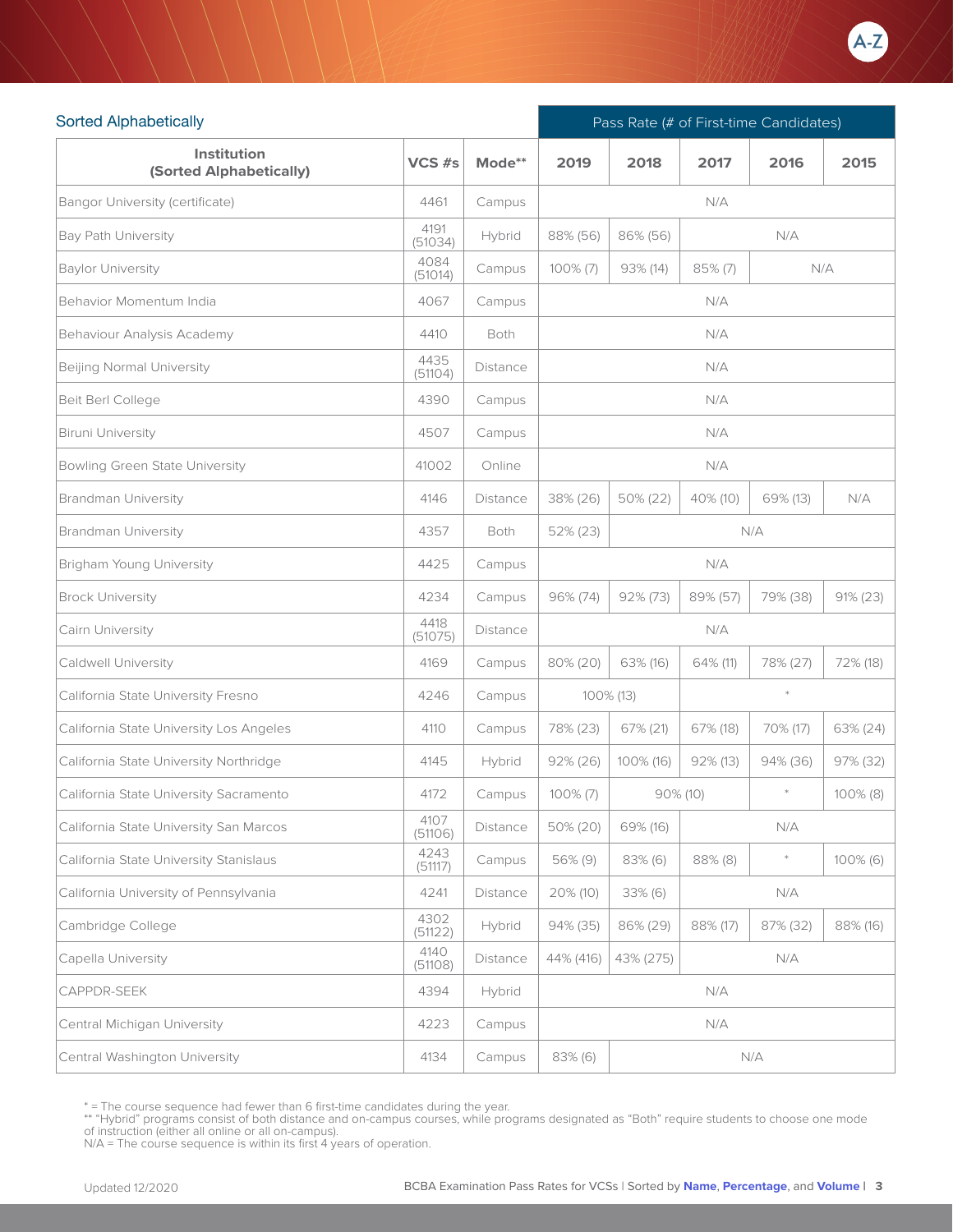

| <b>Sorted Alphabetically</b>                              |                 |          | Pass Rate (# of First-time Candidates) |            |           |             |          |
|-----------------------------------------------------------|-----------------|----------|----------------------------------------|------------|-----------|-------------|----------|
| Institution<br>(Sorted Alphabetically)                    | VCS #s          | Mode**   | 2019                                   | 2018       | 2017      | 2016        | 2015     |
| Chapman University                                        | 4184            | Campus   | $50\%$ (6)                             |            | 50% (10)  | N/A         |          |
| Chicago School of Professional Psychology                 | 4142            | Both     | 64% (137)                              | 65% (142)  | 71% (128) | 66% (96)    | 69% (72) |
| Chicago School of Professional Psychology (DC)            | 4498            | Hybrid   |                                        |            | N/A       |             |          |
| Chicago School of Professional Psychology                 | 4499            | Distance |                                        |            | N/A       |             |          |
| Chicago School of Professional Psychology (Dallas)        | 4500            | Hybrid   |                                        |            | N/A       |             |          |
| Chicago School of Professional Psychology (Chicago)       | 4501            | Campus   |                                        |            | N/A       |             |          |
| Chicago School of Professional Psychology<br>(IR, LA, SD) | 4502            | Campus   |                                        |            | N/A       |             |          |
| <b>Clarion University</b>                                 | 4492            | Distance |                                        |            | N/A       |             |          |
| Clemson University                                        | 4087            | Distance | 68% (25)<br>$31\% (26)$<br>N/A         |            |           |             |          |
| Clemson University (Romania)                              | 4128            | Hybrid   |                                        |            | N/A       |             |          |
| <b>Cleveland State University</b>                         | 4238            | Distance | $50\%$ (6)<br>N/A                      |            |           |             |          |
| College of Mount Saint Vincent                            | 4504            | Campus   | N/A                                    |            |           |             |          |
| Columbia University Teachers College                      | 4301<br>(51080) | Campus   | 83% (18)                               | 80% (20)   | 71% (25)  | 74% (27)    | 69% (13) |
| Consorzio Universitario Humanitas                         | 4424<br>(51114) | Campus   |                                        |            | N/A       |             |          |
| Daemen College                                            | 4489            | Distance |                                        |            | N/A       |             |          |
| Dar Al Hekma University                                   | 51098           | Campus   |                                        |            | N/A       |             |          |
| David Yellin Academic College of Education                | 4330<br>(51072) | Campus   |                                        |            | N/A       |             |          |
| Drake University                                          | 4437<br>(51129) | Campus   |                                        |            | N/A       |             |          |
| <b>Drexel University</b>                                  | 4280            | Both     | 69% (29)                               |            |           | N/A         |          |
| <b>Duquesne University</b>                                | 4095            | Hybrid   |                                        |            | N/A       |             |          |
| East Stroudsburg University                               | 4300            | Distance |                                        | 33% (6)    |           | N/A         |          |
| Eastern Kentucky University                               | 41010           | Online   |                                        |            | N/A       |             |          |
| Eastern Michigan University                               | 51090           | Campus   |                                        |            | N/A       |             |          |
| Eastern University                                        | 4434<br>(51128) | Distance | $\ast$                                 | 43% (7)    |           | 82% (11)    | N/A      |
| Elms College                                              | 4008            | Campus   | 50% (12)                               | $43\%$ (7) | 54% (13)  | $50\%$ (10) | 72% (18) |
| Emirates College for Advanced Education                   | 4508            | Campus   |                                        |            | N/A       |             |          |
| Endicott College                                          | 4159<br>(51056) | Both     | 68% (72)                               | 63% (89)   | 73% (71)  | 76% (37)    | 76% (33) |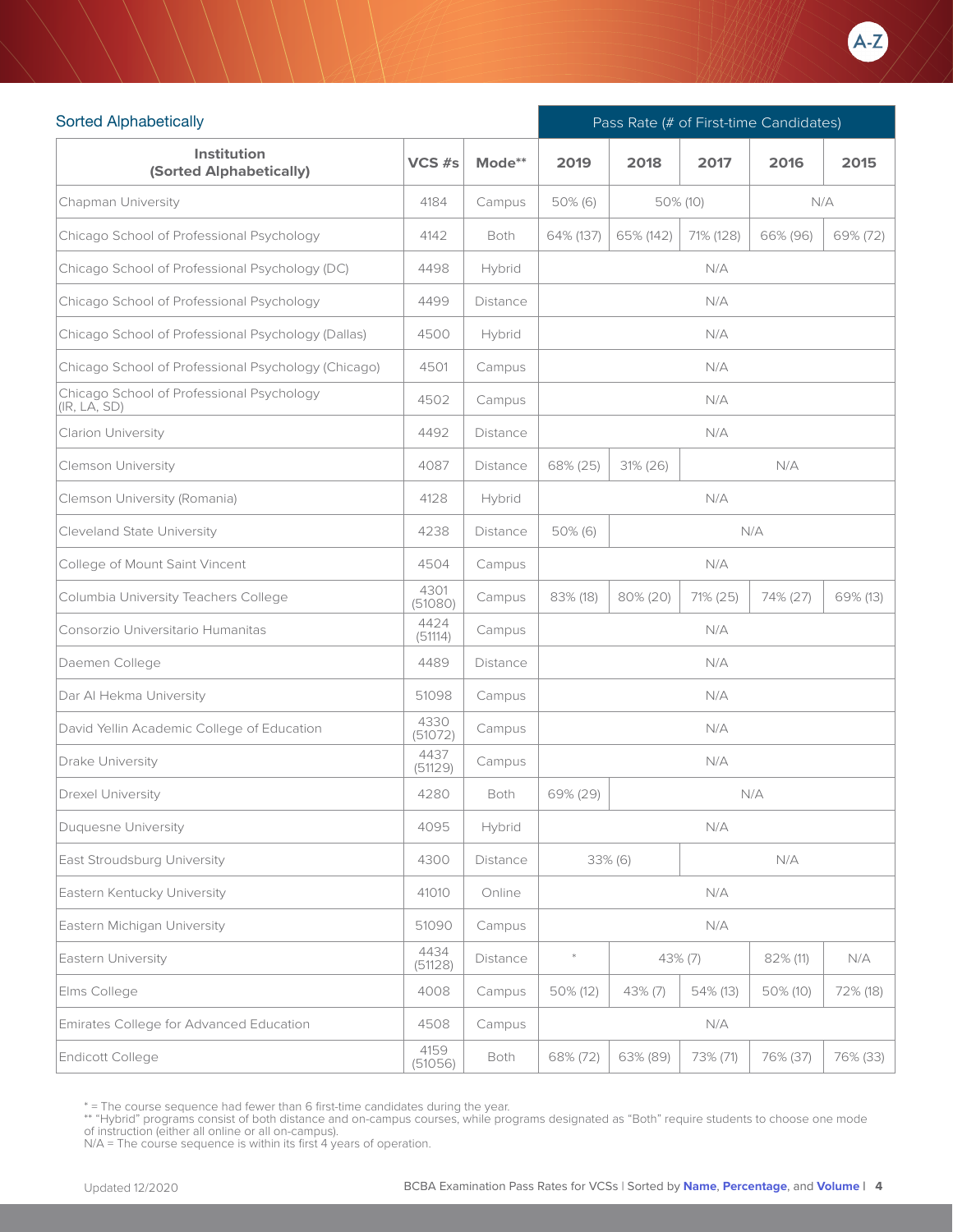

| <b>Sorted Alphabetically</b>                                   |                 |          |                                          | Pass Rate (# of First-time Candidates) |           |             |           |  |
|----------------------------------------------------------------|-----------------|----------|------------------------------------------|----------------------------------------|-----------|-------------|-----------|--|
| Institution<br>(Sorted Alphabetically)                         | VCS #s          | Mode**   | 2019                                     | 2018                                   | 2017      | 2016        | 2015      |  |
| Eötvös Lóránd Tudományegyetem<br>(Eötvös Lóránd University)    | 41011           | Campus   |                                          |                                        | N/A       |             |           |  |
| Faculdade INESP - Grupo Método, São Paulo                      | 4480<br>(51138) | Both     |                                          |                                        | N/A       |             |           |  |
| Federal University of Sao Carlos                               | 4441            | Campus   |                                          |                                        | N/A       |             |           |  |
| Felician University                                            | 4485            | Campus   |                                          |                                        | N/A       |             |           |  |
| Fitchburg State University                                     | 4232            | Campus   | 43% (14)                                 | 45% (11)                               |           | N/A         |           |  |
| Florida Atlantic University                                    | 4374            | Campus   |                                          | $83\%$ (6)                             | $\ast$    | 75% (8)     | N/A       |  |
| Florida Institute of Technology (Melbourne)                    | 4333<br>(51058) | Campus   | $95\% (20)$                              | 82% (22)                               | 72% (18)  | $92\% (26)$ | 100% (15) |  |
| Florida Institute of Technology (Orlando)                      | 4334<br>(51059) | Campus   | 82% (11)                                 | $88\%$ (8)                             | 100% (11) |             | N/A       |  |
| Florida Institute of Technology (Melbourne, OBM)               | 51035           | Campus   |                                          |                                        | N/A       |             |           |  |
| Florida Institute of Technology (Certificate Program)          | 4038            | Distance | 75% (603)                                | 78% (581)                              | 74% (554) | 71% (631)   | 76% (590) |  |
| Florida Institute of Technology (Degree Program)               | 4413            | Distance | 88% (107)<br>89% (55)<br>79% (47)<br>N/A |                                        |           |             |           |  |
| Florida International University                               | 4516            | Campus   | N/A                                      |                                        |           |             |           |  |
| Florida State University                                       | 4046            | Campus   | 100% (22)                                | 100% (21)                              | 88% (17)  | 88% (17)    | 95% (20)  |  |
| Francis Marion University                                      | 4468            | Distance |                                          |                                        | N/A       |             |           |  |
| <b>Fresno Pacific University</b>                               | 4251            | Campus   |                                          | 56% (9)                                |           | N/A         |           |  |
| George Mason University                                        | 4136            | Both     | 61% (51)                                 | 76% (62)                               | 64% (47)  | 75% (56)    | 42% (19)  |  |
| Georgia State University                                       | 4127            | Campus   | 71% (21)                                 | 78% (9)                                | $\ast$    |             | N/A       |  |
| Georgian Court University                                      | 4073<br>(51049) | Campus   | 41% (17)                                 | 53% (15)                               | $\ast$    | 33% (12)    | N/A       |  |
| Gonzaga University                                             | 4236            | Campus   |                                          | 57% (7)                                | $\ast$    |             | N/A       |  |
| <b>Grand Valley State University</b>                           | 4255<br>(51039) | Distance |                                          | 83% (6)                                |           | N/A         |           |  |
| Griffith University                                            | 51069           | Online   |                                          |                                        | N/A       |             |           |  |
| <b>Griffith University</b>                                     | 51170           | Online   |                                          |                                        | N/A       |             |           |  |
| Hebrew University of Jerusalem                                 | 4339            | Campus   |                                          |                                        | N/A       |             |           |  |
| <b>Hofstra University</b>                                      | 4218            | Campus   |                                          | 50% (8)                                | $\ast$    |             | N/A       |  |
| Hong Kong Association for Behavior Analysis                    | 4481            | Campus   |                                          |                                        | N/A       |             |           |  |
| Hunter College                                                 | 4253            | Both     | 55% (22)                                 | 73% (22)                               | 57% (23)  | 55% (31)    | 35% (26)  |  |
| Institute for Accessibility Development<br>Tsinghua University | 51037           | Hybrid   |                                          |                                        | N/A       |             |           |  |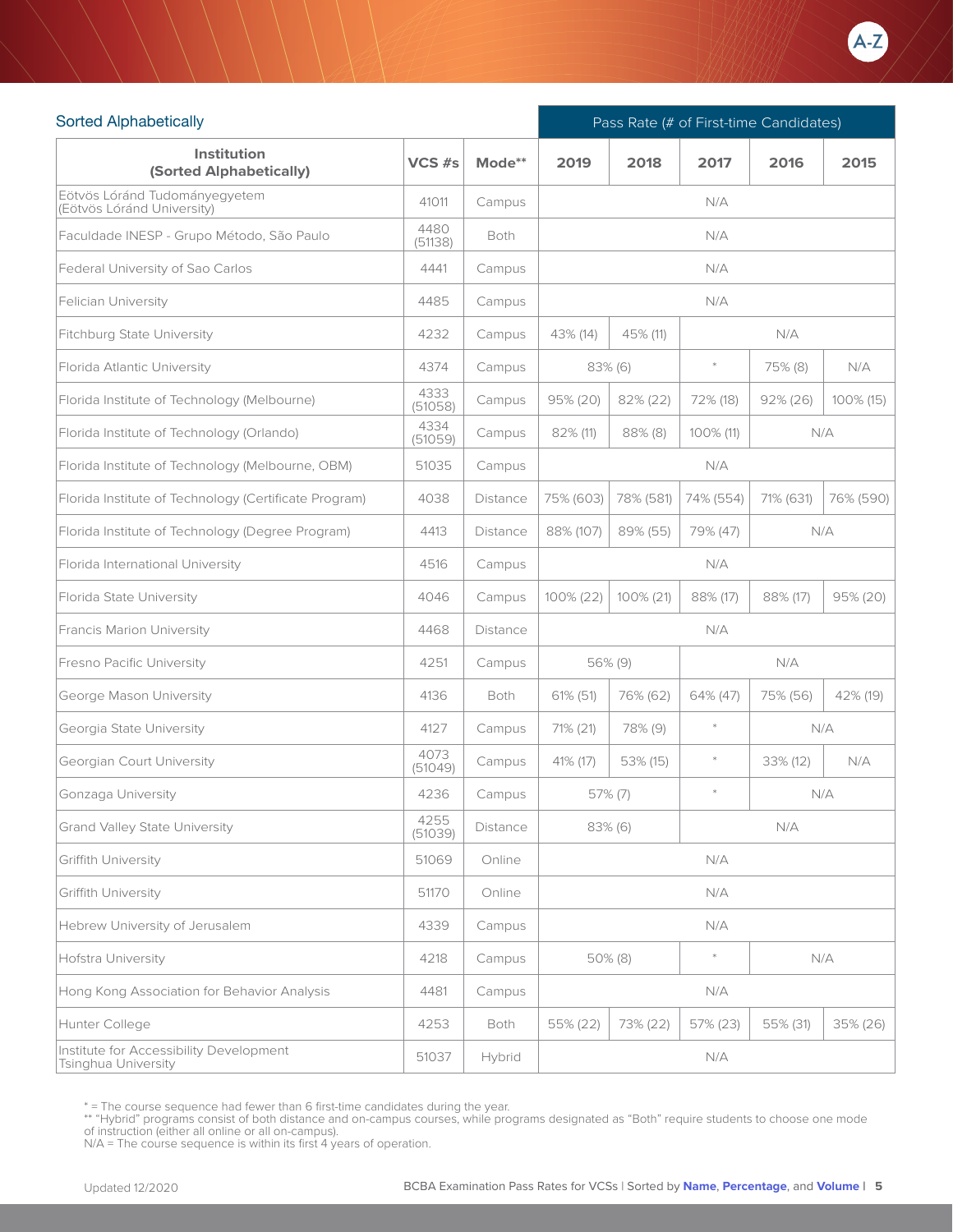

| <b>Sorted Alphabetically</b>                                                |                 |             |                                    | Pass Rate (# of First-time Candidates) |                |          |          |  |
|-----------------------------------------------------------------------------|-----------------|-------------|------------------------------------|----------------------------------------|----------------|----------|----------|--|
| Institution<br>(Sorted Alphabetically)                                      | VCS #s          | Mode**      | 2019                               | 2018                                   | 2017           | 2016     | 2015     |  |
| Istituto per la Ricerca, la Formazione e<br>l'Informazione sulle Disabilità | 4149            | Campus      | 50% (16)                           | 40% (10)                               | N/A            |          |          |  |
| Instituto Walden 4                                                          | 4342            | N/A         |                                    |                                        | N/A            |          |          |  |
| Jacksonville State University                                               | 4015<br>(51068) | Hybrid      | 100% (6)<br>$83\%$ (6)<br>80% (10) |                                        |                | 56% (9)  |          |  |
| James Madison Univeristy                                                    | 4122            | Campus      | $100\%$ (6)                        | 89% (9)                                | $100\%$ (6)    | 100% (7) | N/A      |  |
| Johns Hopkins University                                                    | 4083            | Campus      |                                    | 76% (17)                               | 89% (9)        | N/A      |          |  |
| Kean University                                                             | 4370            | Campus      |                                    |                                        | N/A            |          |          |  |
| Kent State University                                                       | 4242            | Distance    | $\ast$<br>75% (8)<br>N/A           |                                        |                |          |          |  |
| Kibbutzim College                                                           | 4239<br>(51125) | Campus      |                                    |                                        | N/A            |          |          |  |
| Kongju National University                                                  | 4041            | Campus      | 25% (8)                            | 30% (10)                               | N/A<br>30% (10 |          |          |  |
| Konrad Lorenz University                                                    | 4470            | Campus      | N/A                                |                                        |                |          |          |  |
| Kore University - IESCUM                                                    | 4360            | Campus      | N/A                                |                                        |                |          |          |  |
| Kutztown University of Pennsylvania                                         | 4443            | Distance    | N/A                                |                                        |                |          |          |  |
| La Sierra University                                                        | 4192            | Campus      | $\ast$                             | 33% (6)                                |                |          | N/A      |  |
| Lehigh University                                                           | 4408            | <b>Both</b> |                                    |                                        | N/A            |          |          |  |
| Lindenwood University                                                       | 4175            | Both        | 64% (11)                           | 47% (17)                               |                | N/A      |          |  |
| Lipscomb University                                                         | 4103            | Hybrid      | 58% (19)                           | 72% (18)                               | 71% (21)       |          | N/A      |  |
| Long Island University (Brooklyn)                                           | 4252            | Campus      |                                    |                                        | N/A            |          |          |  |
| Long Island University (Post)                                               | 4203            | Hybrid      | 40% (10)                           | 30% (10)                               | $63\%$ (8)     | $\ast$   | 33% (6)  |  |
| Louisiana State University                                                  | 4219            | Campus      |                                    |                                        | N/A            |          |          |  |
| Loyola Marymount University                                                 | 4465<br>(51023) | Distance    |                                    |                                        | N/A            |          |          |  |
| Malta College of Arts, Science, & Technology                                | 4510            | Campus      |                                    |                                        | N/A            |          |          |  |
| Manhattanville College                                                      | 4156<br>(51087) | Campus      |                                    | ⊁                                      |                | 33% (6)  | 47% (15) |  |
| Marian University                                                           | 51115           | Online      |                                    |                                        | N/A            |          |          |  |
| Marquette University                                                        | 4503            | Campus      |                                    |                                        | N/A            |          |          |  |
| Mary Baldwin University                                                     | 4201            | Campus      |                                    |                                        | N/A            |          |          |  |
| Masaryk University                                                          | 4402            | Campus      |                                    |                                        | N/A            |          |          |  |
| <b>McNeese State University</b>                                             | 4069<br>(51154) | Campus      | 78% (18)                           | 75% (16)                               | 73% (11)       | $\ast$   | 50% (8)  |  |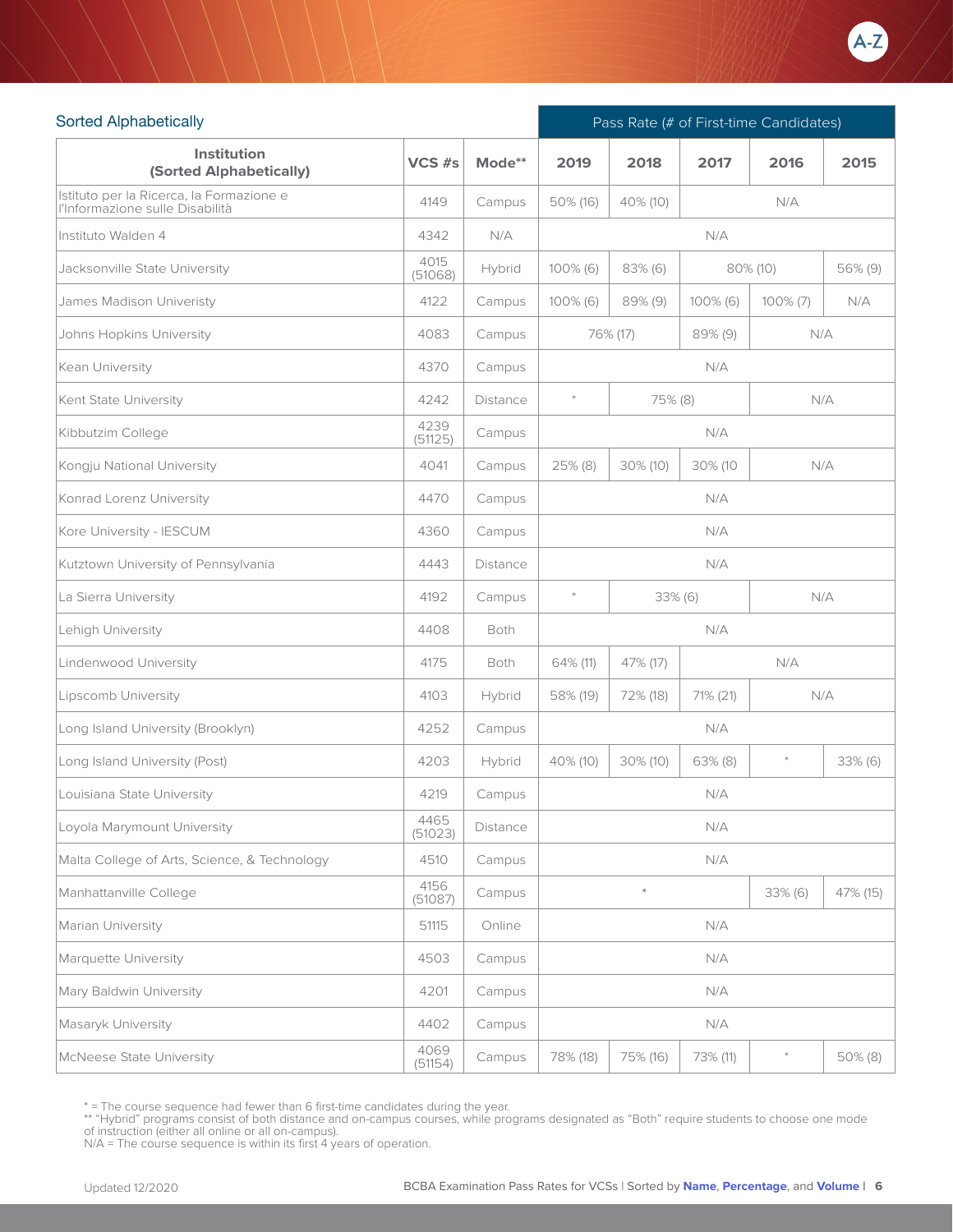

| <b>Sorted Alphabetically</b>                                                      |                 |                 | Pass Rate (# of First-time Candidates) |             |           |             |            |  |
|-----------------------------------------------------------------------------------|-----------------|-----------------|----------------------------------------|-------------|-----------|-------------|------------|--|
| <b>Institution</b><br>(Sorted Alphabetically)                                     | $VCS$ #s        | Mode**          | 2019                                   | 2018        | 2017      | 2016        | 2015       |  |
| Mercy College                                                                     | 4198            | Campus          |                                        |             | N/A       |             |            |  |
| Mercyhurst University                                                             | 4100            | <b>Both</b>     | $\ast$                                 | 83% (6)     |           |             | N/A        |  |
| Michigan School of Professional Psychology                                        | 4426            | Campus          |                                        |             | N/A       |             |            |  |
| Michigan State University                                                         | 4062<br>(51052) | Distance        | $86\%$ (7)                             |             | $\ast$    |             | N/A        |  |
| Michigan State University                                                         | 4367<br>(51051) | Hybrid          |                                        |             | N/A       |             |            |  |
| Mississippi State University                                                      | 4291            | Campus          | $\bar{\mathbf{x}}$                     |             |           | N/A         |            |  |
| Missouri State University                                                         | 4422            | Campus          |                                        |             | N/A       |             |            |  |
| Monash University                                                                 | 4450<br>(51150) | Hybrid          |                                        |             | N/A       |             |            |  |
| Monmouth University                                                               | 4132            | <b>Distance</b> |                                        |             | N/A       |             |            |  |
| Montana State University Billings                                                 | 4124            | Distance        | $57\%$ (7)                             | 75% (8)     | 64% (11)  | $50\%$ (6)  | 60% (10)   |  |
| Moscow Centre of Pedagogy and Psychology                                          | 4363            | Both            | N/A                                    |             |           |             |            |  |
| Moscow Institute of Psychoanalysis                                                | 4075            | Distance        | N/A                                    |             |           |             |            |  |
| Multicultural Alliance of Behavior Analysts                                       | 4269            | <b>Both</b>     | $\ast$<br>N/A                          |             |           |             |            |  |
| Murray State University                                                           | 51027           | <b>Both</b>     |                                        |             | N/A       |             |            |  |
| National Changhua University of Education<br>(Graduate Institute of Rehabilition) | 4220            | <b>Both</b>     |                                        |             | N/A       |             |            |  |
| National Changhua University of Education<br>(College of Extension Education)     | 4457            | <b>Both</b>     |                                        |             | N/A       |             |            |  |
| National Louis University (MS in ABA)                                             | 4447            | Hybrid          |                                        |             | N/A       |             |            |  |
| National Louis University (EdS in ABA)                                            | 4448            | Hybrid          |                                        |             | N/A       |             |            |  |
| National Pingtung University                                                      | 4486            | Campus          |                                        |             | N/A       |             |            |  |
| National University                                                               | 4147            | Both            | 42% (285)                              | 46% (207)   | 48% (126) | 38% (107)   | 34% (131)  |  |
| National University of Ireland Galway                                             | 4297<br>(51074) | Campus          | 82% (11)                               | $100\% (7)$ | 100% (6)  | $100\%$ (8) | $86\%$ (7) |  |
| Nicholls State University                                                         | 4217            | Both            | 65% (23)                               | 60% (15)    | 67% (12)  | 70% (10)    | $67\%$ (6) |  |
| Northeastern University (Health Sciences)                                         | 4284<br>(51019) | Distance        | 61% (23)                               | 72% (18)    | 78% (33)  | 75% (8)     | N/A        |  |
| Northeastern University                                                           | 4313            | Both            |                                        | 65% (8)     |           | $\ast$      |            |  |
| Northeastern University (Applied Psychology)                                      | 4366<br>(51020) | Distance        |                                        |             | N/A       |             |            |  |
| Northern Arizona University                                                       | 4091            | Distance        | 20% (10)                               | 33% (12)    |           |             | 80% (10)   |  |
| Northern Illinois University                                                      | 4230            | Hybrid          | 90% (10)                               | 33% (6)     | 80% (10)  | N/A         |            |  |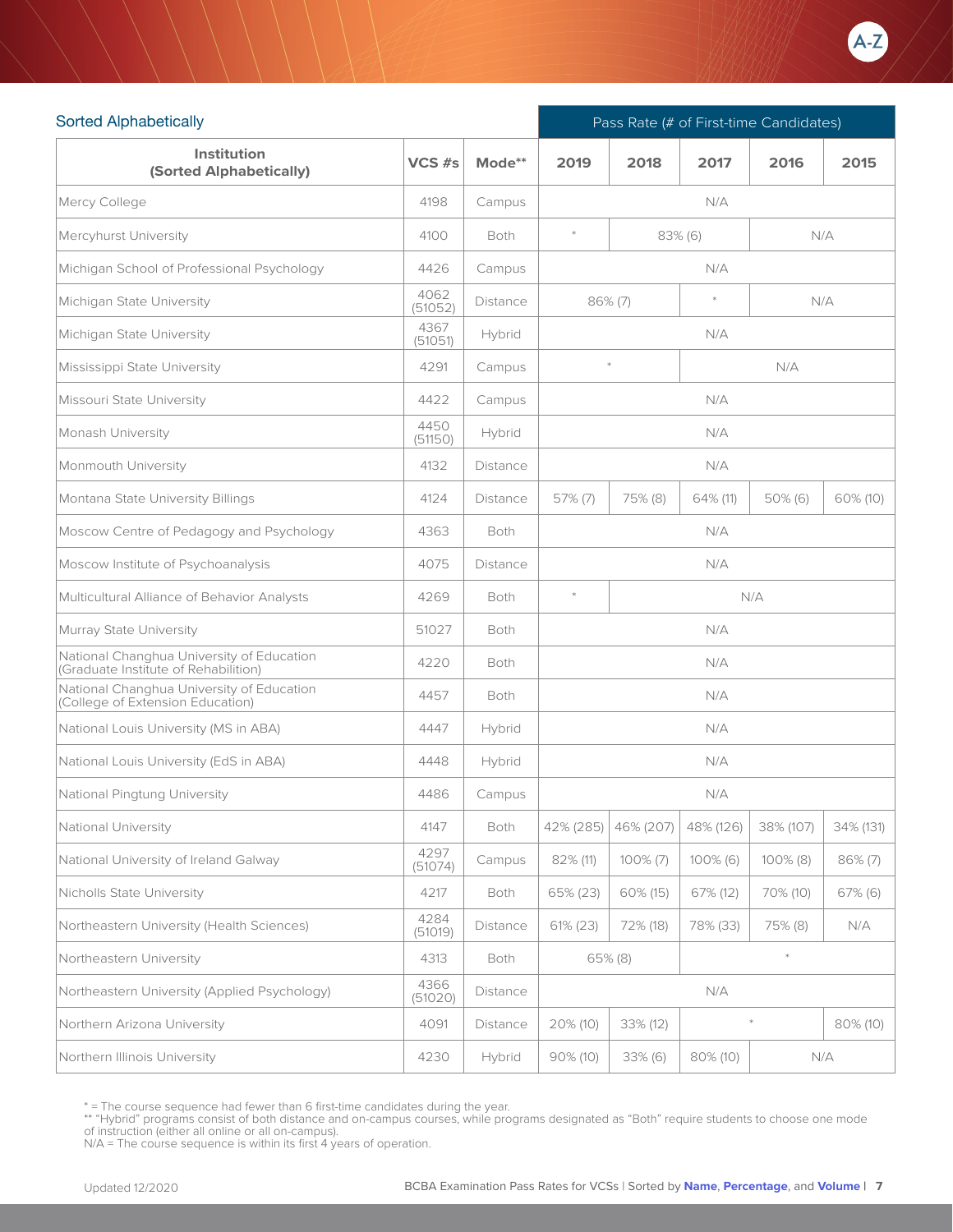

| <b>Sorted Alphabetically</b>                                       |                 |                 | Pass Rate (# of First-time Candidates) |                             |            |           |           |  |
|--------------------------------------------------------------------|-----------------|-----------------|----------------------------------------|-----------------------------|------------|-----------|-----------|--|
| <b>Institution</b><br>(Sorted Alphabetically)                      | $VCS$ #s        | Mode**          | 2019                                   | 2018                        | 2017       | 2016      | 2015      |  |
| Northern Kentucky University                                       | 4348            | Hybrid          |                                        |                             | N/A        |           |           |  |
| Northern Michigan University                                       | 4273<br>(51060) | Hybrid          | 76% (17)                               |                             |            | N/A       |           |  |
| Northern Vermont University-Johnson                                | 4476            | <b>Both</b>     |                                        |                             | N/A        |           |           |  |
| Nova Southeastern University<br>(MS in Developmental Disabilities) | 4438            | Distance        | 42% (24)                               | 39% (18)                    | $71\%$ (7) | N/A       |           |  |
| Nova Southeastern University<br>(MS in Child Protection))          | 4439            | <b>Distance</b> |                                        |                             | N/A        |           |           |  |
| Nova Southeastern University<br>(Doctorate in Special Education))  | 4167            | Hybrid          |                                        |                             | N/A        |           |           |  |
| Nova Southeastern University (MS in Counseling)                    | 4166            | Distance        | 54% (26)                               | 39% (38)                    | 51% (43)   | 48% (54)  | 43% (49)  |  |
| Oakland University                                                 | 4096            | Campus          | 65% (26)                               | $67\%$ (9)                  | 85% (13)   | $\ast$    | N/A       |  |
| <b>Ohio State University</b>                                       | 4119            | Campus          |                                        | $\ast$<br>N/A<br>$67\%$ (9) |            |           |           |  |
| Oklahoma State University                                          | 4155            | Campus          | N/A                                    |                             |            |           |           |  |
| Old Dominion University                                            | 4097<br>(51011) | Campus          | $\frac{1}{2}$<br>N/A<br>64% (14)       |                             |            |           |           |  |
| Oregon Institute of Technology                                     | 4247            | Campus          | 100% (11)<br>N/A                       |                             |            |           |           |  |
| Oslo and Akershus University College<br>of Applied Sciences        | 4488            | Campus          | N/A                                    |                             |            |           |           |  |
| Our Sunny World                                                    | 4079            | <b>Both</b>     | 64% (11)                               | $50\%$ (8)                  |            | $\ast$    | N/A       |  |
| Pennsylvania State University                                      | 4027<br>(51097) | Hybrid          | 60% (52)                               | 54% (50)                    | 79% (34)   | 62% (37)  | 53% (36)  |  |
| Pennsylvania State University Harrisburg                           | 4011            | Campus          | 60% (10)                               |                             | 80% (15)   | 56% (9)   | 100% (12) |  |
| Pepperdine University                                              | 4414            | <b>Both</b>     |                                        |                             | N/A        |           |           |  |
| Philadelphia College of Osteopathic Medicine<br>(coursework only)  | 4160            | Distance        |                                        |                             | N/A        |           |           |  |
| Philadelphia College of Osteopathic Medicine (degree)              | 4161            | Hybrid          | 63% (8)                                | $83\%$ (6)                  |            | $\ast$    | N/A       |  |
| Pittsburg State University                                         | 4490            | Campus          |                                        |                             | N/A        |           |           |  |
| Portland State University                                          | 4336<br>(51164) | Distance        | 100% (6)                               |                             |            | N/A       |           |  |
| Purdue University                                                  | 4491<br>(51139) | Distance        |                                        |                             | N/A        |           |           |  |
| Purdue Global University (Kaplan)                                  | 4139<br>(51025) | Distance        | 40% (159)                              | 40% (148)                   | 35% (138)  | 47% (104) | 38% (79)  |  |
| Pusan National University                                          | 4388            | Campus          |                                        |                             | N/A        |           |           |  |
| Quachita Baptist University                                        | 51135           | Both            |                                        |                             | N/A        |           |           |  |
| Qingdao University                                                 | 4454            | Distance        |                                        |                             | N/A        |           |           |  |
| Queens College (Education)                                         | 4225            | Campus          | 50% (12)                               | 67% (9)                     |            | N/A       |           |  |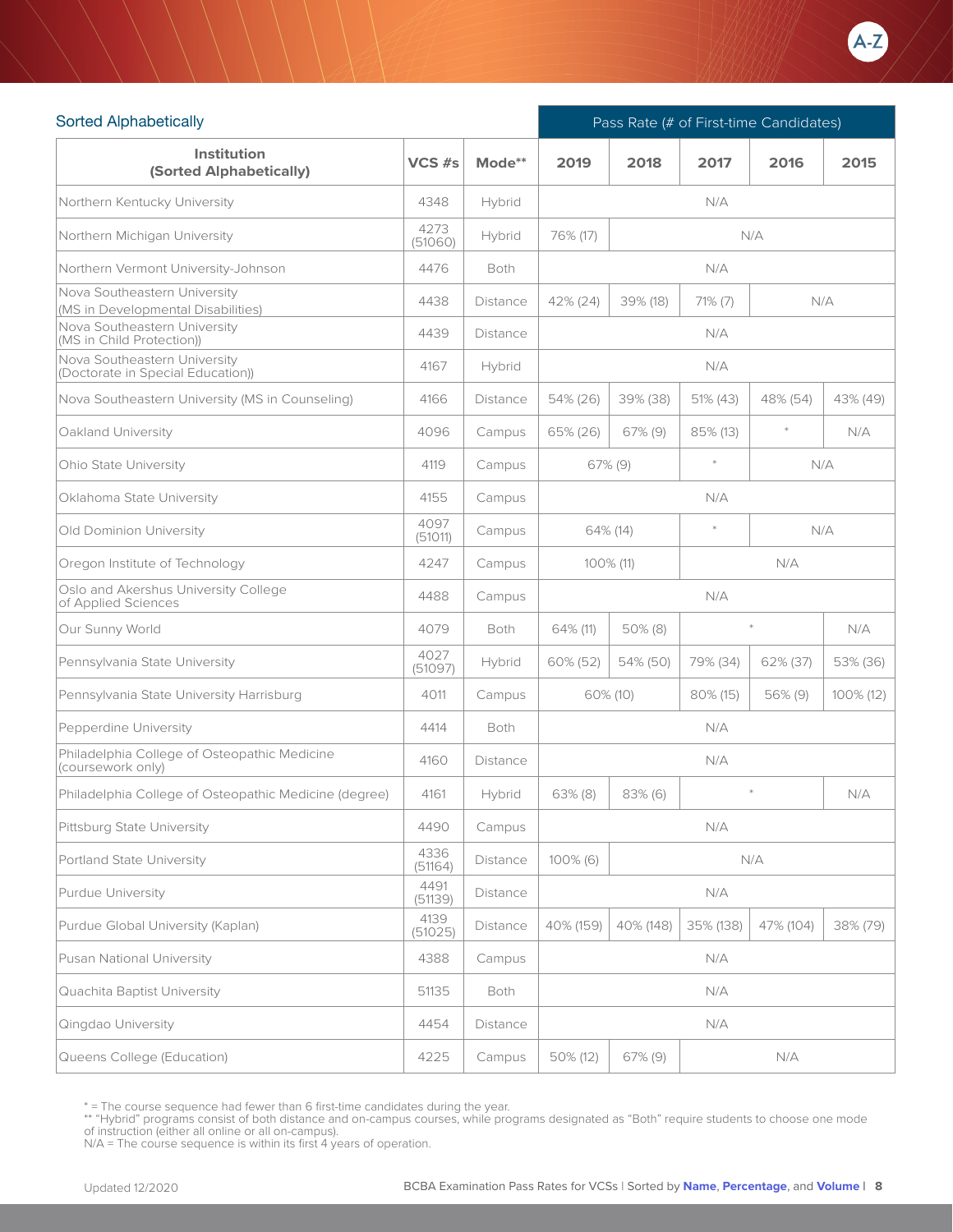

| <b>Sorted Alphabetically</b>                                     |                 |          | Pass Rate (# of First-time Candidates) |                     |              |            |             |  |
|------------------------------------------------------------------|-----------------|----------|----------------------------------------|---------------------|--------------|------------|-------------|--|
| <b>Institution</b><br>(Sorted Alphabetically)                    | VCS #s          | Mode**   | 2019                                   | 2018                | 2017         | 2016       | 2015        |  |
| Queens College (Psychology)                                      | 4285            | Campus   | 86% (14)                               | 100% (11)           | 85% (13)     | $50\%$ (8) | 71% (17)    |  |
| Queen's University Belfast                                       | 4042<br>(51062) | Hybrid   | $91\% (23)$                            | $92\%$ (12)         | $90\%$ (10)  |            | N/A         |  |
| Regis College                                                    | 4047            | Campus   | $100\%$ (8)                            | 78% (9)             | $100\%$ (7)  | $89\%$ (9) | N/A         |  |
| Regis College                                                    | 4514<br>(51165) | Distance |                                        |                     | N/A          |            |             |  |
| Reykjavík University                                             | 4089            | Campus   |                                        |                     | N/A          |            |             |  |
| Rider University                                                 | 4115<br>(51085) | Campus   | 63% (24)                               | 67% (24)            | 53% (36)     | 53% (15)   | N/A         |  |
| Rollins College                                                  | 4375            | Campus   |                                        | N/A                 |              |            |             |  |
| Rowan University                                                 | 4018            | Campus   | 70% (10)                               | $86\%$ (7)          | 88% (17)     | 60% (15)   | 83% (12)    |  |
| Rutgers University                                               | 4033<br>(51067) | Campus   | 80% (15)                               | 93% (14)            | 82% (11)     | 81% (16)   | 83% (18)    |  |
| Saint Cloud State University                                     | 4029<br>(51082) | Both     | 90% (21)                               | 100% (21)           | $96\% (24)$  | 96% (29)   | $92\% (24)$ |  |
| Saint Joseph's University (Criminal Justice)                     | 4035            | Distance | 57% (23)                               | 57% (7)<br>36% (11) |              |            | 32% (22)    |  |
| Saint Joseph's University (Special Education)                    | 4497            | Online   |                                        | N/A                 |              |            |             |  |
| Saint Louis University                                           | 4055            | Both     | $86\%$ (7)                             | $86\%$ (7)          | $100\%$ (11) | 80% (10)   | $50\%$ (6)  |  |
| Salem State University                                           | 4065            | Hybrid   | $71\%$ (7)                             |                     | $86\%$ (7)   | $\ast$     | N/A         |  |
| Salve Regina University                                          | 4020<br>(51110) | Campus   | 63% (19)                               | 57% (21)            | 88% (16)     | 47% (17)   | N/A         |  |
| Sam Houston State University                                     | 4179            | Campus   | 60% (10)                               |                     | 47% (15)     |            | N/A         |  |
| San Diego State University (Special Education)                   | 4222            | Campus   | 77% (13)                               | 55% (11)            | 50% (12)     | $\ast$     | 82% (11)    |  |
| San Diego State University<br>(Counseling and School Psychology) | 4487            | Campus   |                                        |                     | N/A          |            |             |  |
| SEEK Applied Behavior Analysis Association-Taiwan                | 4395            | Hybrid   |                                        |                     | N/A          |            |             |  |
| Seton Hall University                                            | 4305<br>(51029) | Campus   | 27% (15)                               |                     |              | N/A        |             |  |
| Shenandoah University                                            | 4118<br>(51042) | Campus   | 54% (13)                               |                     | 18% (11)     |            | N/A         |  |
| Shippensburg University                                          | 4278            | Campus   |                                        |                     |              | N/A        |             |  |
| Simmons University                                               | 4237<br>(51144) | Hybrid   | 87% (108)                              | 85% (68)            | 83% (70)     | 81% (52)   | 80% (60)    |  |
| Simmons University                                               | 4483<br>(51140) | Distance |                                        |                     | N/A          |            |             |  |
| Slippery Rock University of Pennsylvania                         | 4478            | Distance |                                        |                     | N/A          |            |             |  |
| Southeast Missouri State University                              | 4314<br>(51160) | Distance | 40% (10)                               |                     |              | N/A        |             |  |
| Southern Connecticut State University                            | 4258<br>(51153) | Campus   |                                        | 64% (11)            | $\ast$       | $71\%$ (7) | $50\%$ (6)  |  |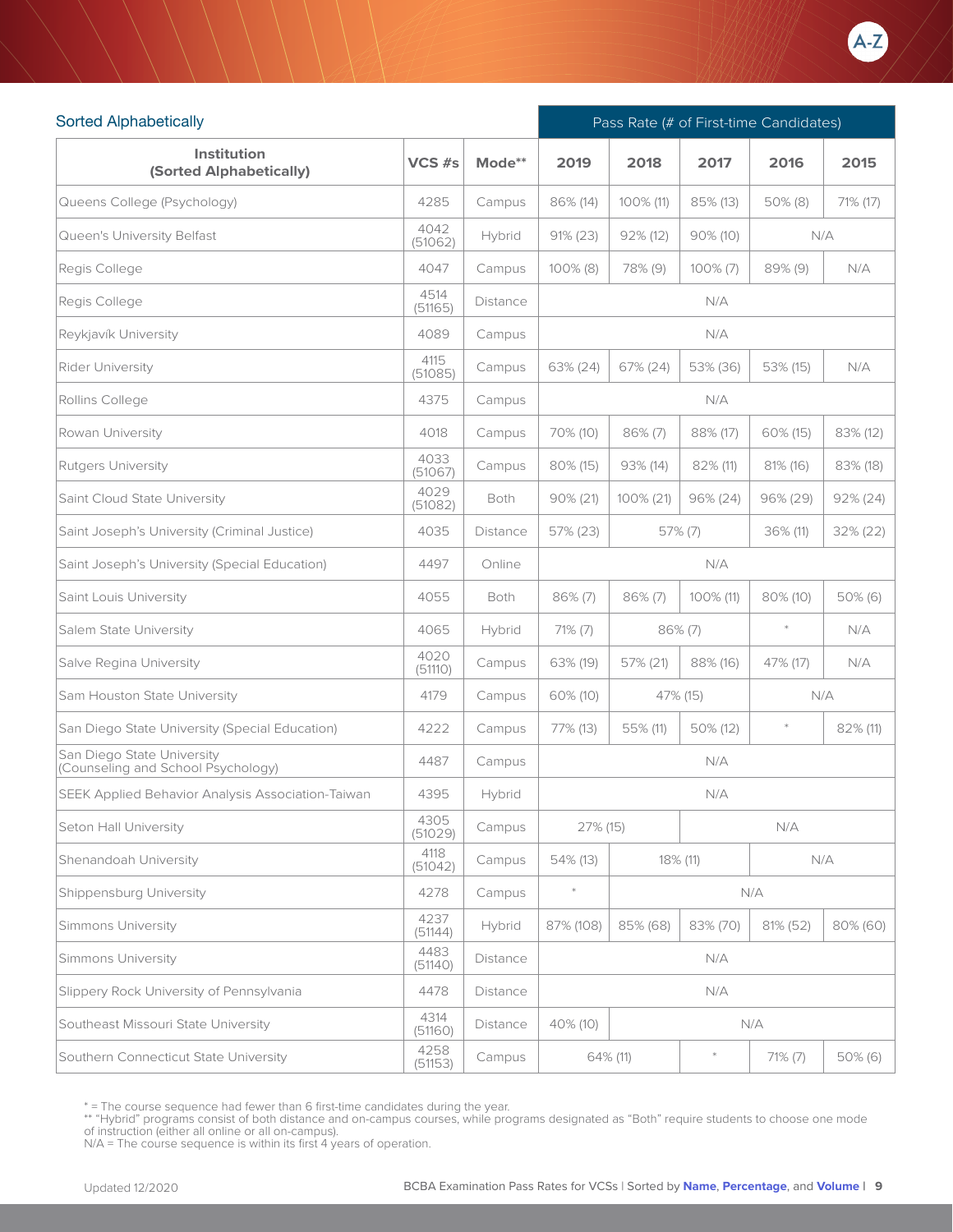

| <b>Sorted Alphabetically</b>                      |                 |          |            |            | Pass Rate (# of First-time Candidates) |          |              |  |  |  |
|---------------------------------------------------|-----------------|----------|------------|------------|----------------------------------------|----------|--------------|--|--|--|
| Institution<br>(Sorted Alphabetically)            | VCS #s          | Mode**   | 2019       | 2018       | 2017                                   | 2016     | 2015         |  |  |  |
| Southern Illinois University                      | 4249<br>(51055) | Both     | 52% (33)   | 49% (51)   | 78% (37)                               | 77% (61) | 71% (41)     |  |  |  |
| St. John's University                             | 4328            | Campus   | $\ast$     |            |                                        | N/A      |              |  |  |  |
| St. Joseph's College                              | 4070            | Both     | 50% (10)   | 50% (14)   | 38% (8)                                |          | N/A          |  |  |  |
| State University of New York College at New Paltz | 4482<br>(51145) | Both     |            |            | N/A                                    |          |              |  |  |  |
| Stockholm University                              | 4475            | Campus   |            |            | N/A                                    |          |              |  |  |  |
| SWPS University of Social Sciences and Humanities | 4368            | Campus   |            |            | N/A                                    |          |              |  |  |  |
| Tel Aviv University                               | 4372            | Campus   |            | 33% (9)    |                                        | $*$      | 38% (8)      |  |  |  |
| Temple University                                 | 4004            | Campus   | 90% (10)   | $86\%$ (7) |                                        | 43% (7)  | $87\%$ (8)   |  |  |  |
| Tennessee Technological University                | 4274            | Campus   | $50\%$ (8) | N/A        |                                        |          |              |  |  |  |
| Tennessee Technological University                | 4354            | Distance | $\ast$     | N/A        |                                        |          |              |  |  |  |
| Texas A&M University                              | 4061            | Distance | 79% (14)   | 63% (24)   | 57% (14)                               | 46% (13) | $71\%$ $(7)$ |  |  |  |
| Texas State University                            | 4126            | Campus   | 70% (20)   | 56% (9)    | 89% (9)                                | 83% (12) | $100\%$ (8)  |  |  |  |
| Texas Tech University                             | 4111<br>(51024) | Distance | 59% (22)   | 47% (34)   | 50% (20)                               | 43% (14) | 25% (8)      |  |  |  |
| Texas Tech University                             | 4460            | Hybrid   |            |            | N/A                                    |          |              |  |  |  |
| The Sage Colleges                                 | 4021<br>(51094) | Distance | 73% (78)   | 72% (71)   | 68% (87)                               | 67% (72) | 59% (51)     |  |  |  |
| Touro College                                     | 4464            | Campus   |            |            | N/A                                    |          |              |  |  |  |
| Touro University California                       | 4303<br>(51043) | Campus   | 56% (9)    |            |                                        | N/A      |              |  |  |  |
| Touro University Nevada                           | 51071           | Campus   |            |            | N/A                                    |          |              |  |  |  |
| Trinity Christian College (discontinued)          | 4085            | Hybrid   | 71% (14)   |            | 50% (10)                               | N/A      |              |  |  |  |
| Trinity Christian College (new)                   | 4453<br>(51130) | Hybrid   |            |            | N/A                                    |          |              |  |  |  |
| Universidad Autónoma de Chile                     | 4401            | Campus   |            |            | N/A                                    |          |              |  |  |  |
| Universidad Compultense De Madrid                 | 4466            | Distance |            |            | N/A                                    |          |              |  |  |  |
| Universidad del Istmo de Guatemala                | 4469            | Campus   |            |            | N/A                                    |          |              |  |  |  |
| Universidad Iberoamericana                        | 4428            | Distance |            |            | N/A                                    |          |              |  |  |  |
| Universidade de São Paulo                         | 4387            | Campus   |            |            | N/A                                    |          |              |  |  |  |
| Universidade Estadual de Londrina                 | 4442            | Campus   |            |            | N/A                                    |          |              |  |  |  |
| University of Alabama in Huntsville               | 51031           | Online   |            |            | N/A                                    |          |              |  |  |  |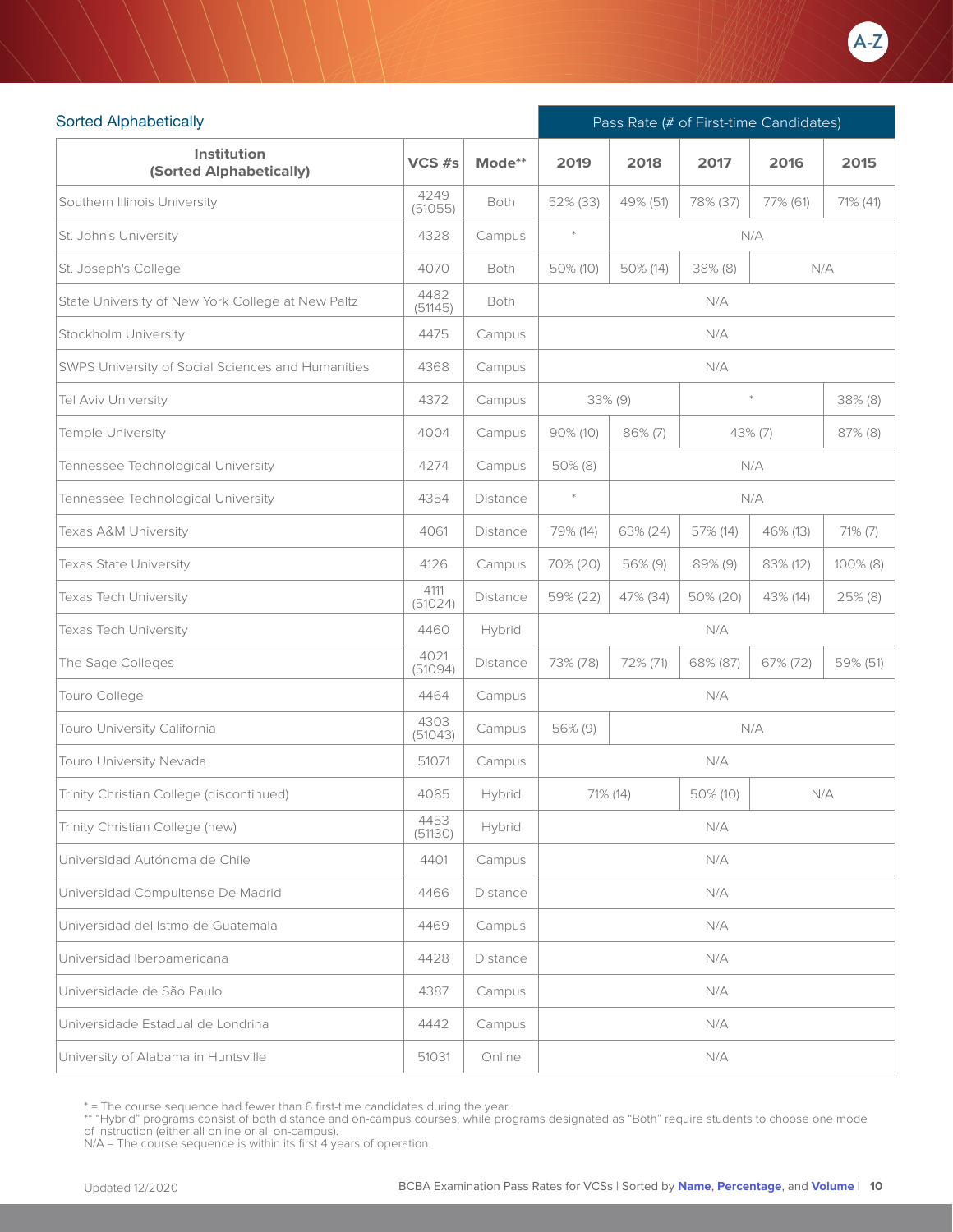

| <b>Sorted Alphabetically</b>                    |                 |          |             | Pass Rate (# of First-time Candidates) |             |           |           |  |  |
|-------------------------------------------------|-----------------|----------|-------------|----------------------------------------|-------------|-----------|-----------|--|--|
| <b>Institution</b><br>(Sorted Alphabetically)   | VCS #s          | Mode**   | 2019        | 2018                                   | 2017        | 2016      | 2015      |  |  |
| University of Arizona                           | 4177            | Distance | 60% (10)    | 44% (9)                                |             | N/A       |           |  |  |
| University of Arkansas                          | 4086            | Distance |             | $30\%$ (10)                            | $\ast$      | N/A       |           |  |  |
| University of Auckland                          | 4063            | Campus   | 100% (6)    | 100% (12)                              |             |           |           |  |  |
| University of British Columbia                  | 4094<br>(51010) | Campus   | $100\%$ (9) | 88% (16)                               | $92\%$ (12) | 78% (9)   | 100% (10) |  |  |
| University of California Riverside              | 4494            | Campus   |             |                                        | N/A         |           |           |  |  |
| University of California Santa Barbara          | 4337<br>(51083) | Both     | 24% (38)    |                                        |             | N/A       |           |  |  |
| University of Central Florida                   | 4515            | Both     |             |                                        | N/A         |           |           |  |  |
| University of Central Missouri                  | 4353            | Distance | $\ast$      |                                        |             | N/A       |           |  |  |
| University of Central Oklahoma                  | 4098<br>(51054) | Campus   | $57\%$ (7)  | $\ast$<br>60% (10)                     |             |           |           |  |  |
| University of Cincinnati                        | 4013<br>(51136) | Both     | 58% (189)   | 55% (183)                              | 47% (158)   | 55% (121) | 60% (63)  |  |  |
| University of Colorado Denver                   | 4181<br>(51088) | Distance | 61% (18)    | 73% (15)                               | 58% (19)    | 64% (11)  | 67% (12)  |  |  |
| University of Colorado Springs                  | 41008           | Both     | N/A         |                                        |             |           |           |  |  |
| University of Dayton                            | 51030           | Online   | N/A         |                                        |             |           |           |  |  |
| University of Dublin Trinity College            | 4281            | Campus   |             | $67\%$ (6)                             |             | $\ast$    |           |  |  |
| University of Dublin Trinity College            | 4381            | Campus   |             |                                        | N/A         |           |           |  |  |
| University of Florida                           | 4265            | Campus   | $\ast$      |                                        |             | N/A       |           |  |  |
| University of Gdansk                            | 4340            | Campus   |             |                                        | N/A         |           |           |  |  |
| University of Georgia                           | 4123            | Campus   | 88% (33)    | 79% (14)                               |             | N/A       |           |  |  |
| University of Hawaii Manoa                      | 4195            | Hybrid   | $43\%$ (7)  | $100\%$ (9)                            |             | N/A       |           |  |  |
| University of Houston Clear Lake                | 4133<br>(51124) | Campus   | 100% (8)    | $91\%$ (11)                            | 100% (8)    | 86% (14)  |           |  |  |
| University of Houston Victoria                  | 4054<br>(51123) | Distance | 75% (8)     |                                        | $71\% (7)$  |           | N/A       |  |  |
| University of Illinois                          | 4058            | Campus   |             |                                        | N/A         |           |           |  |  |
| University of Iowa                              | 4409            | Distance |             |                                        | N/A         |           |           |  |  |
| University of Kansas                            | 4432<br>(51016) | Campus   |             |                                        | N/A         |           |           |  |  |
| University of Kansas                            | 4433<br>(51017) | Distance |             |                                        | N/A         |           |           |  |  |
| University of Kent (Applied Behaviour Analysis) | 4010<br>(51044) | Hybrid   | 75% (8)     | 100% (8)                               | 57% (7)     | 83% (6)   | N/A       |  |  |
| University of Kent (Positive Behaviour Support) | 4427<br>(51044) | Hybrid   |             |                                        | N/A         |           |           |  |  |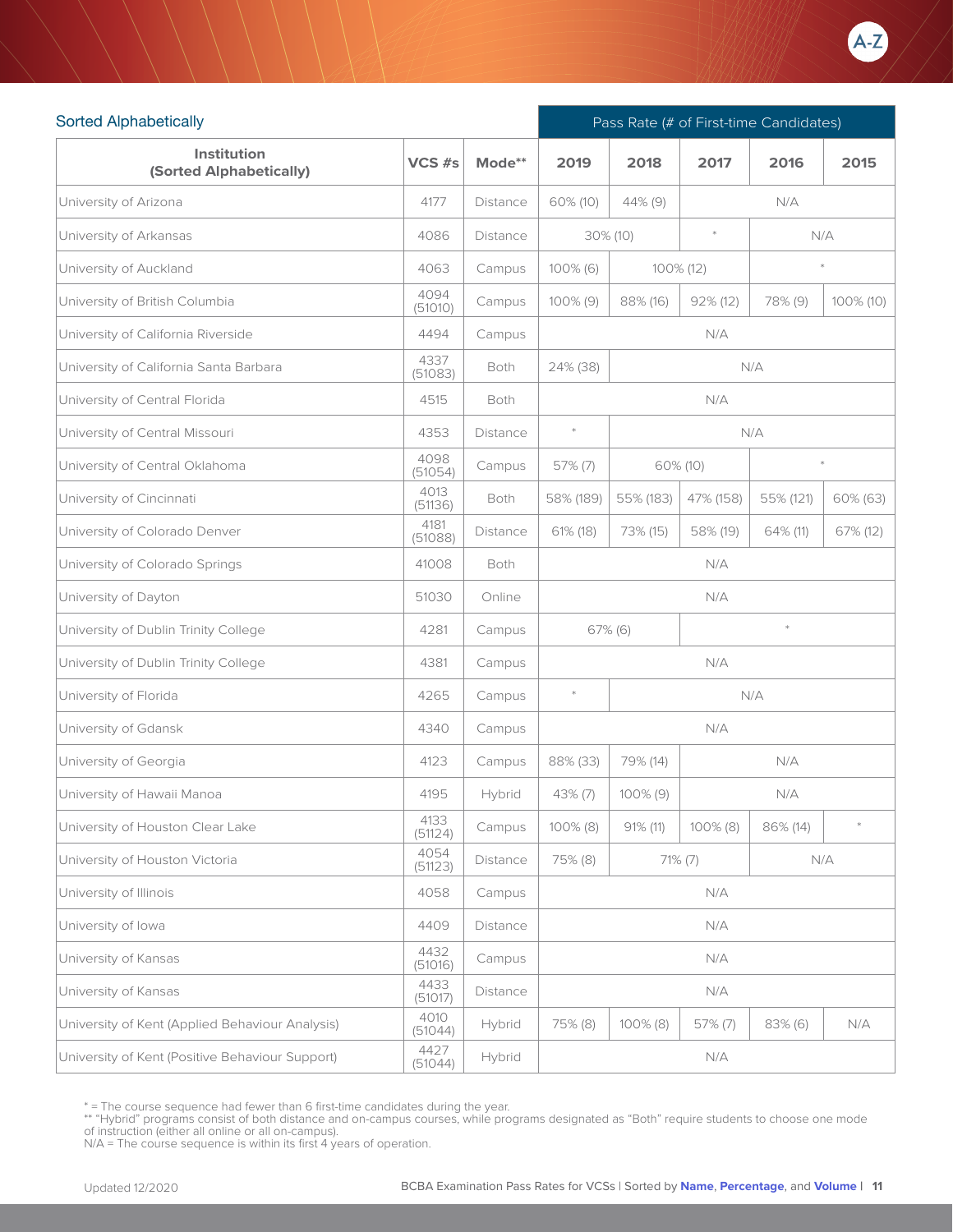

| <b>Sorted Alphabetically</b>            |                 |          | Pass Rate (# of First-time Candidates) |                                      |                           |             |             |
|-----------------------------------------|-----------------|----------|----------------------------------------|--------------------------------------|---------------------------|-------------|-------------|
| Institution<br>(Sorted Alphabetically)  | VCS #s          | Mode**   | 2019                                   | 2018                                 | 2017                      | 2016        | 2015        |
| University of Kentucky                  | 4231            | Hybrid   | 83% (6)                                | 100% (6)                             |                           |             | N/A         |
| University of Lille                     | 4101            | Campus   |                                        |                                      | N/A                       |             |             |
| University of Louisville                | 4178<br>(51156) | Hybrid   | 86% (7)                                | $71\%$ (7)                           |                           | $\star$     | N/A         |
| University of Manitoba                  | 4338<br>(51079) | Campus   | $\ast$<br>N/A                          |                                      |                           |             |             |
| University of Maryland Baltimore County | 4233            | Campus   | 83% (6)                                | $100\%$ (7)<br>92% (12)<br>100% (12) |                           |             | 78% (9)     |
| University of Massachusetts Boston      | 4189<br>(51093) | Hybrid   | 63% (19)                               | 75% (12)                             | 70% (10)                  | 55% (9)     | 39% (23)    |
| University of Massachusetts Dartmouth   | 4209<br>(51111) | Campus   | 30% (10)                               | 50% (10)                             |                           | 57% (7)     | $86\%$ (7)  |
| University of Massachusetts Lowell      | 4162            | Both     | 65% (51)                               | 58% (45)                             | 62% (52)                  | 73% (64)    | 67% (73)    |
| University of Memphis                   | 4208            | Campus   | 21% (14)                               | 41% (17)                             | 62% (13)                  | 70% (10)    | $13\%$ (8)  |
| University of Miami                     | 4459<br>(51005) | Campus   |                                        |                                      | N/A                       |             |             |
| University of Michigan - Dearborn       | 4451            | Campus   | N/A                                    |                                      |                           |             |             |
| University of Minnesota                 | 4471            | Campus   | N/A                                    |                                      |                           |             |             |
| University of Missouri Columbia         | 4326<br>(51032) | Campus   | N/A<br>$63\%$ (8)                      |                                      |                           |             |             |
| University of Missouri St. Louis        | 4244<br>(51004) | Hybrid   |                                        | 80% (15)                             | 75% (8)                   | $\ast$      | N/A         |
| University of Nebraska                  | 4057            | Campus   | 88% (8)                                | $100\%$ (6)                          | $67\%$ (6)                | $100\%$ (7) | $100\% (7)$ |
| University of Nevada Las Vegas          | 4267            | Campus   | 58% (12)                               |                                      |                           | N/A         |             |
| University of Nevada Reno               | 4292<br>(51120) | Distance |                                        | 43% (14)                             | $28\%$ (7)                | $100\% (7)$ | $\ast$      |
| University of Nevada Reno               | 4322<br>(51001) | Campus   | 67% (9)                                |                                      |                           | 100% (8)    | 80% (10)    |
| University of New Mexico                | 4121            | Campus   |                                        | 70% (10)                             | $\ast$                    |             | N/A         |
| University of North Carolina Charlotte  | 51033           | Online   |                                        |                                      | ${\mathsf N}/{\mathsf A}$ |             |             |
| University of North Carolina Wilmington | 4289<br>(51041) | Campus   | $100\%$ (7)                            | 100% (10)                            |                           | $100\%$ (9) | 88% (8)     |
| University of North Dakota              | 4090<br>(51077) | Distance | 68% (22)                               | 70% (20)                             | 67% (15)                  |             | N/A         |
| University of North Florida             | 4157            | Campus   | 56% (9)                                | $63\%$ (8)                           | $\ast$                    | 71% (7)     | 38% (8)     |
| University of North Texas               | 4117<br>(51002) | Distance | 63% (99)                               | 54% (115)                            | 60% (83)                  | 64% (70)    | 55% (65)    |
| University of North Texas               | 4193            | Campus   | 94% (17)                               | 82% (11)                             | 87% (15)                  | 68% (25)    | 82% (17)    |
| University of Northern Colorado         | 4310            | Distance | 72% (29)                               |                                      |                           | N/A         |             |
| University of Oklahoma                  | 4040<br>(51048) | Both     |                                        | 88% (8)                              | $\ast$                    |             | N/A         |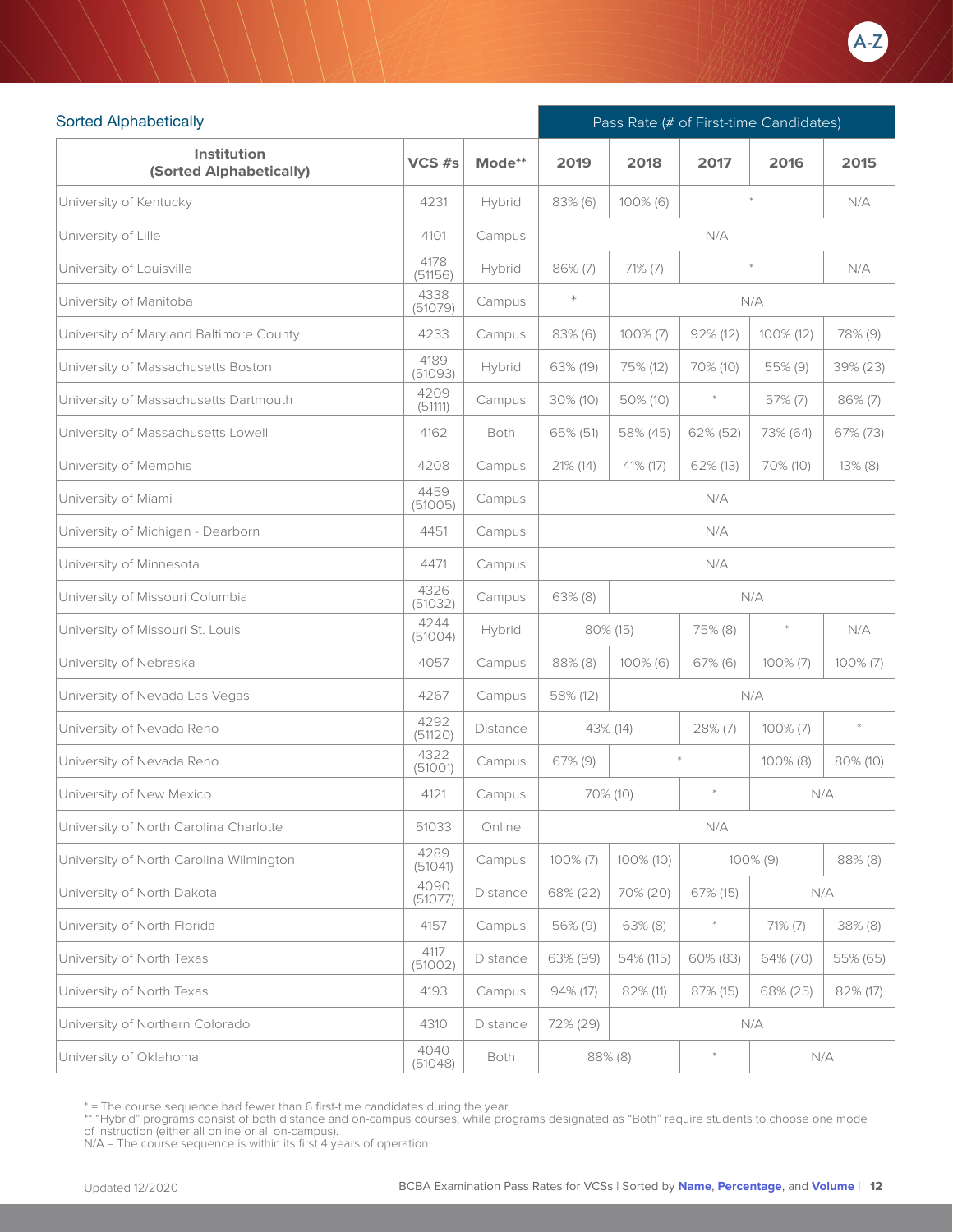

| <b>Sorted Alphabetically</b>                                                     |                 |          |                                                  | Pass Rate (# of First-time Candidates) |            |          |             |  |  |
|----------------------------------------------------------------------------------|-----------------|----------|--------------------------------------------------|----------------------------------------|------------|----------|-------------|--|--|
| Institution<br>(Sorted Alphabetically)                                           | VCS #s          | Mode**   | 2019                                             | 2018                                   | 2017       | 2016     | 2015        |  |  |
| University of Oregon                                                             | 4216            | Campus   |                                                  |                                        | N/A        |          |             |  |  |
| University of Parma                                                              | 4151            | Both     |                                                  |                                        | N/A        |          |             |  |  |
| University of Pittsburgh                                                         | 4194            | Campus   | 69% (13)                                         | 67% (18)                               | 71% (17)   | 67% (9)  | 73% (11)    |  |  |
| University of Rochester                                                          | 4003            | Campus   | 75% (8)                                          | 67% (9)                                | 56% (9)    |          | N/A         |  |  |
| University of Saint Joseph                                                       | 4275<br>(51040) | Campus   | 73% (15)                                         | 64% (28)                               | 70% (27)   | 75% (12) | 65% (20)    |  |  |
| University of Salerno                                                            | 4296            | Campus   |                                                  | $33\%$ (9)                             |            | N/A      |             |  |  |
| University of Scranton                                                           | 41003           | Campus   |                                                  |                                        | N/A        |          |             |  |  |
| University of South Carolina                                                     | 4049            | Campus   | $67\%$ (6)                                       | 50% (6)                                |            | N/A      |             |  |  |
| University of South Florida                                                      | 4286<br>(51149) | Both     | 82% (57)                                         | 92% (52)                               | 70% (10)   | 72% (25) | 78% (18)    |  |  |
| University of South Wales                                                        | 4135<br>(51103) | Campus   | 100% (12)                                        | 89% (9)                                | 80% (10)   | $\ast$   | 100% (10)   |  |  |
| University of Southern California                                                | 4423<br>(51118) | Campus   |                                                  |                                        | N/A        |          |             |  |  |
| University of Southern Maine                                                     | 4074            | Both     | $33\%$ (9)<br>75% (12)<br>54% (11)<br>$71\%$ (7) |                                        |            |          |             |  |  |
| University of Southern Mississippi (MS)                                          | 4283            | Campus   | 83% (12)<br>N/A                                  |                                        |            |          |             |  |  |
| University of Southern Mississippi (PhD)                                         | 4518            | Campus   |                                                  |                                        | N/A        |          |             |  |  |
| University of Tampere                                                            | 4307            | Campus   |                                                  |                                        | N/A        |          |             |  |  |
| University of Tennessee                                                          | 4344            | Campus   | $\ast$                                           |                                        |            | N/A      |             |  |  |
| University of Texas Austin                                                       | 4026            | Campus   | 88% (24)                                         | 96% (23)                               | 83% (24)   | 82% (17) | 76% (12)    |  |  |
| University of Texas Austin                                                       | 4105            | Distance |                                                  |                                        | N/A        |          |             |  |  |
| University of Texas Rio Grande Valley (Psychology)                               | 4250<br>(51102) | Campus   |                                                  | $\ast$                                 |            | 71% (7)  |             |  |  |
| University of Texas Rio Grande Valley<br>(Human Development and School Services) | 4440            | Campus   |                                                  |                                        | N/A        |          |             |  |  |
| University of Texas San Antonio                                                  | 4176            | Hybrid   | 60% (20)                                         | 65% (20)                               |            | N/A      |             |  |  |
| University of Texas San Antonio                                                  | 4522            | Campus   |                                                  |                                        | N/A        |          |             |  |  |
| University of the Pacific                                                        | 4215            | Campus   | $100\%$ (9)                                      |                                        | $\star$    |          | $100\%$ (6) |  |  |
| University of Ulster Coleraine                                                   | 4352            | Campus   |                                                  | $71\%$ (7)                             |            | N/A      |             |  |  |
| University of Utah                                                               | 4260            | Campus   | 80% (10)                                         | 79% (19)                               | 58% (12)   | $\ast$   | N/A         |  |  |
| University of Virginia                                                           | 4473            | Distance |                                                  |                                        | N/A        |          |             |  |  |
| University of Waikato                                                            | 4143            | Both     | $\ast$                                           |                                        | $71\% (7)$ | N/A      |             |  |  |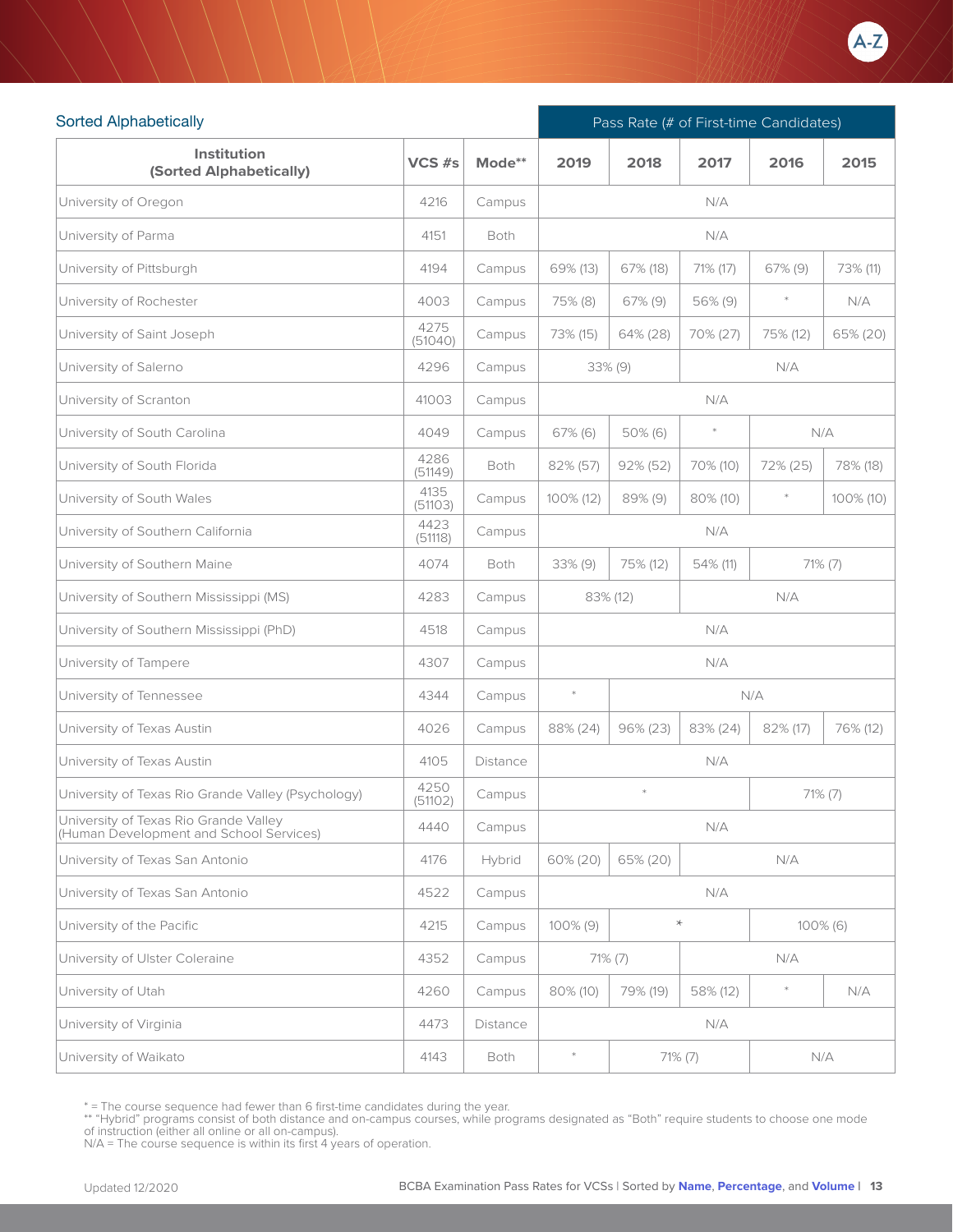

| <b>Sorted Alphabetically</b>           |                 |                 |                        | Pass Rate (# of First-time Candidates) |             |             |             |  |  |
|----------------------------------------|-----------------|-----------------|------------------------|----------------------------------------|-------------|-------------|-------------|--|--|
| Institution<br>(Sorted Alphabetically) | VCS #s          | Mode**          | 2019                   | 2018                                   | 2017        | 2016        | 2015        |  |  |
| University of Washington               | 4106<br>(51053) | Both            | $91\% (47)$            | 81% (54)                               | 85% (41)    | 79% (39)    | 85% (46)    |  |  |
| University of West Florida             | 4043            | Both            | 61% (84)               | 56% (124)                              | 63% (71)    | 47% (81)    | 56% (86)    |  |  |
| University of Wisconsin Whitewater     | 4235            | Distance        |                        |                                        | N/A         |             |             |  |  |
| University of Zagreb                   | 4412            | Campus          |                        |                                        | N/A         |             |             |  |  |
| Utah State University                  | 4263            | Campus          | 88% (8)<br>$100\%$ (8) |                                        |             |             |             |  |  |
| Utah Valley University                 | 4399<br>(51116) | Hybrid          | N/A                    |                                        |             |             |             |  |  |
| Vanderbilt University                  | 4187<br>(51141) | Campus          | 94% (32)               | 96% (26)                               | $96\% (27)$ | 94% (16)    | 76% (17)    |  |  |
| Walden University                      | 41001           | Online          |                        |                                        | N/A         |             |             |  |  |
| Wayne State University                 | 4060<br>(51086) | Campus          | 83% (24)               | 67% (21)                               | 45% (11)    |             | N/A         |  |  |
| Webster University                     | 4332<br>(51012) | Distance        | $63\%$ (8)             | N/A                                    |             |             |             |  |  |
| West University of Timisoara (WUT)     | 51078           | Campus          | N/A                    |                                        |             |             |             |  |  |
| West Virginia University               | 4148<br>(51121) | Campus          | N/A                    |                                        |             |             |             |  |  |
| West Virginia University               | 4214            | <b>Distance</b> |                        | 40% (10)                               |             | N/A         |             |  |  |
| Western Connecticut State University   | 4077<br>(51003) | <b>Distance</b> | 64% (22)               | 66% (29)                               | $50\%$ (8)  | 63% (11)    | N/A         |  |  |
| Western Michigan University            | 4197            | Both            | 93% (27)               | 97% (34)                               | 87% (47)    | 90% (31)    | 80% (20)    |  |  |
| Western Michigan University            | 4495            | Campus          |                        |                                        | N/A         |             |             |  |  |
| Western New England University         | 4012            | Campus          | 97% (37)               | 87% (23)                               | 96% (27)    | 94% (36)    | 86% (21)    |  |  |
| Western University                     | 4190            | Distance        | 86% (35)               | 86% (35)                               |             | N/A         |             |  |  |
| Westfield State University             | 4180<br>(51046) | Hybrid          | 100% (8)               | $\ast$                                 | $92\%$ (12) | $90\% (10)$ | $92\%$ (13) |  |  |
| Whitworth University                   | 4308<br>(51112) | Hybrid          |                        |                                        |             | N/A         |             |  |  |
| Wichita State University               | 41005           | Both            |                        |                                        | N/A         |             |             |  |  |
| William James College                  | 4420            | Campus          |                        |                                        | N/A         |             |             |  |  |
| Yonsei University                      | 4165            | Campus          | $20\%$ (10)            | $38\%$ (8)                             |             | N/A         |             |  |  |
| York College of Pennsylvania           | 51143           | Hybrid          |                        |                                        | N/A         |             |             |  |  |
| Youngstown State University            | 4378            | Campus          |                        |                                        | N/A         |             |             |  |  |
| West Virginia University               | 4056            | Campus          |                        |                                        | N/A         |             |             |  |  |

<sup>\* =</sup> The course sequence had fewer than 6 first-time candidates during the year.

<sup>\*\* &</sup>quot;Hybrid" programs consist of both distance and on-campus courses, while programs designated as "Both" require students to choose one mode<br>of instruction (either all online or all on-campus).<br>N/A = The course sequence is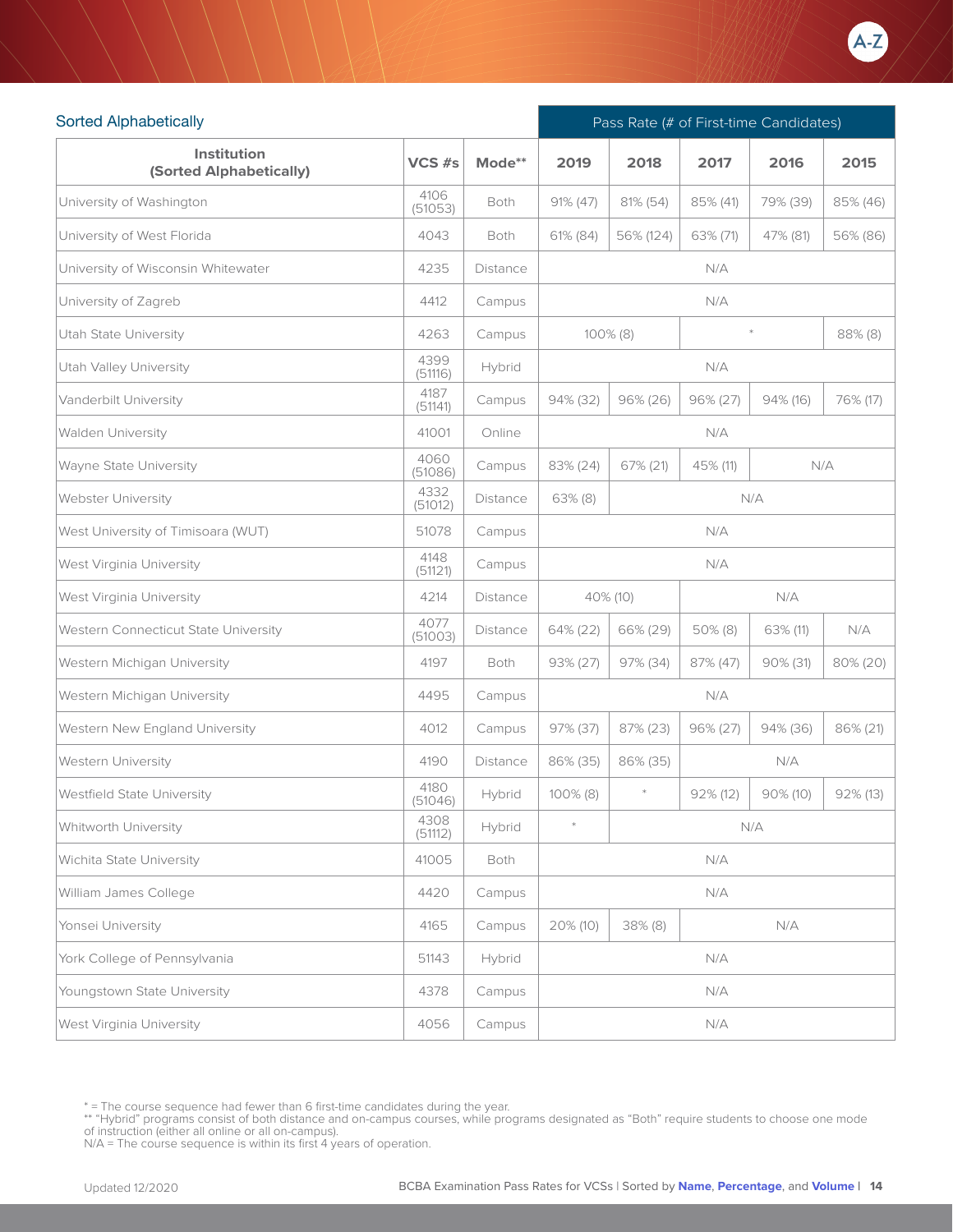#### <span id="page-14-0"></span>BCBA Examination Pass Rates: Sorted by Percentage of Candidates who Passed

|                                             |                 |          |             |             |             | Pass Rate (# of First-time Candidates) |             |  |
|---------------------------------------------|-----------------|----------|-------------|-------------|-------------|----------------------------------------|-------------|--|
| Institution<br>(Sorted by Pass Rate)        | VCS $#s$        | Mode**   | 2019        | 2018        | 2017        | 2016                                   | 2015        |  |
| Florida State University                    | 4046            | Campus   | 100% (22)   | 100% (21)   | 88% (17)    | 88% (17)                               | 95% (20)    |  |
| California State University Fresno          | 4246            | Campus   |             | 100% (13)   |             | $\ast$                                 |             |  |
| Auburn University                           | 4001<br>(51007) | Campus   |             | 100% (12)   | $\ast$      | 90% (10)                               | 100% (10)   |  |
| University of South Wales                   | 4135<br>(51103) | Campus   | 100% (12)   | 89% (9)     | 80% (10)    |                                        | 100% (10)   |  |
| Oregon Institute of Technology              | 4247            | Campus   |             | 100% (11)   |             | N/A                                    |             |  |
| University of British Columbia              | 4094<br>(51010) | Campus   | 100% (9)    | 88% (16)    | $92\%$ (12) | 78% (9)                                | 100% (10)   |  |
| University of the Pacific                   | 4215            | Campus   | $100\%$ (9) |             | $\ast$      |                                        | $100\%$ (6) |  |
| Regis College                               | 4047            | Campus   | $100\%$ (8) | 78% (9)     | $100\% (7)$ | 89% (9)                                | N/A         |  |
| University of Houston Clear Lake            | 4133<br>(51124) | Campus   | $100\%$ (8) | $91\%$ (11) | $100\%$ (8) | 86% (14)                               | $\ast$      |  |
| <b>Utah State University</b>                | 4263            | Campus   |             | 100% (8)    |             |                                        | 88% (8)     |  |
| Westfield State University                  | 4180<br>(51046) | Hybrid   | $100\%$ (8) | $\ast$      | $92\%$ (12) | $90\%$ (10)                            | 92% (13)    |  |
| <b>Baylor University</b>                    | 4084<br>(51014) | Campus   | $100\% (7)$ | 93% (14)    | 85% (7)     |                                        | N/A         |  |
| California State University Sacramento      | 4172            | Campus   | $100\% (7)$ |             | 90% (10)    | $\ast$                                 | $100\%$ (8) |  |
| University of North Carolina Wilmington     | 4289<br>(51041) | Campus   | $100\% (7)$ | 100% (10)   |             | 100% (9)                               | 88% (8)     |  |
| Jacksonville State University               | 4015<br>(51068) | Hybrid   | $100\%$ (6) | $83\%$ (6)  |             | 80% (10)                               | 56% (9)     |  |
| James Madison Univeristy                    | 4122            | Campus   | $100\%$ (6) | 89% (9)     | $100\%$ (6) | $100\% (7)$                            | N/A         |  |
| Portland State University                   | 4336<br>(51164) | Distance | $100\%$ (6) |             |             | N/A                                    |             |  |
| University of Auckland                      | 4063            | Campus   | $100\%$ (6) | 100% (12)   |             |                                        | $\ast$      |  |
| Western New England University              | 4012            | Campus   | 97% (37)    | 87% (23)    | 96% (27)    | 94% (36)                               | 86% (21)    |  |
| <b>Brock University</b>                     | 4234            | Campus   | 96% (74)    | 92% (73)    | 89% (57)    | 79% (38)                               | 91% (23)    |  |
| Florida Institute of Technology (Melbourne) | 4333<br>(51058) | Campus   | 95% (20)    | 82% (22)    | 72% (18)    | $92\% (26)$                            | 100% (15)   |  |
| Cambridge College                           | 4302<br>(51122) | Hybrid   | 94% (35)    | 86% (29)    | 88% (17)    | 87% (32)                               | 88% (16)    |  |
| Vanderbilt University                       | 4187<br>(51141) | Campus   | 94% (32)    | 96% (26)    | 96% (27)    | 94% (16)                               | 76% (17)    |  |
| University of North Texas                   | 4193            | Campus   | 94% (17)    | 82% (11)    | 87% (15)    | 68% (25)                               | 82% (17)    |  |

\* = The course sequence had fewer than 6 first-time candidates during the year.

N/A = The course sequence is within its first 4 years of operation.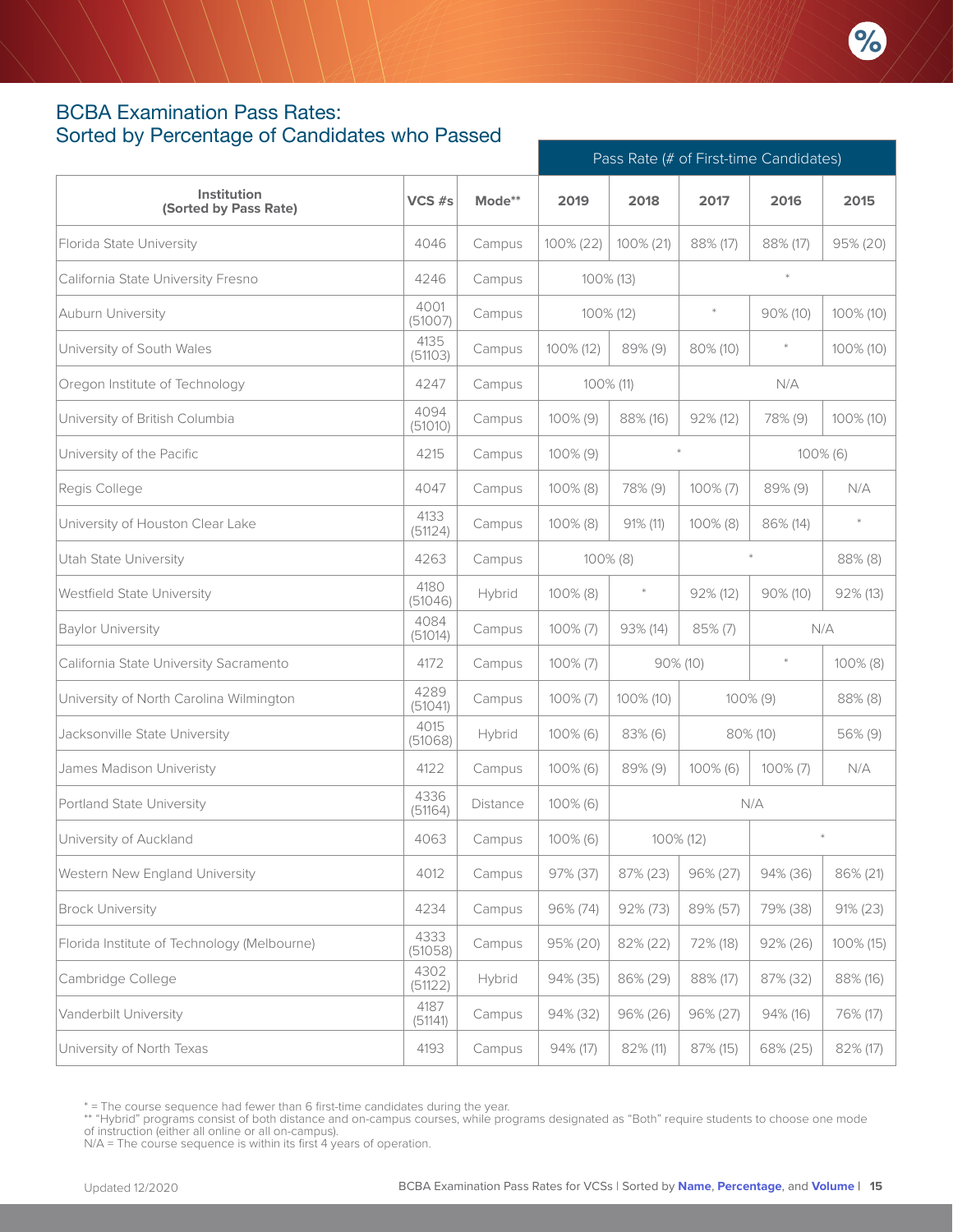

| Sorted by Percentage of Candidates who Passed    |                 | Pass Rate (# of First-time Candidates) |             |             |                 |             |             |  |
|--------------------------------------------------|-----------------|----------------------------------------|-------------|-------------|-----------------|-------------|-------------|--|
| Institution<br>(Sorted by Pass Rate)             | VCS #s          | Mode**                                 | 2019        | 2018        | 2017            | 2016        | 2015        |  |
| Western Michigan University                      | 4197            | Both                                   | 93% (27)    | 97% (34)    | 87% (47)        | 90% (31)    | 80% (20)    |  |
| California State University Northridge           | 4145            | Hybrid                                 | 92% (26)    | 100% (16)   | 92% (13)        | 94% (36)    | 97% (32)    |  |
| Antioch University                               | 4022            | Campus                                 | 92% (12)    | 92% (12)    | 92% (12)        | 70% (10)    | $\ast$      |  |
| University of Washington                         | 4106<br>(51053) | Both                                   | 91% (47)    | 81% (54)    | 85% (41)        | 79% (39)    | 85% (46)    |  |
| Queen's University Belfast                       | 4042<br>(51062) | Hybrid                                 | 91% (23)    | 92% (12)    | $90\% (10)$     |             | N/A         |  |
| Saint Cloud State University                     | 4029<br>(51082) | Both                                   | 90% (21)    | 100% (21)   | 96% (24)        | 96% (29)    | $92\% (24)$ |  |
| Bangor University (degree)                       | 4335            | Campus                                 | 90% (10)    | 83% (18)    | 78% (18)        | 71% (7)     | 67% (12)    |  |
| Northern Illinois University                     | 4230            | Hybrid                                 | $90\% (10)$ | 33% (6)     | 80% (10)        |             | N/A         |  |
| Temple University                                | 4004            | Campus                                 | 90% (10)    | 86% (7)     |                 | $43\%$ (7)  | 87% (8)     |  |
| Florida Institute of Technology (Degree Program) | 4413            | Distance                               | 88% (107)   | 89% (55)    | 79% (47)<br>N/A |             |             |  |
| <b>Bay Path University</b>                       | 4191<br>(51034) | Hybrid                                 | 88% (56)    | 86% (56)    | N/A             |             |             |  |
| University of Georgia                            | 4123            | Campus                                 | 88% (33)    | 79% (14)    |                 | N/A         |             |  |
| University of Texas Austin                       | 4026            | Campus                                 | 88% (24)    | 96% (23)    | 83% (24)        | 82% (17)    | 76% (12)    |  |
| University of Nebraska                           | 4057            | Campus                                 | 88% (8)     | $100\%$ (6) | $67\%$ (6)      | $100\% (7)$ | $100\% (7)$ |  |
| University of Oklahoma                           | 4040<br>(51048) | Both                                   |             | 88% (8)     | $\ast$          | N/A         |             |  |
| Simmons University                               | 4237<br>(51144) | Hybrid                                 | 87% (108)   | 85% (68)    | 83% (70)        | 81% (52)    | 80% (60)    |  |
| <b>Western University</b>                        | 4190            | Distance                               | 86% (35)    | 86% (35)    |                 | N/A         |             |  |
| Queens College (Psychology)                      | 4285            | Campus                                 | 86% (14)    | 100% (11)   | 85% (13)        | 50% (8)     | 71% (17)    |  |
| Michigan State University                        | 4062<br>(51052) | Distance                               |             | 86% (7)     | $\pm$           |             | N/A         |  |
| Saint Louis University                           | 4055            | Both                                   | 86% (7)     | 86% (7)     | 100% (11)       | 80% (10)    | 50% (6)     |  |
| University of Louisville                         | 4178<br>(51156) | Hybrid                                 | 86% (7)     | $71\% (7)$  |                 | $\ast$      | N/A         |  |
| Arizona State University                         | 4290            | Campus                                 | 84% (19)    |             |                 | N/A         |             |  |
| <b>Wayne State University</b>                    | 4060<br>(51086) | Campus                                 | 83% (24)    | 67% (21)    | 45% (11)        |             | N/A         |  |
| Columbia University Teachers College             | 4301<br>(51080) | Campus                                 | 83% (18)    | 80% (20)    | 71% (25)        | 74% (27)    | 69% (13)    |  |
| University of Southern Mississippi (MS)          | 4283            | Campus                                 | 83% (12)    |             |                 | N/A         |             |  |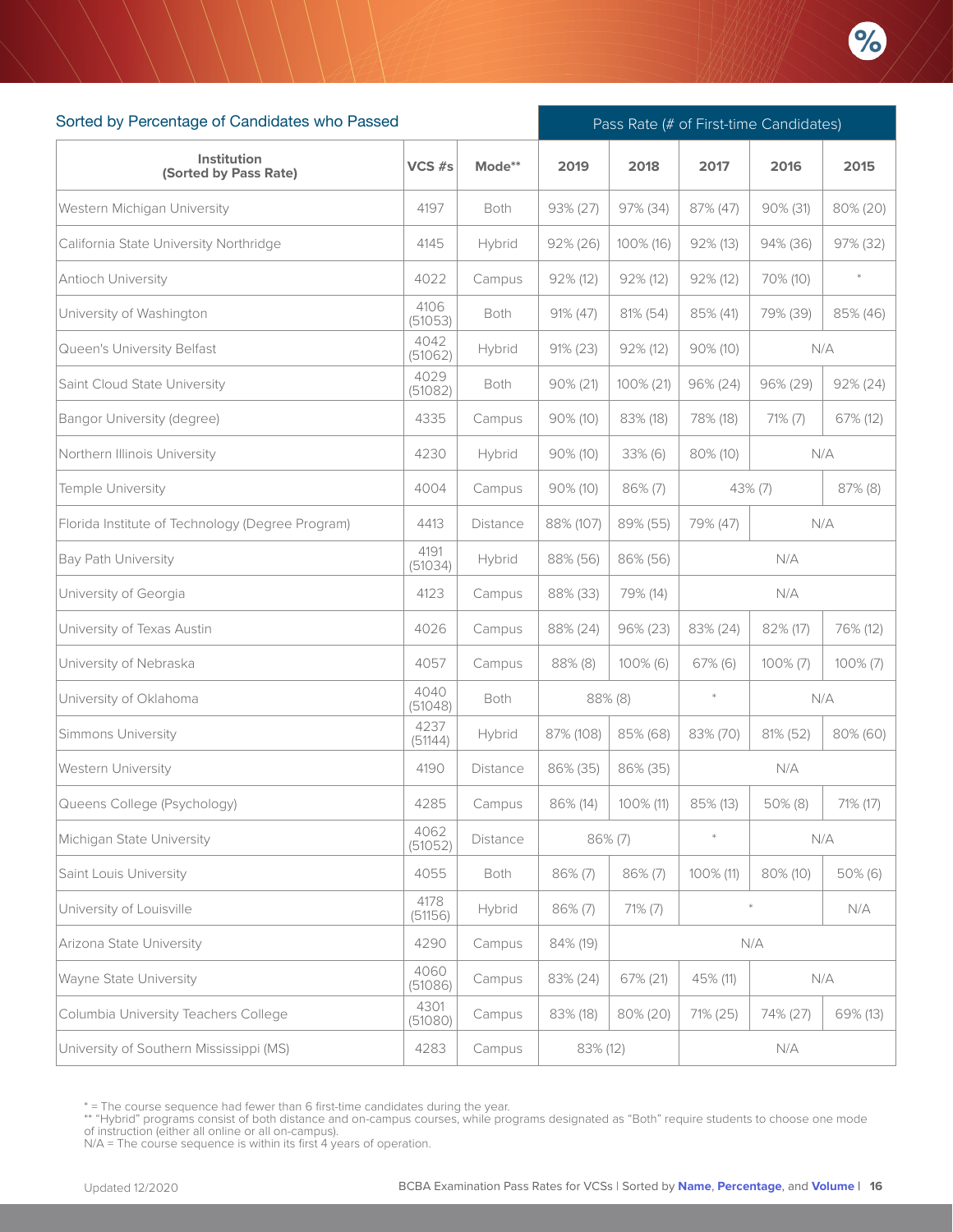

| Sorted by Percentage of Candidates who Passed         |                 |                 | Pass Rate (# of First-time Candidates) |             |                   |             |            |  |
|-------------------------------------------------------|-----------------|-----------------|----------------------------------------|-------------|-------------------|-------------|------------|--|
| Institution<br>(Sorted by Pass Rate)                  | VCS #s          | Mode**          | 2019                                   | 2018        | 2017              | 2016        | 2015       |  |
| Central Washington University                         | 4134            | Campus          | $83\%$ (6)                             |             |                   | N/A         |            |  |
| Florida Atlantic University                           | 4374            | Campus          | 83% (6)                                |             | $\ast$            | 75% (8)     | N/A        |  |
| <b>Grand Valley State University</b>                  | 4255<br>(51039) | Distance        |                                        | 83% (6)     |                   | N/A         |            |  |
| University of Kentucky                                | 4231            | Hybrid          | 83% (6)                                | $100\%$ (6) |                   |             | N/A        |  |
| University of Maryland Baltimore County               | 4233            | Campus          | 83% (6)                                | $100\%$ (7) | 92% (12)          | 100% (12)   | 78% (9)    |  |
| University of South Florida                           | 4286<br>(51149) | Both            | 82% (57)                               | $92\%$ (52) | 70% (10)          | 72% (25)    | 78% (18)   |  |
| Florida Institute of Technology (Orlando)             | 4334<br>(51059) | Campus          | 82% (11)                               | $88\%$ (8)  | 100% (11)         |             | N/A        |  |
| National University of Ireland Galway                 | 4297<br>(51074) | Campus          | 82% (11)                               | $100\%$ (7) | $100\%$ (6)       | $100\%$ (8) | 86% (7)    |  |
| <b>Caldwell University</b>                            | 4169            | Campus          | 80% (20)                               | 63% (16)    | 64% (11)          | 78% (27)    | 72% (18)   |  |
| Rutgers University                                    | 4033<br>(51067) | Campus          | $80\%$ (15)                            | 93% (14)    | 82% (11)          | 81% (16)    | 83% (18)   |  |
| University of Missouri St. Louis                      | 4244<br>(51004) | Hybrid          |                                        | 80% (15)    | $\ast$<br>75% (8) |             | N/A        |  |
| University of Utah                                    | 4260            | Campus          | 80% (10)                               | 79% (19)    | 58% (12)          | $\ast$      | N/A        |  |
| Texas A&M University                                  | 4061            | <b>Distance</b> | 79% (14)                               | 63% (24)    | 57% (14)          | 46% (13)    | $71\% (7)$ |  |
| California State University Los Angeles               | 4110            | Campus          | 78% (23)                               | 67% (21)    | 67% (18)          | 70% (17)    | 63% (24)   |  |
| McNeese State University                              | 4069<br>(51154) | Campus          | 78% (18)                               | 75% (16)    | 73% (11)          | $\ast$      | 50% (8)    |  |
| San Diego State University (Special Education)        | 4222            | Campus          | 77% (13)                               | 55% (11)    | 50% (12)          |             | 82% (11)   |  |
| Johns Hopkins University                              | 4083            | Campus          | 76% (17)                               |             | 89% (9)           | N/A         |            |  |
| Northern Michigan University                          | 4273<br>(51060) | Hybrid          | 76% (17)                               |             |                   | N/A         |            |  |
| Florida Institute of Technology (Certificate Program) | 4038            | Distance        | 75% (603)                              | 78% (581)   | 74% (554)         | 71% (631)   | 76% (590)  |  |
| University of Houston Victoria                        | 4054<br>(51123) | Distance        | 75% (8)                                |             | $71\%$ (7)        |             | N/A        |  |
| University of Kent (Applied Behaviour Analysis)       | 4010<br>(51044) | Hybrid          | 75% (8)                                | 100% (8)    | 57% (7)           | 83% (6)     | N/A        |  |
| University of Rochester                               | 4003            | Campus          | 75% (8)                                | 67% (9)     | 56% (9)           | $\ast$      | N/A        |  |
| The Sage Colleges                                     | 4021<br>(51094) | Distance        | 73% (78)                               | 72% (71)    | 68% (87)          | 67% (72)    | 59% (51)   |  |
| University of Saint Joseph                            | 4275            | Campus          | 73% (15)                               | 64% (28)    | 70% (27)          | 75% (12)    | 65% (20)   |  |
| University of Northern Colorado                       | 4310            | Distance        | 72% (29)                               |             |                   | N/A         |            |  |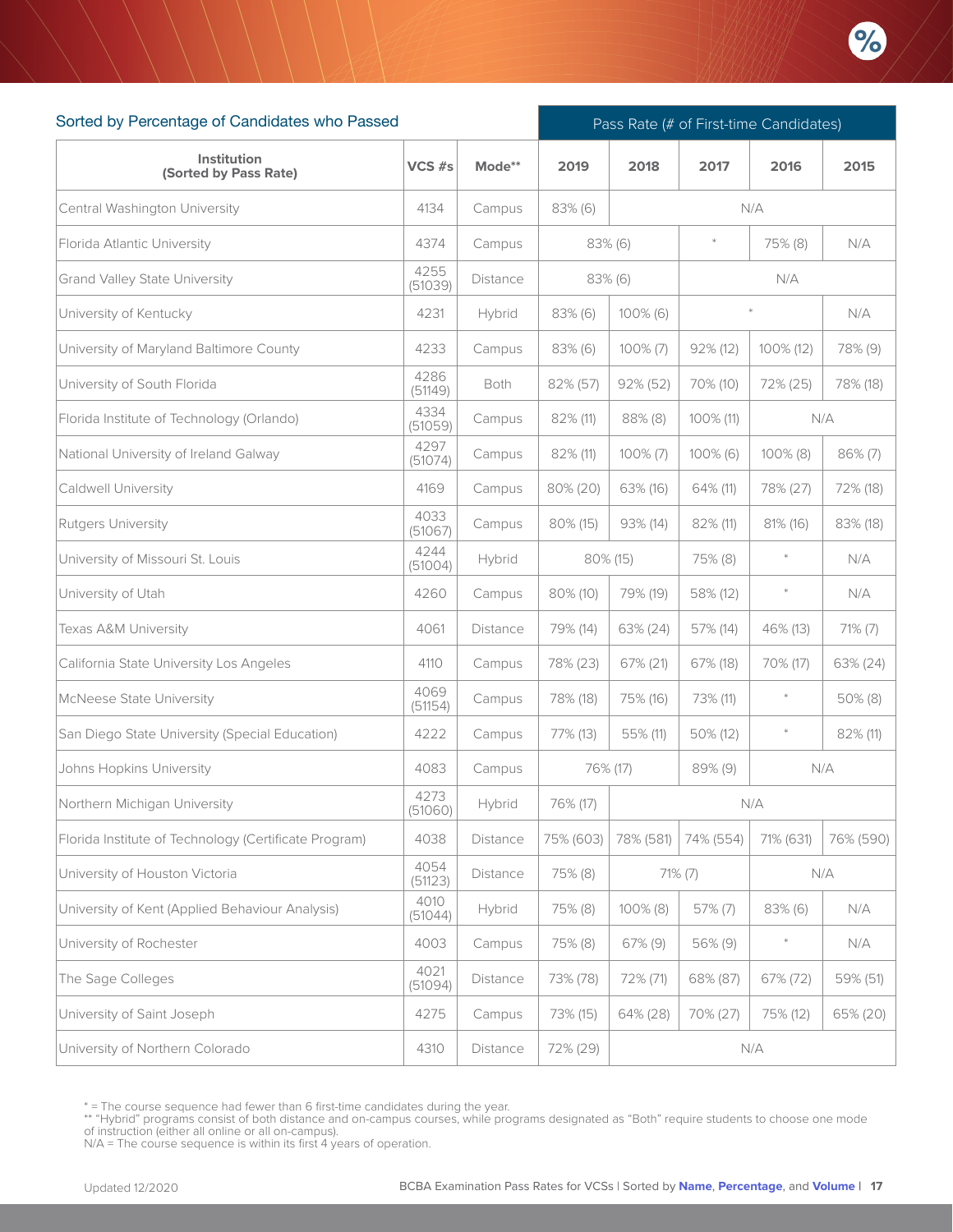

| Sorted by Percentage of Candidates who Passed |                 |                 | Pass Rate (# of First-time Candidates) |            |            |            |            |  |
|-----------------------------------------------|-----------------|-----------------|----------------------------------------|------------|------------|------------|------------|--|
| Institution<br>(Sorted by Pass Rate)          | VCS #s          | Mode**          | 2019                                   | 2018       | 2017       | 2016       | 2015       |  |
| Georgia State University                      | 4127            | Campus          | 71% (21)                               | 78% (9)    | $\ast$     |            | N/A        |  |
| Aurora University                             | 4112            | Campus          | 71% (17)                               | 89% (19)   | 58% (12)   | 75% (12)   | N/A        |  |
| Trinity Christian College (discontinued)      | 4085            | Hybrid          |                                        | 71% (14)   | 50% (10)   |            | N/A        |  |
| Salem State University                        | 4065            | Hybrid          | $71\% (7)$                             |            | $86\% (7)$ | $\ast$     | N/A        |  |
| University of Ulster Coleraine                | 4352            | Campus          | $71\%$ (7)                             |            |            | N/A        |            |  |
| Texas State University                        | 4126            | Campus          | 70% (20)                               | 56% (9)    | 89% (9)    | 83% (12)   | 100% (8)   |  |
| Rowan University                              | 4018            | Campus          | 70% (10)                               | 86% (7)    | 88% (17)   | 60% (15)   | 83% (12)   |  |
| University of New Mexico                      | 4121            | Campus          |                                        | 70% (10)   | $\ast$     |            | N/A        |  |
| Drexel University                             | 4280            | Both            | 69% (29)                               |            |            | N/A        |            |  |
| University of Pittsburgh                      | 4194            | Campus          | 69% (13)                               | 67% (18)   | 71% (17)   | $67\%$ (9) | 73% (11)   |  |
| Endicott College                              | 4159<br>(51056) | Both            | 68% (72)                               | 63% (89)   | 73% (71)   | 76% (37)   | 76% (33)   |  |
| <b>Clemson University</b>                     | 4087            | <b>Distance</b> | 68% (25)                               | 31% (26)   | N/A        |            |            |  |
| University of North Dakota                    | 4090<br>(51077) | Distance        | 68% (22)                               | 70% (20)   | 67% (15)   |            | N/A        |  |
| Ohio State University                         | 4119            | Campus          |                                        | 67% (9)    | $\ast$     |            | N/A        |  |
| University of Nevada Reno                     | 4322<br>(51001) | Campus          | 67% (9)                                |            |            | 100% (8)   | 80% (10)   |  |
| University of Dublin Trinity College          | 4281            | Campus          |                                        | 67% (6)    |            |            |            |  |
| University of South Carolina                  | 4049            | Campus          | 67% (6)                                | $50\%$ (6) | $\ast$     |            | N/A        |  |
| University of Massachusetts Lowell            | 4162            | Both            | 65%(51)                                | 58% (45)   | 62% (52)   | 73% (64)   | 67% (73)   |  |
| Oakland University                            | 4096            | Campus          | 65% (26)                               | 67% (9)    | 85% (13)   |            | N/A        |  |
| Nicholls State University                     | 4217            | Both            | 65% (23)                               | 60% (15)   | 67% (12)   | 70% (10)   | $67\%$ (6) |  |
| Northeastern University                       | 4313            | Both            |                                        | 65% (8)    |            | $\ast$     |            |  |
| Chicago School of Professional Psychology     | 4142            | Both            | 64% (137)                              | 65% (142)  | 71% (128)  | 66% (96)   | 69% (72)   |  |
| Western Connecticut State University          | 4077<br>(51003) | Distance        | 64% (22)                               | 66% (29)   | $50\%$ (8) | 63% (11)   | N/A        |  |
| Old Dominion University                       | 4097<br>(51011) | Campus          |                                        | 64% (14)   | $\ast$     |            | N/A        |  |
| Lindenwood University                         | 4175<br>(51040) | Both            | 64% (11)                               | 47% (17)   |            | N/A        |            |  |

<sup>\* =</sup> The course sequence had fewer than 6 first-time candidates during the year.

<sup>\*\* &</sup>quot;Hybrid" programs consist of both distance and on-campus courses, while programs designated as "Both" require students to choose one mode<br>of instruction (either all online or all on-campus).<br>N/A = The course sequence is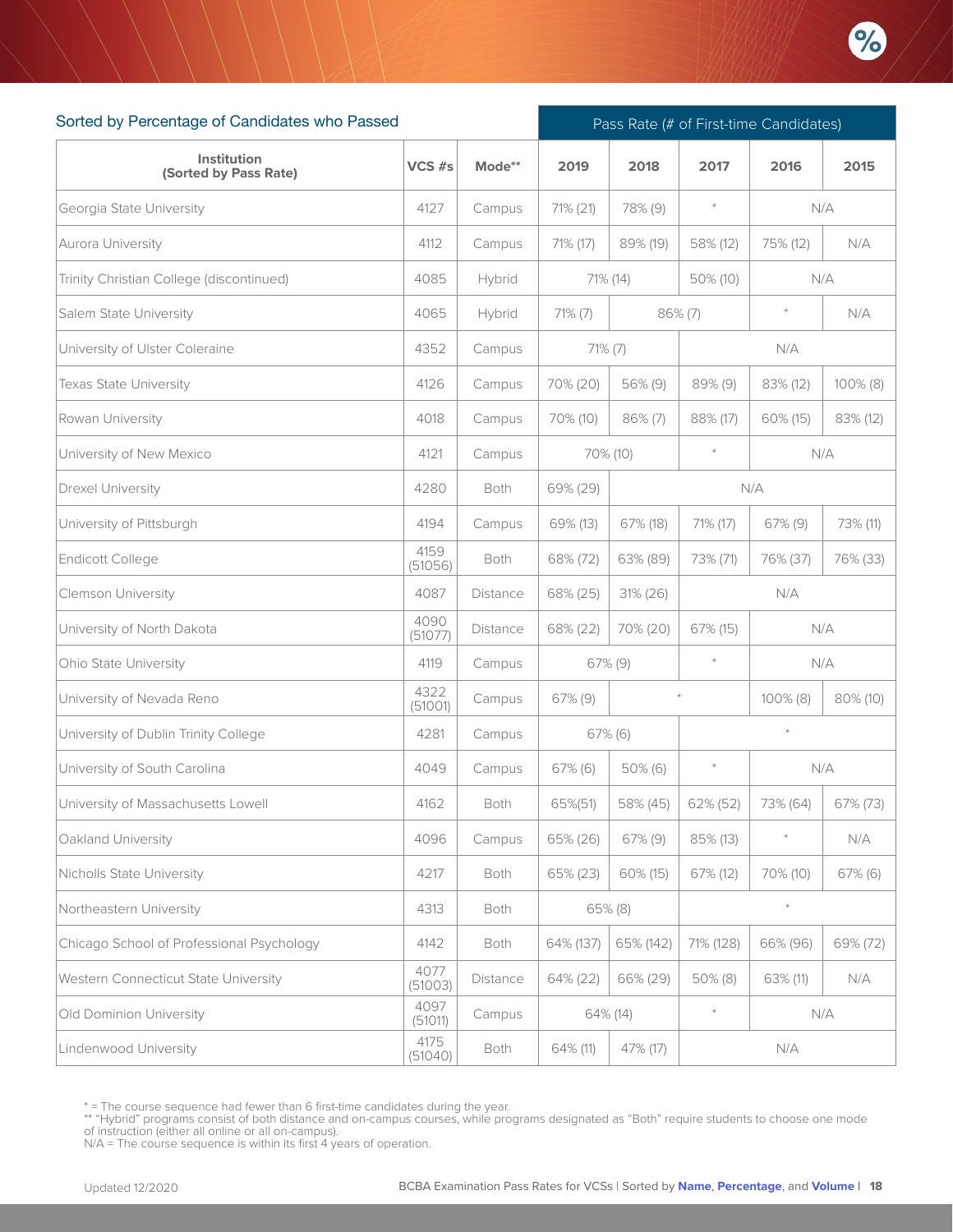

| Sorted by Percentage of Candidates who Passed         |                 |          |           | Pass Rate (# of First-time Candidates) |            |            |           |  |  |
|-------------------------------------------------------|-----------------|----------|-----------|----------------------------------------|------------|------------|-----------|--|--|
| <b>Institution</b><br>(Sorted by Pass Rate)           | $VCS$ #s        | Mode**   | 2019      | 2018                                   | 2017       | 2016       | 2015      |  |  |
| Our Sunny World                                       | 4079            | Both     | 64% (11)  | $50\%$ (8)                             |            |            | N/A       |  |  |
| Southern Connecticut State University                 | 4258<br>(51060) | Campus   |           | 64% (11)                               | $\ast$     | $71\%$ (7) | 50% (6)   |  |  |
| University of North Texas                             | 4117<br>(51002) | Distance | 63% (99)  | 54% (115)                              | 60% (83)   | 64% (70)   | 55% (65)  |  |  |
| Rider University                                      | 4115<br>(51085) | Campus   | 63% (24)  | 67% (24)                               | 53% (36)   | 53% (15)   | N/A       |  |  |
| Salve Regina University                               | 4020<br>(51110) | Campus   | 63% (19)  | 57% (21)                               | 88% (16)   | 47% (17)   | N/A       |  |  |
| University of Massachusetts Boston                    | 4189<br>(51093) | Hybrid   | 63% (19)  | 75% (12)                               | 70% (10)   | 55% (9)    | 39% (23)  |  |  |
| Philadelphia College of Osteopathic Medicine (degree) | 4161            | Hybrid   | 63% (8)   | 83% (6)                                |            |            | N/A       |  |  |
| University of Missouri Columbia                       | 4326<br>(51032) | Campus   | 63% (8)   |                                        |            | N/A        |           |  |  |
| Webster University                                    | 4332<br>(51012) | Distance | 63% (8)   |                                        |            | N/A        |           |  |  |
| <b>Ball State University</b>                          | 4199<br>(51134) | Distance | 61% (845) | 64% (627)                              | 62% (456)  | 61% (310)  | 59% (201) |  |  |
| University of West Florida                            | 4043            | Both     | 61% (84)  | 56% (124)                              | 63% (71)   | 47% (81)   | 56% (86)  |  |  |
| George Mason University                               | 4136            | Both     | 61% (51)  | 76% (62)                               | 64% (47)   | 75% (56)   | 42% (19)  |  |  |
| Northeastern University (Health Sciences)             | 4284<br>(51019) | Distance | 61% (23)  | 72% (18)                               | 78% (33)   | 75% (8)    | N/A       |  |  |
| University of Colorado Denver                         | 4181<br>(51088) | Distance | 61% (18)  | 73% (15)                               | 58% (19)   | 64% (11)   | 67% (12)  |  |  |
| Pennsylvania State University                         | 4027<br>(51097) | Hybrid   | 60% (52)  | 54% (50)                               | 79% (34)   | 62% (37)   | 53% (36)  |  |  |
| University of Texas San Antonio                       | 4176            | Hybrid   | 60% (20)  | 65% (20)                               |            | N/A        |           |  |  |
| Pennsylvania State University Harrisburg              | 4011            | Campus   |           | 60% (10)                               | 80% (15)   | 56% (9)    | 100% (12) |  |  |
| Sam Houston State University                          | 4179            | Campus   | 60% (10)  |                                        | 47% (15)   |            | N/A       |  |  |
| University of Arizona                                 | 4177            | Distance | 60% (10)  | 44% (9)                                |            | N/A        |           |  |  |
| <b>Texas Tech University</b>                          | 4111<br>(51024) | Distance | 59% (22)  | 47% (34)                               | 50% (20)   | 43% (14)   | 25% (8)   |  |  |
| University of Cincinnati                              | 4013<br>(51136) | Both     | 58% (189) | 55% (183)                              | 47% (158)  | 55% (121)  | 60% (63)  |  |  |
| Lipscomb University                                   | 4103            | Hybrid   | 58% (19)  | 72% (18)                               | 71% (21)   |            | N/A       |  |  |
| University of Nevada Las Vegas                        | 4267            | Campus   | 58% (12)  |                                        |            | N/A        |           |  |  |
| Saint Joseph's University                             | 4035            | Distance | 57% (23)  |                                        | $57\%$ (7) | 36% (11)   | 32% (22)  |  |  |
| <b>Baekseok University</b>                            | 4306<br>(51008) | Campus   | 57% (7)   |                                        |            | N/A        |           |  |  |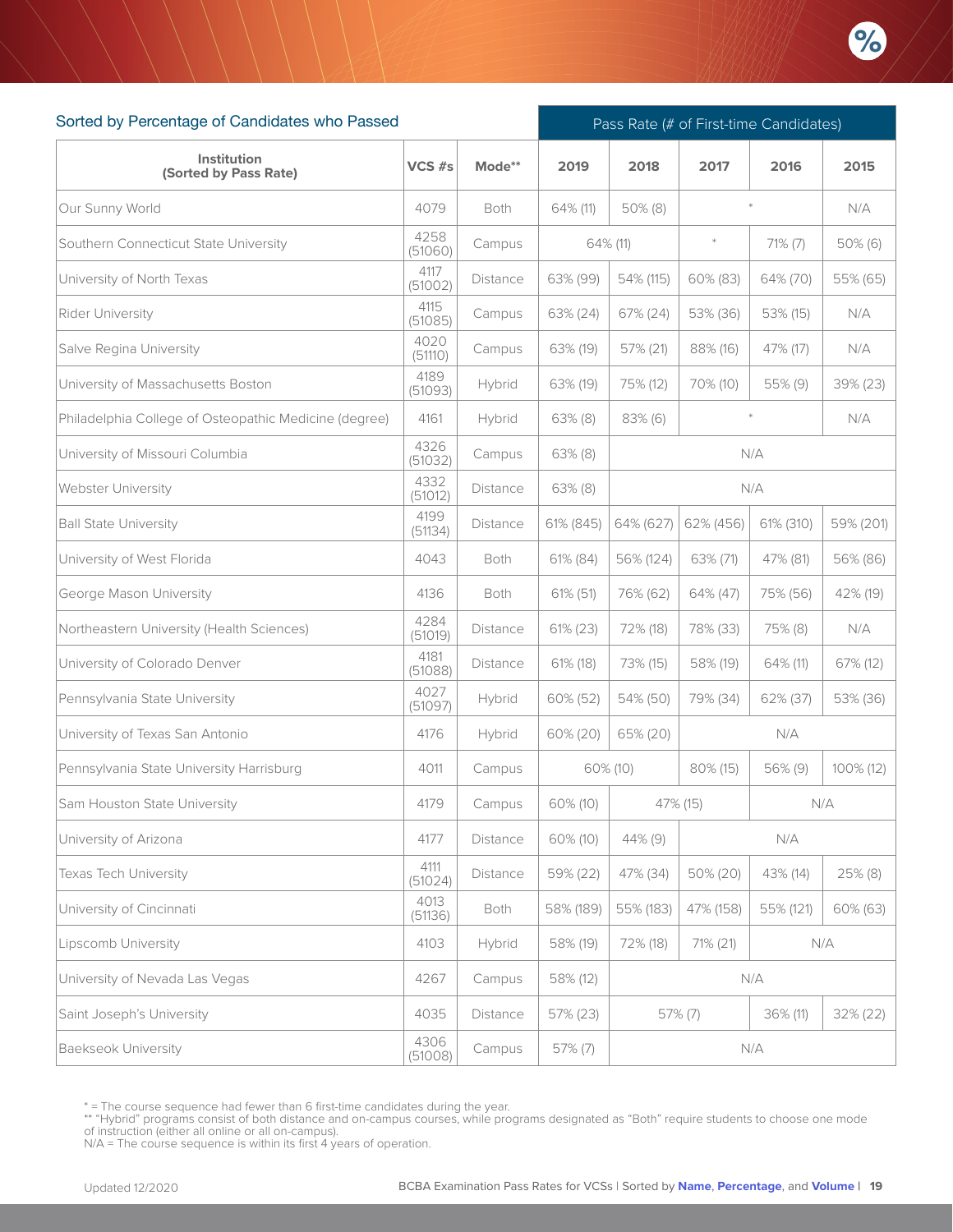

| Sorted by Percentage of Candidates who Passed                               |                 |          | Pass Rate (# of First-time Candidates) |            |            |             |             |  |
|-----------------------------------------------------------------------------|-----------------|----------|----------------------------------------|------------|------------|-------------|-------------|--|
| Institution<br>(Sorted by Pass Rate)                                        | $VCS$ #s        | Mode**   | 2019                                   | 2018       | 2017       | 2016        | 2015        |  |
| Gonzaga University                                                          | 4236            | Campus   |                                        | $57\%$ (7) | $\ast$     |             | N/A         |  |
| Montana State University Billings                                           | 4124            | Distance | $57\%$ (7)                             | 75% (8)    | 64% (11)   | $50\%$ (6)  | 60% (10)    |  |
| University of Central Oklahoma                                              | 4098<br>(51054) | Campus   | 57% (7)                                |            | 60% (10)   |             |             |  |
| California State University Stanislaus                                      | 4243<br>(51117) | Campus   | 56% (9)                                | $83\%$ (6) | 88% (8)    | $\ast$      | $100\%$ (6) |  |
| Fresno Pacific University                                                   | 4251            | Campus   |                                        | 56% (9)    |            | N/A         |             |  |
| Touro University California                                                 | 4303<br>(51043) | Campus   | 56% (9)                                |            |            | N/A         |             |  |
| University of North Florida                                                 | 4157            | Campus   | 56% (9)                                | $63\%$ (8) | $\ast$     | $71\% (7)$  | 38% (8)     |  |
| Arizona State University                                                    | 4064            | Distance | 55% (642)                              | 59% (501)  | 65% (329)  | 61% (221)   | 62% (120)   |  |
| Hunter College                                                              | 4253            | Both     | 55% (22)                               | 73% (22)   | 57% (23)   | 55% (31)    | 35% (26)    |  |
| Nova Southeastern University (MS in Counseling)                             | 4166            | Distance | 54% (26)                               | 39% (38)   | 51% (43)   | 48% (54)    | 43% (49)    |  |
| Shenandoah University                                                       | 4118<br>(51042) | Campus   | 54% (13)                               | 18% (11)   | N/A        |             |             |  |
| Southern Illinois University                                                | 4249<br>(51055) | Both     | 52% (33)                               | 49% (51)   | 78% (37)   | 77% (61)    | 71% (41)    |  |
| <b>Brandman University</b>                                                  | 4357            | Both     | 52% (23)                               |            |            | N/A         |             |  |
| California State University San Marcos                                      | 4107<br>(51106) | Distance | 50% (20)                               | 69% (16)   |            | N/A         |             |  |
| Istituto per la Ricerca, la Formazione e<br>l'Informazione sulle Disabilità | 4149            | Campus   | 50% (16)                               | 40% (10)   |            | N/A         |             |  |
| Elms College                                                                | 4008            | Campus   | 50% (12)                               | $43\%$ (7) | 54% (13)   | 50% (10)    | 72% (18)    |  |
| Queens College (Education)                                                  | 4225            | Campus   | 50% (12)                               | 67% (9)    |            | N/A         |             |  |
| St. Joseph's College                                                        | 4070            | Both     | 50% (10)                               | 50% (14)   | 38% (8)    |             | N/A         |  |
| Hofstra University                                                          | 4218            | Campus   |                                        | 50% (8)    |            |             | N/A         |  |
| Tennessee Technological University                                          | 4274            | Campus   | 50% (8)                                |            |            | N/A         |             |  |
| Chapman University                                                          | 4184            | Campus   | 50% (6)                                |            | 50% (10)   |             | N/A         |  |
| <b>Cleveland State University</b>                                           | 4238            | Distance | 50% (6)                                |            |            | N/A         |             |  |
| Capella University                                                          | 4140<br>(51108) | Distance | 44% (416)                              | 43% (275)  |            | N/A         |             |  |
| Fitchburg State University                                                  | 4232            | Campus   | 43% (14)                               | 45% (11)   |            | N/A         |             |  |
| University of Nevada Reno                                                   | 4292<br>(51120) | Distance |                                        | 43% (14)   | $28\%$ (7) | $100\%$ (7) |             |  |

<sup>\* =</sup> The course sequence had fewer than 6 first-time candidates during the year.

<sup>\*\* &</sup>quot;Hybrid" programs consist of both distance and on-campus courses, while programs designated as "Both" require students to choose one mode<br>of instruction (either all online or all on-campus).<br>N/A = The course sequence is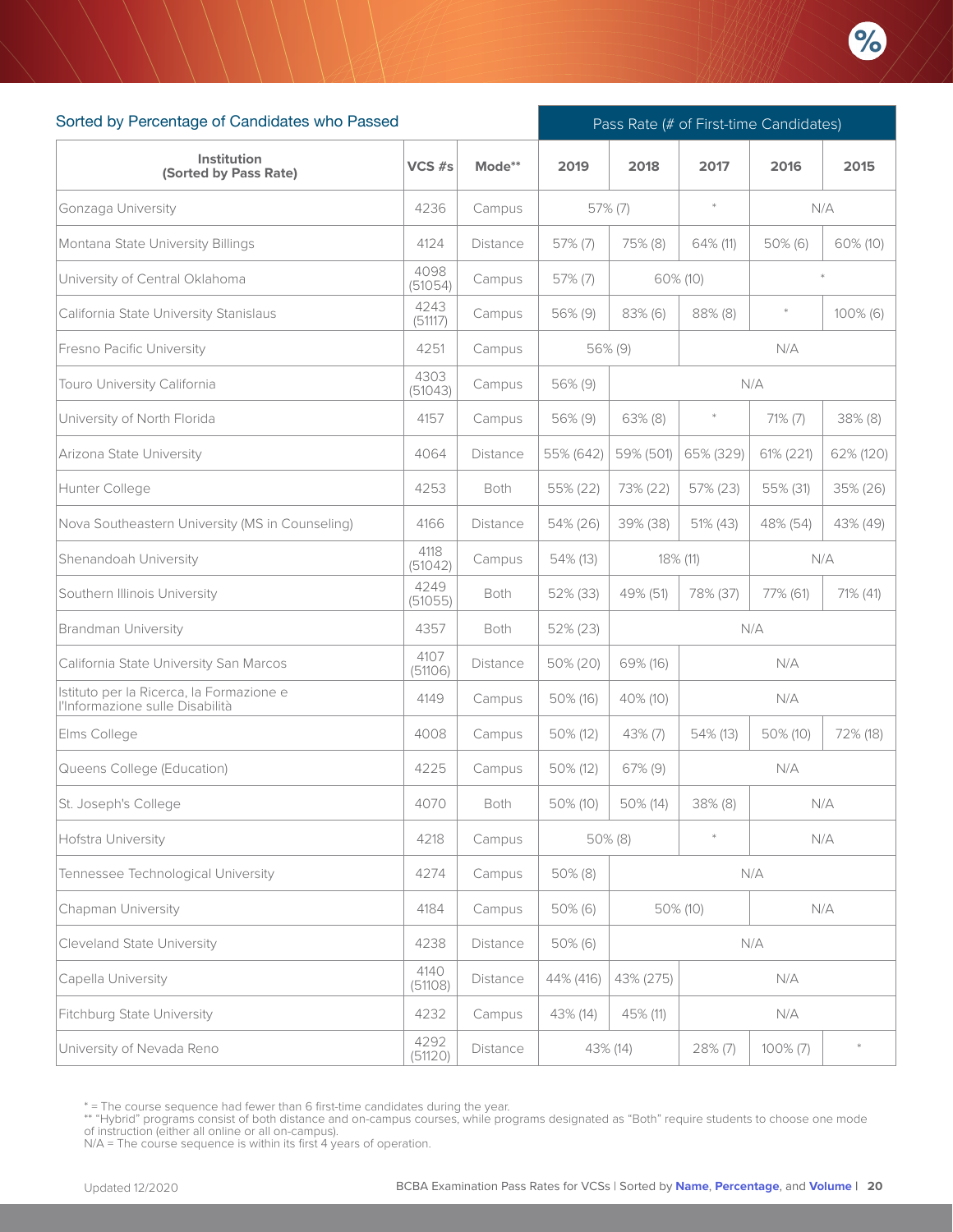

| Sorted by Percentage of Candidates who Passed                      |                 |                 |             | Pass Rate (# of First-time Candidates) |            |            |            |  |  |
|--------------------------------------------------------------------|-----------------|-----------------|-------------|----------------------------------------|------------|------------|------------|--|--|
| Institution<br>(Sorted by Pass Rate)                               | $VCS$ #s        | Mode**          | 2019        | 2018                                   | 2017       | 2016       | 2015       |  |  |
| University of Hawaii Manoa                                         | 4195            | Hybrid          | 43% (7)     | $100\%$ (9)                            |            | N/A        |            |  |  |
| National University                                                | 4147            | Both            | 42% (285)   | 46% (207)                              | 48% (126)  | 38% (107)  | 34% (131)  |  |  |
| Nova Southeastern University<br>(MS in Developmental Disabilities) | 4438            | Distance        | 42% (24)    | 39% (18)                               | $71\% (7)$ | N/A        |            |  |  |
| <b>Georgian Court University</b>                                   | 4073<br>(51049) | Campus          | 41% (17)    | 53% (15)                               | $\ast$     | 33% (12)   | N/A        |  |  |
| Purdue Global University (Kaplan)                                  | 4139<br>(51025) | Distance        | 40% (159)   | 40% (148)                              | 35% (138)  | 47% (104)  | 38% (79)   |  |  |
| Long Island University (Post)                                      | 4203            | Hybrid          | 40% (10)    | $30\%$ (10)                            | $63\%$ (8) | $\ast$     | 33% (6)    |  |  |
| Southeast Missouri State University                                | 4314<br>(51160) | Distance        | 40% (10)    |                                        |            | N/A        |            |  |  |
| West Virginia University                                           | 4214            | <b>Distance</b> |             | 40% (10)                               |            | N/A        |            |  |  |
| <b>ABA Spain Madrid</b>                                            | 4316            | Distance        | 38% (232)   | 18% (72)                               | 25% (44)   | 27% (29)   | $33\%$ (9) |  |  |
| <b>Brandman University</b>                                         | 4146            | Distance        | 38% (26)    | 50% (22)                               | 40% (10)   | 69% (13)   | N/A        |  |  |
| Tel Aviv University                                                | 4372            | Campus          |             | $33\%$ (9)                             | $38\%$ (8) |            |            |  |  |
| University of Salerno                                              | 4296            | Campus          |             | $33\%$ (9)                             | N/A        |            |            |  |  |
| University of Southern Maine                                       | 4074            | Both            | $33\%$ (9)  | 75% (12)                               | 54% (11)   | $71\%$ (7) |            |  |  |
| East Stroudsburg University                                        | 4300            | Distance        |             | $33\%$ (6)                             |            | N/A        |            |  |  |
| Arcadia University                                                 | 4088            | Distance        | 31% (13)    | 29% (14)                               | 32% (19)   | 38% (13)   | 18% (11)   |  |  |
| University of Arkansas                                             | 4086            | Distance        |             | $30\%$ (10)                            | $\ast$     | N/A        |            |  |  |
| University of Massachusetts Dartmouth                              | 4209<br>(51111) | Campus          | $30\%$ (10) | 50% (10)                               | $\ast$     | $57\%$ (7) | $86\%$ (7) |  |  |
| Seton Hall University                                              | 4305<br>(51029) | Campus          |             | 27% (15)                               |            | N/A        |            |  |  |
| Kongju National University                                         | 4041            | Campus          | 25% (8)     | 30% (10)                               | 30% (10)   | N/A        |            |  |  |
| University of California Santa Barbara                             | 4337<br>(51083) | Both            | 24% (38)    |                                        |            | N/A        |            |  |  |
| University of Memphis                                              | 4208            | Campus          | 21% (14)    | 41% (17)                               | 62% (13)   | 70% (10)   | $13\%$ (8) |  |  |
| California University of Pennsylvania                              | 4241            | Distance        | 20% (10)    | 33% (6)                                |            | N/A        |            |  |  |
| Northern Arizona University                                        | 4091            | Distance        | 20% (10)    | 33% (12)                               |            | $\ast$     | 80% (10)   |  |  |
| Yonsei University                                                  | 4165            | Campus          | 20% (10)    | 38% (8)                                |            | N/A        |            |  |  |
| Azusa Pacific University                                           | 4174            | Campus          | $13\%$ (8)  |                                        |            | N/A        |            |  |  |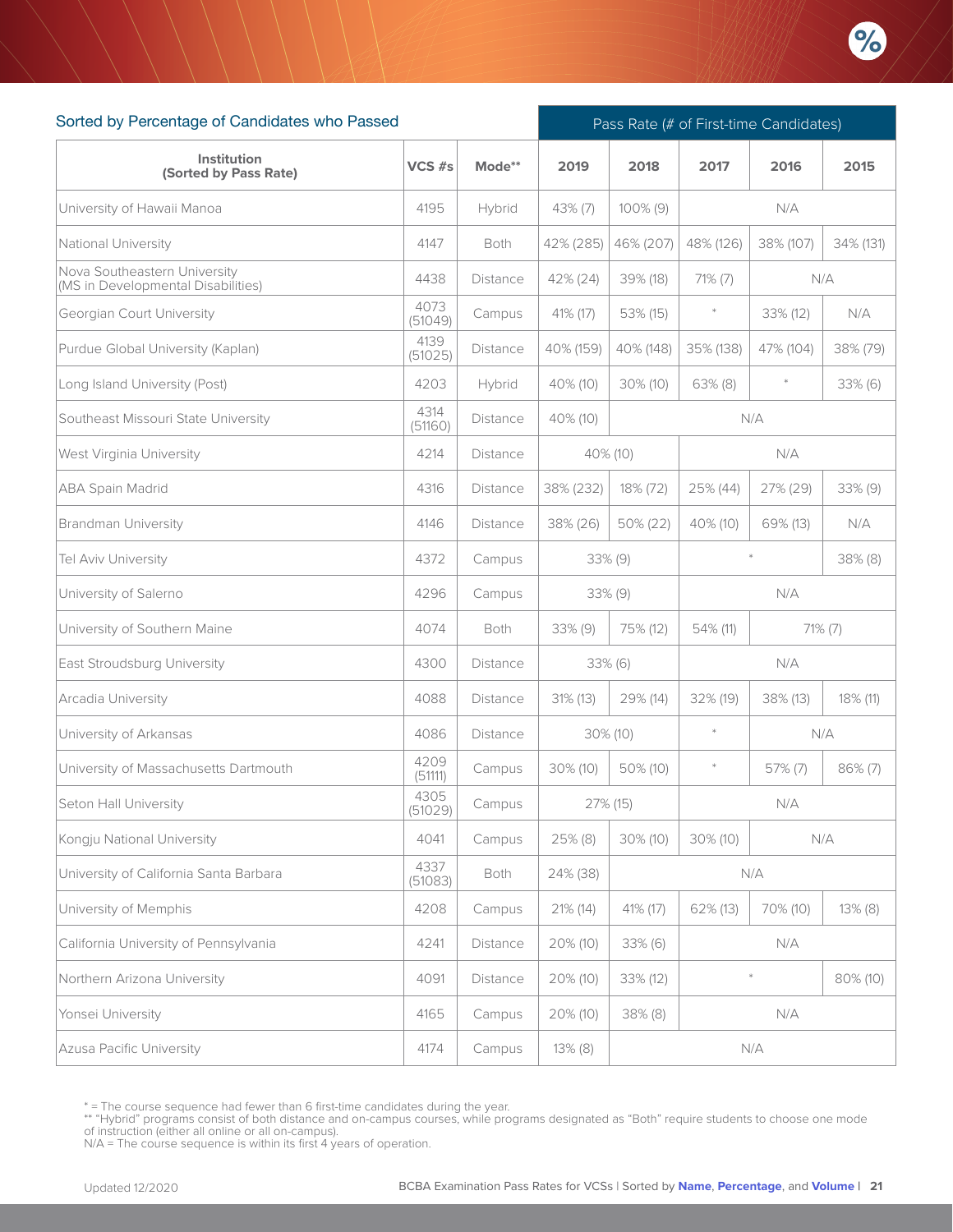

| Sorted by Percentage of Candidates who Passed            |                 |                 | Pass Rate (# of First-time Candidates) |         |            |          |          |  |  |
|----------------------------------------------------------|-----------------|-----------------|----------------------------------------|---------|------------|----------|----------|--|--|
| Institution<br>(Sorted by Pass Rate)                     | VCS #s          | Mode**          | 2019                                   | 2018    | 2017       | 2016     | 2015     |  |  |
| Eastern University                                       | 4434<br>(51128) | Distance        | $\ast$                                 |         | 43% (7)    | 82% (11) | N/A      |  |  |
| Kent State University                                    | 4242            | Distance        | $\ast$                                 |         | 75% (8)    | N/A      |          |  |  |
| La Sierra University                                     | 4192            | Campus          | $\ast$                                 |         | 33% (6)    | N/A      |          |  |  |
| Manhattanville College                                   | 4156<br>(51087) | Campus          |                                        | $\ast$  |            | 33% (6)  | 47% (15) |  |  |
| Mercyhurst University                                    | 4100            | Both            | $\ast$                                 |         | $83\%$ (6) | N/A      |          |  |  |
| Mississippi State University                             | 4291            | Campus          |                                        |         |            | N/A      |          |  |  |
| Multicultural Alliance of Behavior Analysts              | 4269            | Both            | $\pm$                                  |         |            | N/A      |          |  |  |
| Shippensburg University                                  | 4278            | Campus          | $\ast$                                 | N/A     |            |          |          |  |  |
| St. John's University                                    | 4328            | Campus          | $\ast$                                 | N/A     |            |          |          |  |  |
| Tennessee Technological University                       | 4354            | Distance        | $\ast$                                 | N/A     |            |          |          |  |  |
| University of Central Missouri                           | 4353            | <b>Distance</b> | $\ast$                                 | N/A     |            |          |          |  |  |
| University of Florida                                    | 4265            | Campus          | $\ast$                                 | N/A     |            |          |          |  |  |
| University of Manitoba                                   | 4338<br>(51079) | Campus          | $\ast$                                 |         |            | N/A      |          |  |  |
| University of Tennessee                                  | 4344            | Campus          | $\ast$                                 |         |            | N/A      |          |  |  |
| University of Texas Rio Grande Valley (Psychology)       | 4250<br>(51102) | Campus          |                                        | $\ast$  |            |          | 71% (7)  |  |  |
| University of Waikato                                    | 4143            | Both            | $\ast$                                 | 71% (7) |            | N/A      |          |  |  |
| Whitworth University                                     | 4308<br>(51112) | Hybrid          | $\ast$                                 |         |            | N/A      |          |  |  |
| <b>ABA Centre ROSTOK</b>                                 | 4393            | Distance        |                                        |         | N/A        |          |          |  |  |
| <b>ABA Training Solutions</b>                            | 4509            | Distance        |                                        |         | N/A        |          |          |  |  |
| ABA-CARDP                                                | 4384            | Both            |                                        |         | N/A        |          |          |  |  |
| Alcanzando                                               | 4356            | Hybrid          |                                        |         | N/A        |          |          |  |  |
| American University of Beirut                            | 4506            | Both            |                                        |         | N/A        |          |          |  |  |
| Association Agir et Vivre l'Autisme                      | 4446            | Campus          |                                        |         | N/A        |          |          |  |  |
| Association for training in<br>Neurodevelopment MONORODI | 4261            | Campus          |                                        |         | N/A        |          |          |  |  |
| Association Francaise de L'ABA                           | 4182            | Distance        |                                        |         | N/A        |          |          |  |  |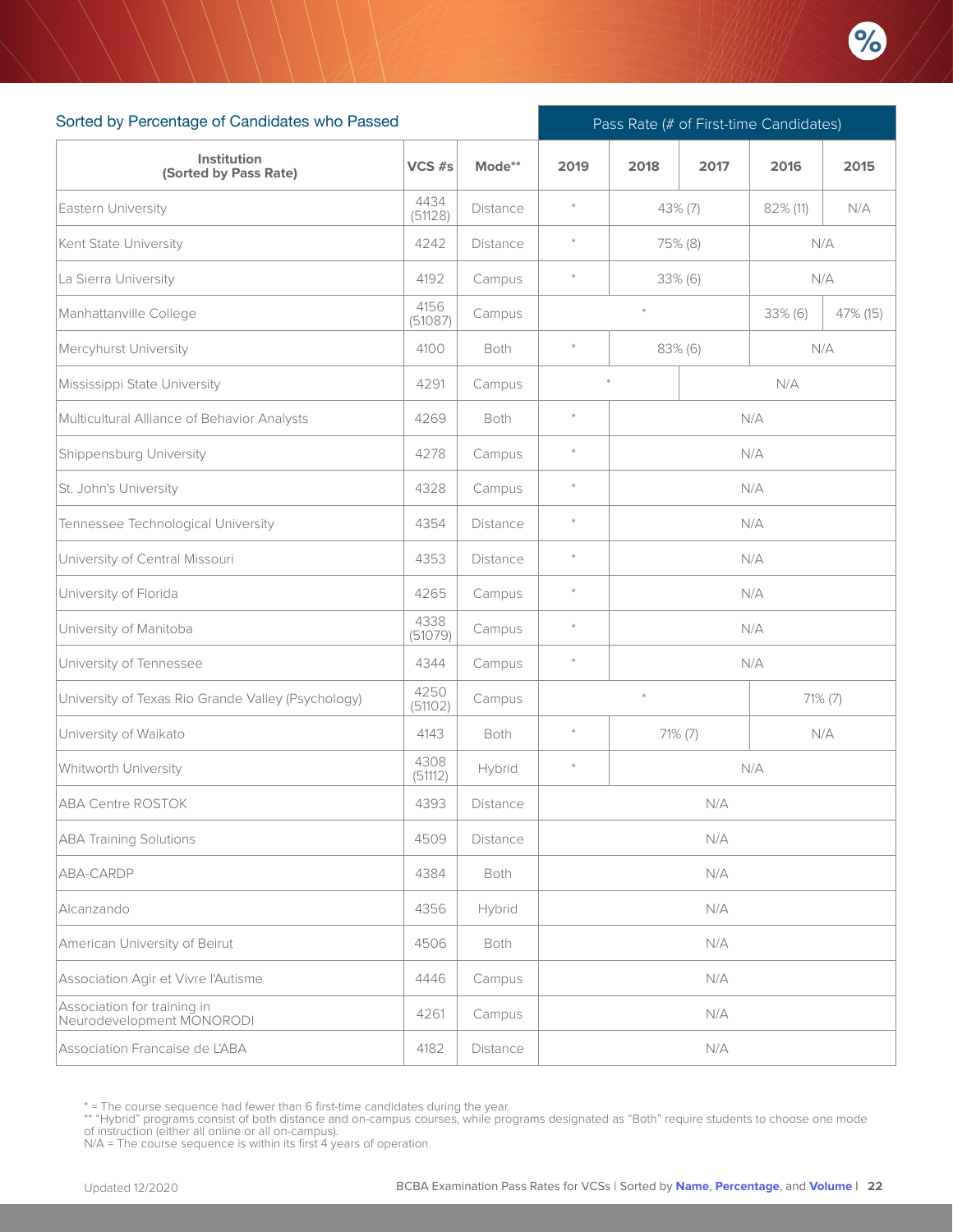

| Sorted by Percentage of Candidates who Passed                                                                                                                                                       |                 |             |      | Pass Rate (# of First-time Candidates) |      |      |      |  |  |  |
|-----------------------------------------------------------------------------------------------------------------------------------------------------------------------------------------------------|-----------------|-------------|------|----------------------------------------|------|------|------|--|--|--|
| <b>Institution</b><br>(Sorted by Pass Rate)                                                                                                                                                         | VCS #s          | Mode**      | 2019 | 2018                                   | 2017 | 2016 | 2015 |  |  |  |
| Associations for the Advancement of Radical Behavior<br>Analysis and the Italian-American Association of Behav-<br>ior Analysis and Modification, and Behavioral-Cognitive<br>Therapy (AARBA-AIAMC) | 4513            | Hybrid      |      |                                        | N/A  |      |      |  |  |  |
| Assumption College                                                                                                                                                                                  | 4362<br>(51127) | Campus      | N/A  |                                        |      |      |      |  |  |  |
| Atbalsts Latvia                                                                                                                                                                                     | 4455            | <b>Both</b> | N/A  |                                        |      |      |      |  |  |  |
| Auburn University                                                                                                                                                                                   | 4407            | Both        | N/A  |                                        |      |      |      |  |  |  |
| Azerbaijan Agdam Social College                                                                                                                                                                     | 4512            | Distance    | N/A  |                                        |      |      |      |  |  |  |
| Bangor University (certificate)                                                                                                                                                                     | 4461            | Campus      | N/A  |                                        |      |      |      |  |  |  |
| Behavior Momentum India                                                                                                                                                                             | 4067            | Campus      |      |                                        | N/A  |      |      |  |  |  |
| Behaviour Analysis Academy                                                                                                                                                                          | 4410            | Both        |      |                                        | N/A  |      |      |  |  |  |
| Beijing Normal University                                                                                                                                                                           | 4435<br>(51104) | Distance    |      |                                        | N/A  |      |      |  |  |  |
| Beit Berl College                                                                                                                                                                                   | 4390            | Campus      |      |                                        | N/A  |      |      |  |  |  |
| Biruni University                                                                                                                                                                                   | 4507            | Campus      |      |                                        | N/A  |      |      |  |  |  |
| Bowling Green State University                                                                                                                                                                      | 41002           | Online      |      |                                        | N/A  |      |      |  |  |  |
| Brigham Young University                                                                                                                                                                            | 4425            | Campus      |      |                                        | N/A  |      |      |  |  |  |
| Cairn University                                                                                                                                                                                    | 4418<br>(51075) | Distance    |      |                                        | N/A  |      |      |  |  |  |
| CAPPDR-SEEK                                                                                                                                                                                         | 4394            | Hybrid      |      |                                        | N/A  |      |      |  |  |  |
| Central Michigan University                                                                                                                                                                         | 4223            | Campus      |      |                                        | N/A  |      |      |  |  |  |
| Chicago School of Professional Psychology                                                                                                                                                           | 4499            | Distance    |      |                                        | N/A  |      |      |  |  |  |
| Chicago School of Professional Psychology (Chicago)                                                                                                                                                 | 4501            | Campus      |      |                                        | N/A  |      |      |  |  |  |
| Chicago School of Professional Psychology (Dallas)                                                                                                                                                  | 4500            | Hybrid      |      |                                        | N/A  |      |      |  |  |  |
| Chicago School of Professional Psychology (DC)                                                                                                                                                      | 4498            | Hybrid      | N/A  |                                        |      |      |      |  |  |  |
| Chicago School of Professional Psychology (IR, LA, SD)                                                                                                                                              | 4502            | Campus      |      |                                        | N/A  |      |      |  |  |  |
| Clarion University                                                                                                                                                                                  | 4492            | Distance    |      |                                        | N/A  |      |      |  |  |  |
| Clemson University (Romania)                                                                                                                                                                        | 4128            | Hybrid      |      |                                        | N/A  |      |      |  |  |  |
| College of Mount Saint Vincent                                                                                                                                                                      | 4504            | Campus      |      |                                        | N/A  |      |      |  |  |  |

<sup>\* =</sup> The course sequence had fewer than 6 first-time candidates during the year.

<sup>\*\* &</sup>quot;Hybrid" programs consist of both distance and on-campus courses, while programs designated as "Both" require students to choose one mode<br>of instruction (either all online or all on-campus).<br>N/A = The course sequence is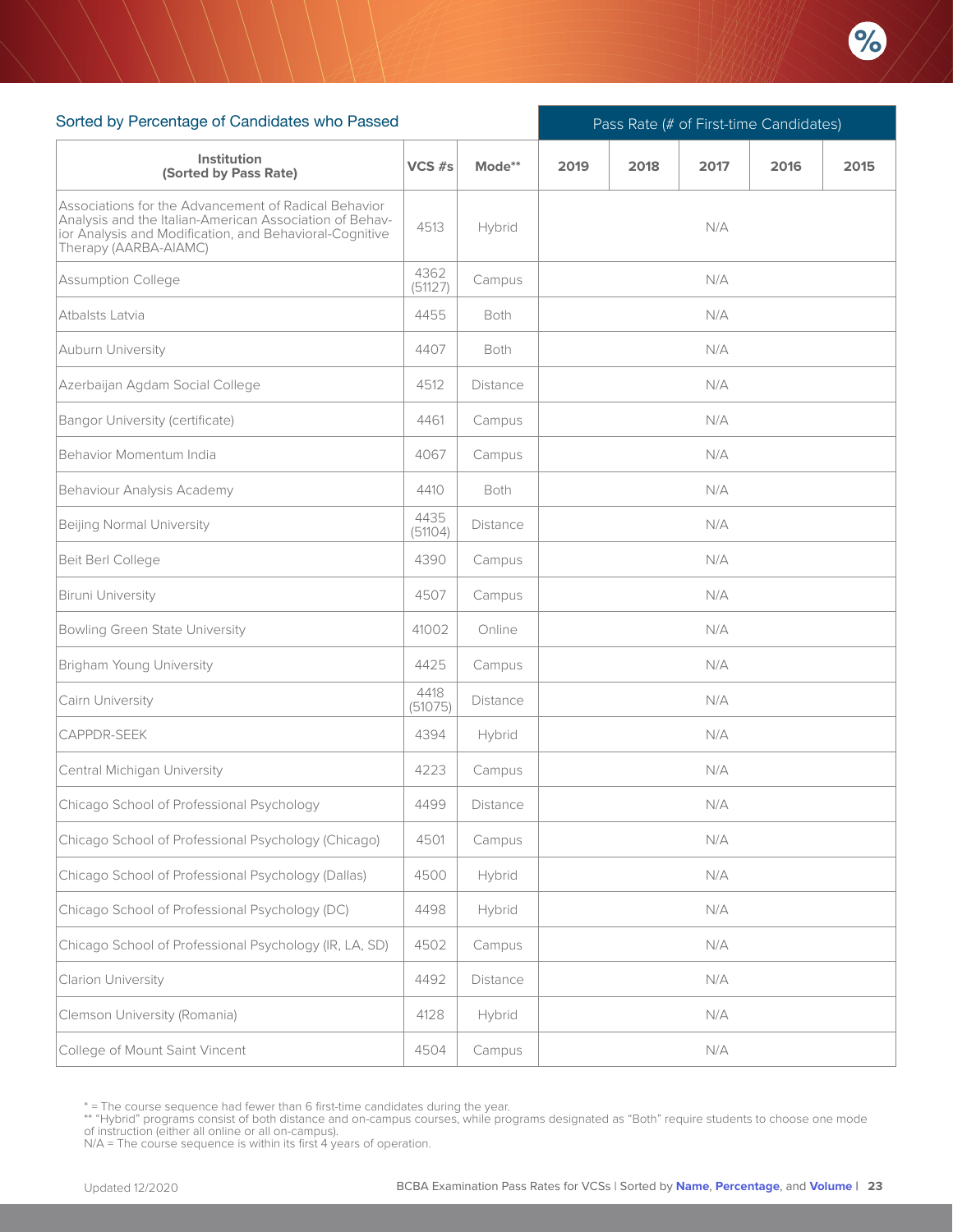

| Sorted by Percentage of Candidates who Passed                  |                 |                 |      |                                                                                                                                                                                        | Pass Rate (# of First-time Candidates) |  |  |  |  |  |  |
|----------------------------------------------------------------|-----------------|-----------------|------|----------------------------------------------------------------------------------------------------------------------------------------------------------------------------------------|----------------------------------------|--|--|--|--|--|--|
| Institution<br>(Sorted by Pass Rate)                           | $VCS$ #s        | Mode**          | 2019 | 2018<br>2017<br>2016<br>2015<br>N/A<br>N/A<br>N/A<br>N/A<br>N/A<br>N/A<br>N/A<br>N/A<br>N/A<br>N/A<br>N/A<br>N/A<br>N/A<br>N/A<br>N/A<br>N/A<br>N/A<br>N/A<br>N/A<br>N/A<br>N/A<br>N/A |                                        |  |  |  |  |  |  |
| Consorzio Universitario Humanitas                              | 4424<br>(51114) | Campus          |      |                                                                                                                                                                                        |                                        |  |  |  |  |  |  |
| Daemen College                                                 | 4489            | Distance        |      |                                                                                                                                                                                        |                                        |  |  |  |  |  |  |
| Dar Al Hekma University                                        | 51098           | Campus          |      |                                                                                                                                                                                        |                                        |  |  |  |  |  |  |
| David Yellin Academic College of Education                     | 4330<br>(51072) | Campus          |      |                                                                                                                                                                                        |                                        |  |  |  |  |  |  |
| Drake University                                               | 4437            | Campus          |      |                                                                                                                                                                                        |                                        |  |  |  |  |  |  |
| Duquesne University                                            | 4095            | Hybrid          |      |                                                                                                                                                                                        |                                        |  |  |  |  |  |  |
| Eastern Kentucky University                                    | 41010           | Online          |      |                                                                                                                                                                                        |                                        |  |  |  |  |  |  |
| Eastern Michigan University                                    | 51090           | Campus          |      |                                                                                                                                                                                        |                                        |  |  |  |  |  |  |
| Emirates College for Advanced Education                        | 4508            | Campus          |      |                                                                                                                                                                                        |                                        |  |  |  |  |  |  |
| Eötvös Lóránd Tudományegyetem<br>(Eötvös Lóránd University)    | 41011           | Campus          |      |                                                                                                                                                                                        |                                        |  |  |  |  |  |  |
| Faculdade INESP - Grupo Método, São Paulo                      | 4480<br>(51138) | Both            |      |                                                                                                                                                                                        |                                        |  |  |  |  |  |  |
| Federal University of Sao Carlos                               | 4441            | Campus          |      |                                                                                                                                                                                        |                                        |  |  |  |  |  |  |
| Felician University                                            | 4485            | Campus          |      |                                                                                                                                                                                        |                                        |  |  |  |  |  |  |
| Florida International University                               | 4516            | Campus          |      |                                                                                                                                                                                        |                                        |  |  |  |  |  |  |
| Florida Institute of Technology (Melbourne, OBM)               | 51035           | Campus          |      |                                                                                                                                                                                        |                                        |  |  |  |  |  |  |
| Francis Marion University                                      | 4468            | <b>Distance</b> |      |                                                                                                                                                                                        |                                        |  |  |  |  |  |  |
| Griffith University                                            | 51069           | Online          |      |                                                                                                                                                                                        |                                        |  |  |  |  |  |  |
| Griffith University                                            | 51170           | Online          |      |                                                                                                                                                                                        |                                        |  |  |  |  |  |  |
| Hebrew University of Jerusalem                                 | 4339            | Campus          |      |                                                                                                                                                                                        |                                        |  |  |  |  |  |  |
| Hong Kong Association for Behavior Analysis                    | 4481            | Campus          |      |                                                                                                                                                                                        |                                        |  |  |  |  |  |  |
| Institute for Accessibility Development<br>Tsinghua University | 51037           | Hybrid          |      |                                                                                                                                                                                        |                                        |  |  |  |  |  |  |
| Instituto Walden 4                                             | 4342            | N/A             |      |                                                                                                                                                                                        |                                        |  |  |  |  |  |  |
| Kean University                                                | 4370            | Campus          |      |                                                                                                                                                                                        | N/A                                    |  |  |  |  |  |  |
| Kibbutzim College                                              | 4239<br>(51125) | Campus          |      |                                                                                                                                                                                        | N/A                                    |  |  |  |  |  |  |
| Konrad Lorenz University                                       | 4470            | Campus          |      |                                                                                                                                                                                        | N/A                                    |  |  |  |  |  |  |

<sup>\* =</sup> The course sequence had fewer than 6 first-time candidates during the year.

<sup>\*\* &</sup>quot;Hybrid" programs consist of both distance and on-campus courses, while programs designated as "Both" require students to choose one mode<br>of instruction (either all online or all on-campus).<br>N/A = The course sequence is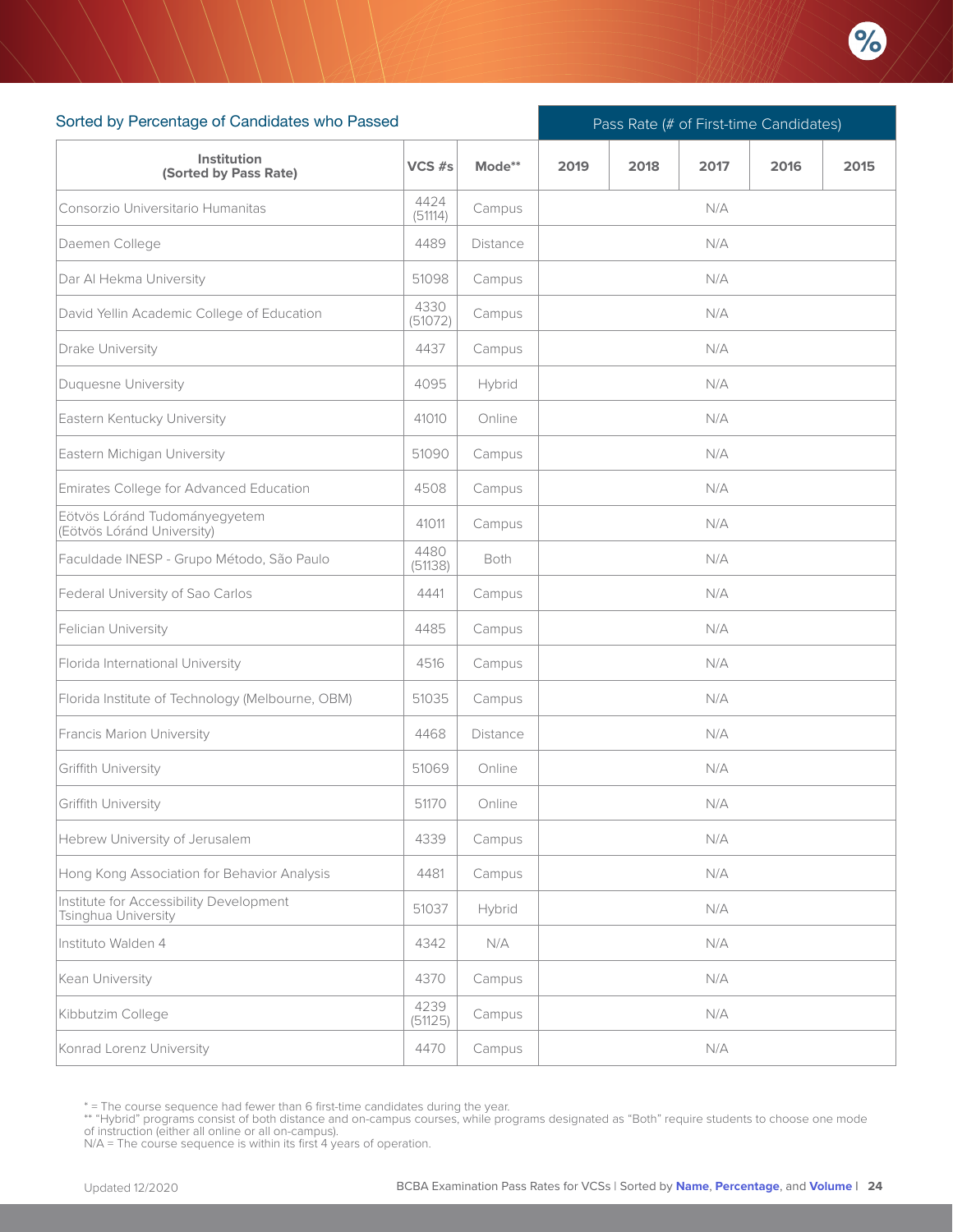

| Sorted by Percentage of Candidates who Passed                                     |                 |          |      | Pass Rate (# of First-time Candidates) |      |      |      |  |  |  |
|-----------------------------------------------------------------------------------|-----------------|----------|------|----------------------------------------|------|------|------|--|--|--|
| Institution<br>(Sorted by Pass Rate)                                              | VCS #s          | Mode**   | 2019 | 2018                                   | 2017 | 2016 | 2015 |  |  |  |
| Kore University - IESCUM                                                          | 4360            | Campus   |      |                                        | N/A  |      |      |  |  |  |
| Kutztown University of Pennsylvania                                               | 4443            | Distance |      |                                        | N/A  |      |      |  |  |  |
| Lehigh University                                                                 | 4408            | Both     | N/A  |                                        |      |      |      |  |  |  |
| Long Island University (Brooklyn)                                                 | 4252            | Campus   |      |                                        | N/A  |      |      |  |  |  |
| Louisiana State University                                                        | 4219            | Campus   |      |                                        | N/A  |      |      |  |  |  |
| Loyola Marymount University                                                       | 4465<br>(51023) | Distance |      |                                        | N/A  |      |      |  |  |  |
| Malta College of Arts, Science, & Technology                                      | 4510            | Campus   |      |                                        | N/A  |      |      |  |  |  |
| Marian University                                                                 | 51115           | Online   |      |                                        | N/A  |      |      |  |  |  |
| Marquette University                                                              | 4503            | Campus   |      |                                        | N/A  |      |      |  |  |  |
| Mary Baldwin University                                                           | 4201            | Campus   |      |                                        | N/A  |      |      |  |  |  |
| Masaryk University                                                                | 4402            | Campus   |      |                                        | N/A  |      |      |  |  |  |
| Mercy College                                                                     | 4198            | Campus   |      |                                        | N/A  |      |      |  |  |  |
| Michigan School of Professional Psychology                                        | 4426            | Campus   |      |                                        | N/A  |      |      |  |  |  |
| Michigan State University                                                         | 4367<br>(51051) | Hybrid   |      |                                        | N/A  |      |      |  |  |  |
| Missouri State University                                                         | 4422            | Campus   |      |                                        | N/A  |      |      |  |  |  |
| Monash University                                                                 | 4450<br>(51150) | Hybrid   |      |                                        | N/A  |      |      |  |  |  |
| Monmouth University                                                               | 4132            | Distance |      |                                        | N/A  |      |      |  |  |  |
| Moscow Centre of Pedagogy and Psychology                                          | 4363            | Both     |      |                                        | N/A  |      |      |  |  |  |
| Moscow Institute of Psychoanalysis                                                | 4075            | Distance |      |                                        | N/A  |      |      |  |  |  |
| Murray State University                                                           | 51027           | Both     |      |                                        | N/A  |      |      |  |  |  |
| National Changhua University of Education<br>(College of Extension Education)     | 4457            | Both     |      |                                        | N/A  |      |      |  |  |  |
| National Changhua University of Education<br>(Graduate Institute of Rehabilition) | 4220            | Both     |      |                                        | N/A  |      |      |  |  |  |
| National Louis University (EdS in ABA)                                            | 4448            | Hybrid   |      |                                        | N/A  |      |      |  |  |  |
| National Louis University (MS in ABA)                                             | 4447            | Hybrid   |      |                                        | N/A  |      |      |  |  |  |
| National Pingtung University                                                      | 4486            | Campus   |      |                                        | N/A  |      |      |  |  |  |

<sup>\* =</sup> The course sequence had fewer than 6 first-time candidates during the year.

<sup>\*\* &</sup>quot;Hybrid" programs consist of both distance and on-campus courses, while programs designated as "Both" require students to choose one mode<br>of instruction (either all online or all on-campus).<br>N/A = The course sequence is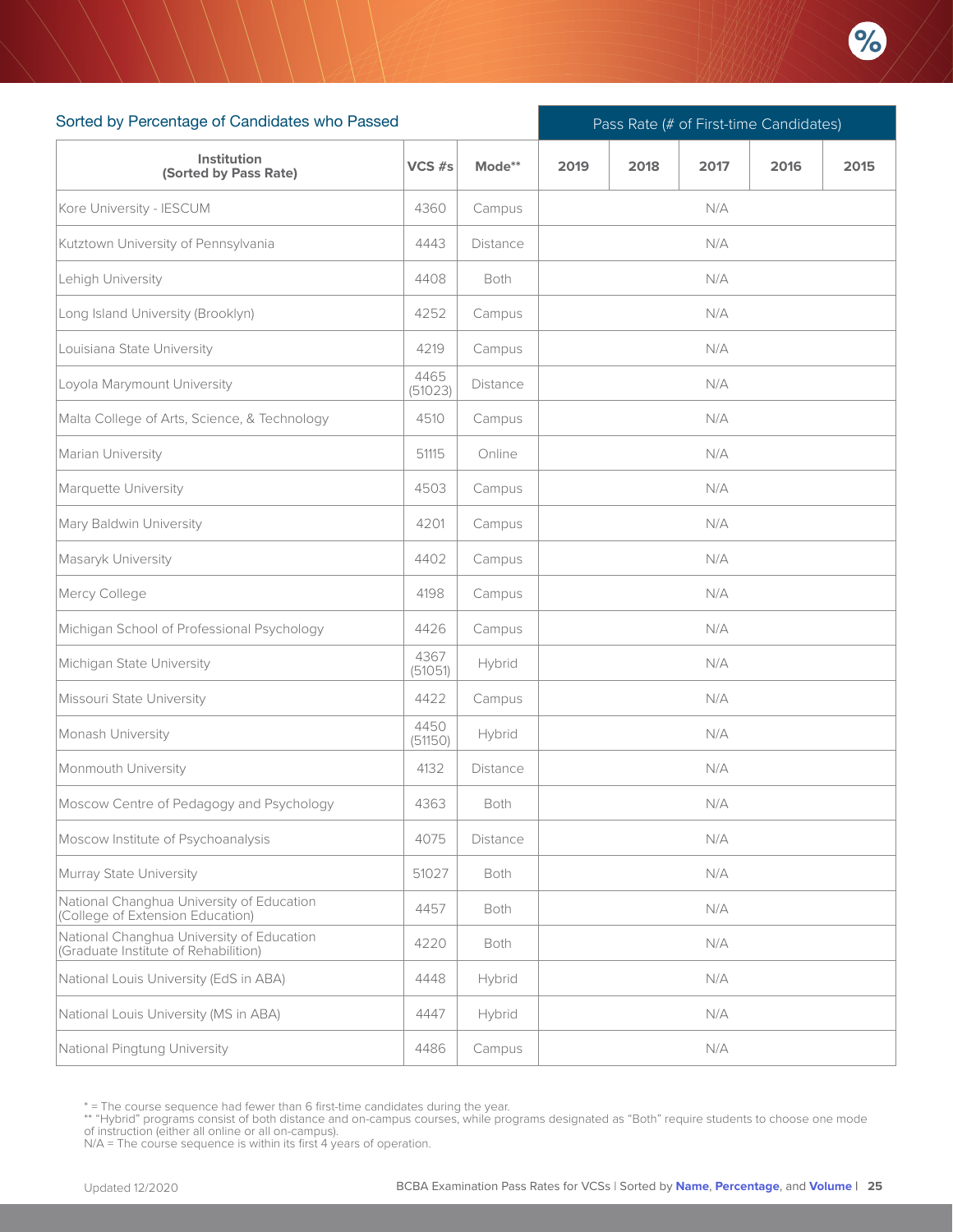

| Sorted by Percentage of Candidates who Passed                     |                 |                 |      | Pass Rate (# of First-time Candidates) |       |      |      |  |  |  |  |
|-------------------------------------------------------------------|-----------------|-----------------|------|----------------------------------------|-------|------|------|--|--|--|--|
| Institution<br>(Sorted by Pass Rate)                              | $VCS$ #s        | Mode**          | 2019 | 2018                                   | 2017  | 2016 | 2015 |  |  |  |  |
| Northeastern University (Applied Psychology)                      | 4366<br>(51020) | <b>Distance</b> |      |                                        | N/A   |      |      |  |  |  |  |
| Northern Kentucky University                                      | 4348            | Hybrid          |      |                                        | N/A   |      |      |  |  |  |  |
| Northern Vermont University-Johnson                               | 4476            | <b>Both</b>     | N/A  |                                        |       |      |      |  |  |  |  |
| Nova Southeastern University<br>(Doctorate in Special Education)) | 4167            | Hybrid          | N/A  |                                        |       |      |      |  |  |  |  |
| Nova Southeastern University (MS in Child Protection))            | 4439            | Distance        | N/A  |                                        |       |      |      |  |  |  |  |
| Oklahoma State University                                         | 4155            | Campus          | N/A  |                                        |       |      |      |  |  |  |  |
| Oslo and Akershus University College<br>of Applied Sciences       | 4488            | Campus          | N/A  |                                        |       |      |      |  |  |  |  |
| Pepperdine University                                             | 4414            | <b>Both</b>     |      |                                        | N/A   |      |      |  |  |  |  |
| Philadelphia College of Osteopathic Medicine<br>(coursework only) | 4160            | <b>Distance</b> |      |                                        | N/A   |      |      |  |  |  |  |
| Pittsburg State University                                        | 4490            | Campus          |      |                                        | N/A   |      |      |  |  |  |  |
| Purdue University                                                 | 4491<br>(51139) | Distance        |      |                                        | N/A   |      |      |  |  |  |  |
| Pusan National University                                         | 4388            | Campus          |      |                                        | N/A   |      |      |  |  |  |  |
| Qingdao University                                                | 4454            | <b>Distance</b> |      |                                        | N/A   |      |      |  |  |  |  |
| Quachita Baptist University                                       | 51135           | Both            |      |                                        | N/A   |      |      |  |  |  |  |
| Regis College                                                     | 4514<br>(51165) | Distance        |      |                                        | N/A   |      |      |  |  |  |  |
| Reykjavík University                                              | 4089            | Campus          |      |                                        | N/A   |      |      |  |  |  |  |
| Rollins College                                                   | 4375            | Campus          |      |                                        | N/A   |      |      |  |  |  |  |
| Saint Joseph's University (Special Education)                     | 4497            | Online          |      |                                        | $N/A$ |      |      |  |  |  |  |
| San Diego State University<br>(Counseling and School Psychology)  | 4487            | Campus          |      |                                        | N/A   |      |      |  |  |  |  |
| SEEK Applied Behavior Analysis Association-Taiwan                 | 4395            | Hybrid          |      |                                        | N/A   |      |      |  |  |  |  |
| Simmons University                                                | 4483<br>(51140) | <b>Distance</b> |      |                                        | N/A   |      |      |  |  |  |  |
| Slippery Rock University of Pennsylvania                          | 4478            | Distance        |      |                                        | N/A   |      |      |  |  |  |  |
| State University of New York College at New Paltz                 | 4482<br>(51145) | Both            |      |                                        | N/A   |      |      |  |  |  |  |
| Stockholm University                                              | 4475            | Campus          |      |                                        | N/A   |      |      |  |  |  |  |
| <b>SWPS University of Social Sciences and Humanities</b>          | 4368            | Campus          |      |                                        | N/A   |      |      |  |  |  |  |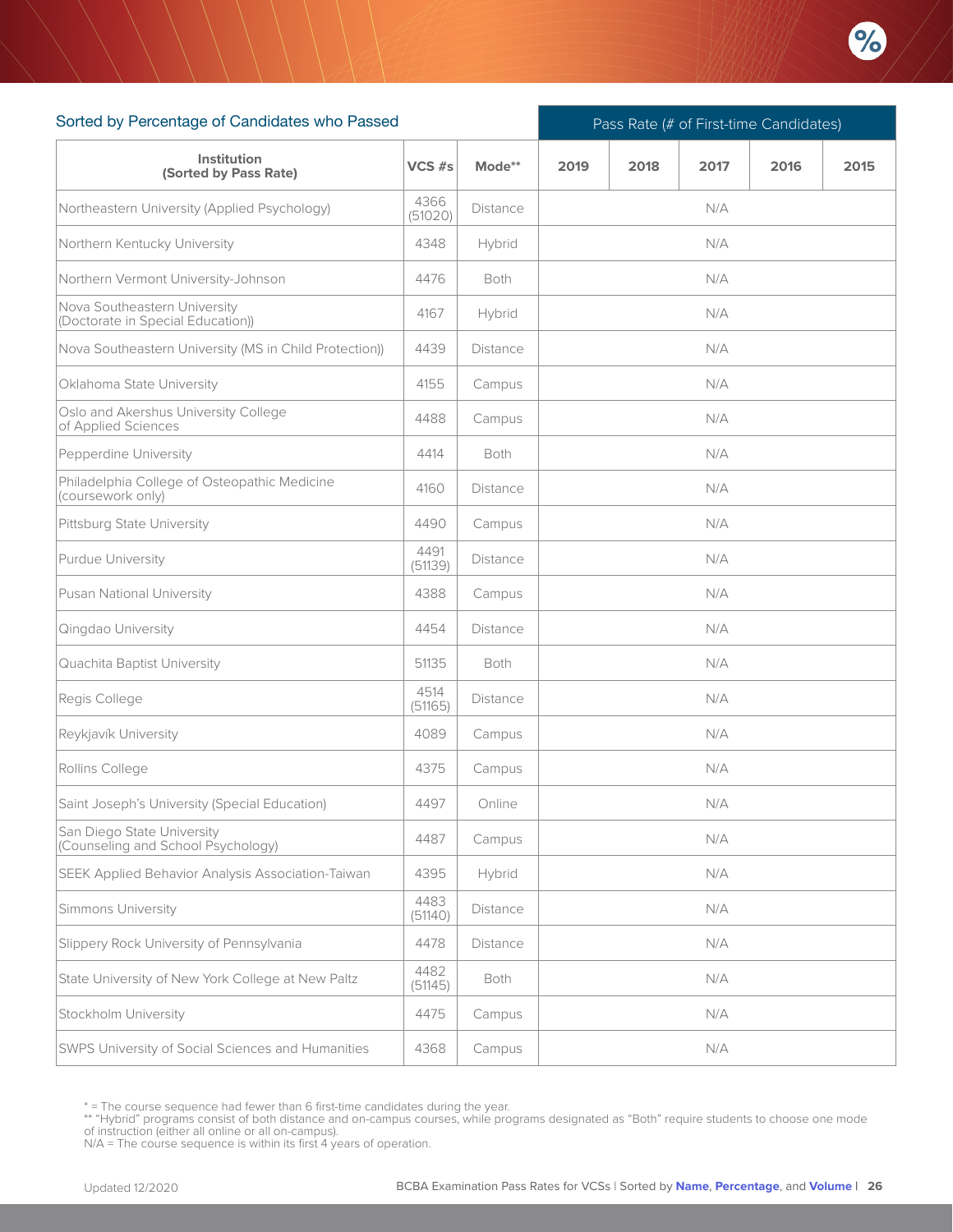

| Sorted by Percentage of Candidates who Passed   |                 |          | Pass Rate (# of First-time Candidates) |  |     |  |  |  |  |  |
|-------------------------------------------------|-----------------|----------|----------------------------------------|--|-----|--|--|--|--|--|
| Institution<br>(Sorted by Pass Rate)            | VCS #s          | Mode**   | 2015<br>2019<br>2018<br>2017<br>2016   |  |     |  |  |  |  |  |
| Texas Tech University                           | 4460            | Hybrid   |                                        |  | N/A |  |  |  |  |  |
| Touro College                                   | 4464            | Campus   | N/A                                    |  |     |  |  |  |  |  |
| Touro University Nevada                         | 51071           | Campus   |                                        |  | N/A |  |  |  |  |  |
| Trinity Christian College (new)                 | 4453<br>(51130) | Hybrid   |                                        |  | N/A |  |  |  |  |  |
| Universidad Autónoma de Chile                   | 4401            | Campus   |                                        |  | N/A |  |  |  |  |  |
| Universidad Compultense De Madrid               | 4466            | Distance | N/A                                    |  |     |  |  |  |  |  |
| Universidad del Istmo de Guatemala              | 4469            | Campus   |                                        |  | N/A |  |  |  |  |  |
| Universidad Iberoamericana                      | 4428            | Distance |                                        |  | N/A |  |  |  |  |  |
| Universidade de São Paulo                       | 4387            | Campus   |                                        |  | N/A |  |  |  |  |  |
| Universidade Estadual de Londrina               | 4442            | Campus   |                                        |  | N/A |  |  |  |  |  |
| University of Alabama in Huntsville             | 51031           | Online   |                                        |  | N/A |  |  |  |  |  |
| University of California Riverside              | 4494            | Campus   |                                        |  | N/A |  |  |  |  |  |
| University of Central Florida                   | 4515            | Both     |                                        |  | N/A |  |  |  |  |  |
| University of Colorado Springs                  | 41008           | Both     |                                        |  | N/A |  |  |  |  |  |
| University of Dayton                            | 51030           | Online   |                                        |  | N/A |  |  |  |  |  |
| University of Dublin Trinity College            | 4381            | Campus   |                                        |  | N/A |  |  |  |  |  |
| University of Gdansk                            | 4340            | Campus   |                                        |  | N/A |  |  |  |  |  |
| University of Illinois                          | 4058            | Campus   |                                        |  | N/A |  |  |  |  |  |
| University of Iowa                              | 4409            | Distance |                                        |  | N/A |  |  |  |  |  |
| University of Kansas                            | 4432<br>(51016) | Campus   |                                        |  | N/A |  |  |  |  |  |
| University of Kansas                            | 4433<br>(51017) | Distance |                                        |  | N/A |  |  |  |  |  |
| University of Kent (Positive Behaviour Support) | 4427<br>(51044) | Hybrid   | N/A                                    |  |     |  |  |  |  |  |
| University of Lille                             | 4101            | Campus   |                                        |  | N/A |  |  |  |  |  |
| University of Miami                             | 4459<br>(51005) | Campus   |                                        |  | N/A |  |  |  |  |  |
| University of Michigan - Dearborn               | 4451            | Campus   |                                        |  | N/A |  |  |  |  |  |

<sup>\* =</sup> The course sequence had fewer than 6 first-time candidates during the year.

<sup>\*\* &</sup>quot;Hybrid" programs consist of both distance and on-campus courses, while programs designated as "Both" require students to choose one mode<br>of instruction (either all online or all on-campus).<br>N/A = The course sequence is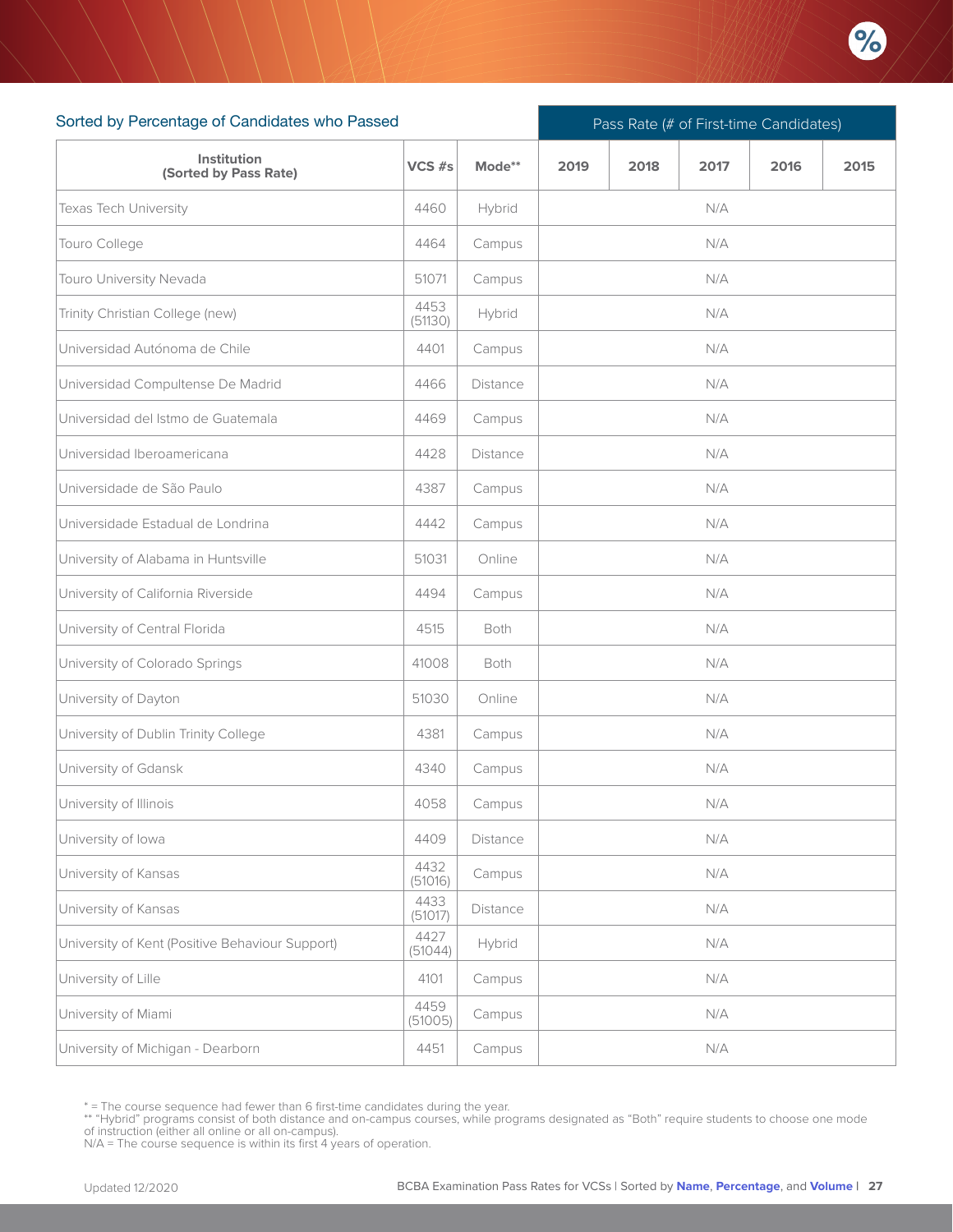

| Sorted by Percentage of Candidates who Passed                                    |                 |          |      | Pass Rate (# of First-time Candidates) |      |      |      |  |  |  |
|----------------------------------------------------------------------------------|-----------------|----------|------|----------------------------------------|------|------|------|--|--|--|
| Institution<br>(Sorted by Pass Rate)                                             | VCS #s          | Mode**   | 2019 | 2018                                   | 2017 | 2016 | 2015 |  |  |  |
| University of Minnesota                                                          | 4471            | Campus   |      |                                        | N/A  |      |      |  |  |  |
| University of North Carolina Charlottee                                          | 51033           | Online   |      |                                        | N/A  |      |      |  |  |  |
| University of Oregon                                                             | 4216            | Campus   |      |                                        | N/A  |      |      |  |  |  |
| University of Parma                                                              | 4151            | Both     | N/A  |                                        |      |      |      |  |  |  |
| University of Scranton                                                           | 41003           | Campus   | N/A  |                                        |      |      |      |  |  |  |
| University of Southern California                                                | 4423<br>(51118) | Campus   |      |                                        | N/A  |      |      |  |  |  |
| University of Southern Mississippi (PhD)                                         | 4518            | Campus   |      |                                        | N/A  |      |      |  |  |  |
| University of Tampere                                                            | 4307            | Campus   |      |                                        | N/A  |      |      |  |  |  |
| University of Texas Austin                                                       | 4105            | Distance |      |                                        | N/A  |      |      |  |  |  |
| University of Texas Rio Grande Valley<br>(Human Development and School Services) | 4440            | Campus   |      |                                        | N/A  |      |      |  |  |  |
| University of Texas San Antonio                                                  | 4522            | Campus   |      |                                        | N/A  |      |      |  |  |  |
| University of Virginia                                                           | 4473            | Distance |      |                                        | N/A  |      |      |  |  |  |
| University of Wisconsin Whitewater                                               | 4235            | Distance |      |                                        | N/A  |      |      |  |  |  |
| University of Zagreb                                                             | 4412            | Campus   |      |                                        | N/A  |      |      |  |  |  |
| <b>Utah Valley University</b>                                                    | 4399<br>(51116) | Hybrid   |      |                                        | N/A  |      |      |  |  |  |
| Walden University                                                                | 41001           | Online   |      |                                        | N/A  |      |      |  |  |  |
| West University of Timisoara (WUT)                                               | 51078           | Campus   |      |                                        | N/A  |      |      |  |  |  |
| West Virginia University                                                         | 4148<br>(51121) | Campus   |      |                                        | N/A  |      |      |  |  |  |
| West Virginia University                                                         | 4148            | Campus   |      |                                        | N/A  |      |      |  |  |  |
| Western Michigan University                                                      | 4495            | Campus   | N/A  |                                        |      |      |      |  |  |  |
| Wichita State University                                                         | 41005           | Both     | N/A  |                                        |      |      |      |  |  |  |
| William James College                                                            | 4420            | Campus   |      |                                        | N/A  |      |      |  |  |  |
| York College of Pennsylvania                                                     | 51143           | Hybrid   |      |                                        | N/A  |      |      |  |  |  |
| Youngstown State University                                                      | 4378            | Campus   |      |                                        | N/A  |      |      |  |  |  |

<sup>\* =</sup> The course sequence had fewer than 6 first-time candidates during the year.

<sup>\*\* &</sup>quot;Hybrid" programs consist of both distance and on-campus courses, while programs designated as "Both" require students to choose one mode<br>of instruction (either all online or all on-campus).<br>N/A = The course sequence is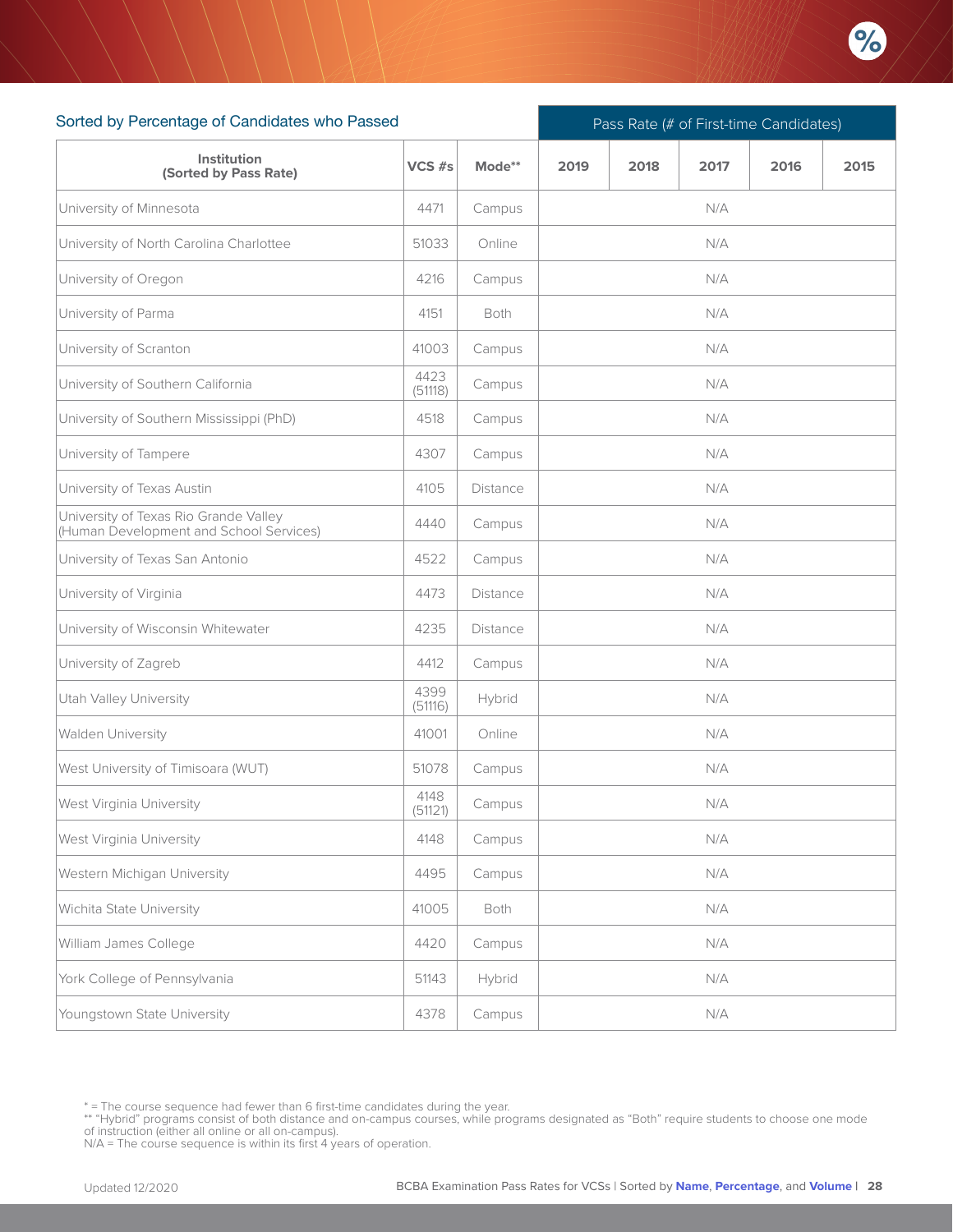#### <span id="page-28-0"></span>BCBA Examination Pass Rates: Sorted by Candidate Volume

|                                                       |                 |          | Pass Rate (# of First-time Candidates) |             |           |           |             |
|-------------------------------------------------------|-----------------|----------|----------------------------------------|-------------|-----------|-----------|-------------|
| Institution<br>(Sorted by # of Students)              | VCS #s          | Mode**   | 2019                                   | 2018        | 2017      | 2016      | 2015        |
| <b>Ball State University</b>                          | 4199<br>(51134) | Distance | 61% (845)                              | 64% (627)   | 62% (456) | 61% (310) | 59% (201)   |
| Arizona State University                              | 4290            | Distance | 55% (642)                              | 59% (501)   | 65% (329) | 61% (221) | 62% (120)   |
| Florida Institute of Technology (Certificate Program) | 4038            | Distance | 75% (603)                              | 78% (581)   | 74% (554) | 71% (631) | 76% (590)   |
| Capella University                                    | 4140<br>(51108) | Distance | 44% (416)                              | 43% (275)   |           | N/A       |             |
| National University                                   | 4147            | Both     | 42% (285)                              | 46% (207)   | 48% (126) | 38% (107) | 34% (131)   |
| ABA Spain Madrid                                      | 4316            | Distance | 38% (232)                              | 18% (72)    | 25% (44)  | 27% (29)  | 33% (9)     |
| University of Cincinnati                              | 4013<br>(51136) | Both     | 58% (189)                              | 55% (183)   | 47% (158) | 55% (121) | 60% (63)    |
| Purdue Global University (Kaplan)                     | 4139<br>(51025) | Distance | 40% (159)                              | 40% (148)   | 35% (138) | 47% (104) | 38% (79)    |
| Chicago School of Professional Psychology             | 4142            | Both     | 64% (137)                              | 65% (142)   | 71% (128) | 66% (96)  | 69% (72)    |
| <b>Simmons University</b>                             | 4237<br>(51144) | Hybrid   | 87% (108)                              | 85% (68)    | 83% (70)  | 81% (52)  | 80% (60)    |
| Florida Institute of Technology (Degree Program)      | 4413            | Distance | 88% (107)                              | 89% (55)    | 79% (47)  |           | N/A         |
| University of North Texas                             | 4117<br>(51002) | Distance | 63% (99)                               | 54% (115)   | 60% (83)  | 64% (70)  | 55% (65)    |
| University of West Florida                            | 4043            | Both     | 61% (84)                               | 56% (124)   | 63% (71)  | 47% (81)  | 56% (86)    |
| The Sage Colleges                                     | 4021<br>(51094) | Distance | 73% (78)                               | 72% (71)    | 68% (87)  | 67% (72)  | 59% (51)    |
| <b>Brock University</b>                               | 4234            | Campus   | 96% (74)                               | $92\% (73)$ | 89% (57)  | 79% (38)  | $91\% (23)$ |
| Endicott College                                      | 4159<br>(51056) | Both     | 68% (72)                               | 63% (89)    | 73% (71)  | 76% (37)  | 76% (33)    |
| University of South Florida                           | 4286<br>(51149) | Both     | 82% (57)                               | 92% (52)    | 70% (10)  | 72% (25)  | 78% (18)    |
| <b>Bay Path University</b>                            | 4191<br>(51034) | Hybrid   | 88% (56)                               | 86% (56)    |           | N/A       |             |
| Pennsylvania State University                         | 4027<br>(51097) | Hybrid   | 60% (52)                               | 54% (50)    | 79% (34)  | 62% (37)  | 53% (36)    |
| University of Massachusetts Lowell                    | 4162            | Both     | 65% (51)                               | 58% (45)    | 62% (52)  | 73% (64)  | 67% (73)    |
| George Mason University                               | 4136            | Both     | 61% (51)                               | 76% (62)    | 64% (47)  | 75% (56)  | 42% (19)    |
| University of Washington                              | 4106<br>(51053) | Both     | $91\% (47)$                            | 81% (54)    | 85% (41)  | 79% (39)  | 85% (46)    |
| University of California Santa Barbara                | 4337<br>(51083) | Both     | 24% (38)                               |             |           | N/A       |             |
| Western New England University                        | 4012            | Campus   | 97% (37)                               | 87% (23)    | 96% (27)  | 94% (36)  | 86% (21)    |

<sup>\* =</sup> The course sequence had fewer than 6 first-time candidates during the year.

<sup>\*\* &</sup>quot;Hybrid" programs consist of both distance and on-campus courses, while programs designated as "Both" require students to choose one mode<br>of instruction (either all online or all on-campus).<br>N/A = The course sequence is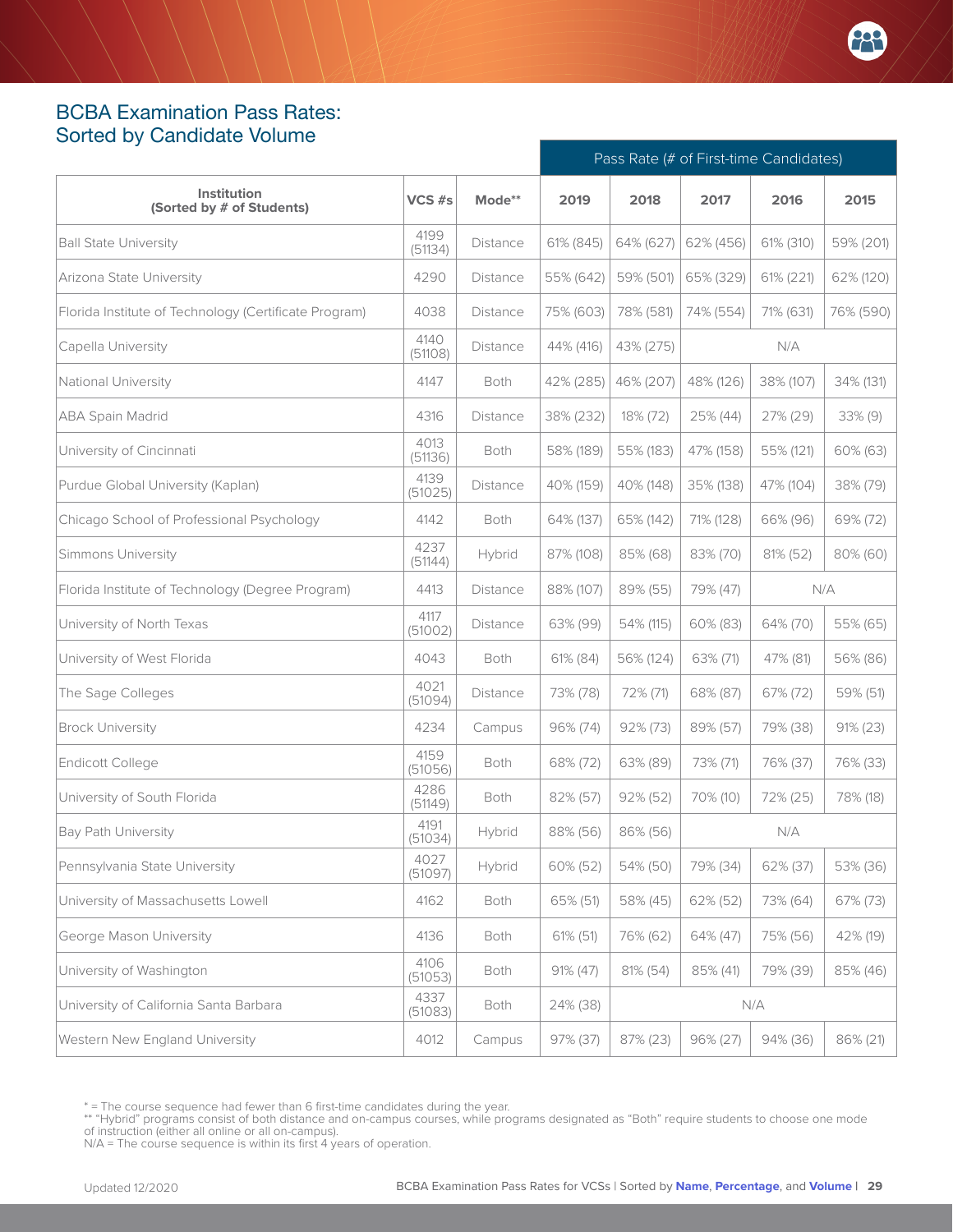

| Sorted by Candidate Volume                                         |                 |                 | Pass Rate (# of First-time Candidates) |             |             |          |          |  |
|--------------------------------------------------------------------|-----------------|-----------------|----------------------------------------|-------------|-------------|----------|----------|--|
| <b>Institution</b><br>(Sorted by # of Students)                    | VCS #s          | Mode**          | 2019                                   | 2018        | 2017        | 2016     | 2015     |  |
| Cambridge College                                                  | 4302<br>(51122) | Hybrid          | 94% (35)                               | 86% (29)    | 88% (17)    | 87% (32) | 88% (16) |  |
| <b>Western University</b>                                          | 4190            | <b>Distance</b> | 86% (35)                               | 86% (35)    |             | N/A      |          |  |
| University of Georgia                                              | 4123            | Campus          | 88% (33)                               | 79% (14)    |             | N/A      |          |  |
| Southern Illinois University                                       | 4249<br>(51055) | Both            | 52% (33)                               | 49% (51)    | 78% (37)    | 77% (61) | 71% (41) |  |
| Vanderbilt University                                              | 4187<br>(51141) | Campus          | 94% (32)                               | 96% (26)    | 96% (27)    | 94% (16) | 76% (17) |  |
| University of Northern Colorado                                    | 4310            | <b>Distance</b> | 72% (29)                               |             |             | N/A      |          |  |
| <b>Drexel University</b>                                           | 4280            | Both            | 69% (29)                               |             |             | N/A      |          |  |
| Western Michigan University                                        | 4197            | Both            | 93% (27)                               | 97% (34)    | 87% (47)    | 90% (31) | 80% (20) |  |
| California State University Northridge                             | 4145            | Hybrid          | $92\% (26)$                            | 100% (16)   | $92\%$ (13) | 94% (36) | 97% (32) |  |
| Oakland University                                                 | 4096            | Campus          | 65% (26)                               | $67\%$ (9)  | 85% (13)    | $\ast$   | N/A      |  |
| Nova Southeastern University (MS in Counseling)                    | 4166            | Distance        | 54% (26)                               | 39% (38)    | 51% (43)    | 48% (54) | 43% (49) |  |
| <b>Brandman University</b>                                         | 4146            | Distance        | 38% (26)                               | 50% (22)    | 40% (10)    | 69% (13) | N/A      |  |
| <b>Clemson University</b>                                          | 4087            | <b>Distance</b> | 68% (25)                               | 31% (26)    |             | N/A      |          |  |
| University of Texas Austin                                         | 4026            | Campus          | 88% (24)                               | 96% (23)    | 83% (24)    | 82% (17) | 76% (12) |  |
| Wayne State University                                             | 4060<br>(51086) | Campus          | 83% (24)                               | 67% (21)    | 45% (11)    |          | N/A      |  |
| Rider University                                                   | 4115<br>(51085) | Campus          | 63% (24)                               | 67% (24)    | 53% (36)    | 53% (15) | N/A      |  |
| Nova Southeastern University<br>(MS in Developmental Disabilities) | 4438            | <b>Distance</b> | 42% (24)                               | 39% (18)    | $71\% (7)$  |          | N/A      |  |
| Queen's University Belfast                                         | 4042<br>(51062) | Hybrid          | $91\% (23)$                            | $92\%$ (12) | $90\%$ (10) |          | N/A      |  |
| California State University Los Angeles                            | 4110            | Campus          | 78% (23)                               | 67% (21)    | 67% (18)    | 70% (17) | 63% (24) |  |
| Nicholls State University                                          | 4217            | Both            | 65% (23)                               | 60% (15)    | 67% (12)    | 70% (10) | 67% (6)  |  |
| Northeastern University (Health Sciences)                          | 4284<br>(51019) | Distance        | 61% (23)                               | 72% (18)    | 78% (33)    | 75% (8)  | N/A      |  |
| Saint Joseph's University                                          | 4035            | Distance        | 57% (23)                               |             | 57% (7)     | 36% (11) | 32% (22) |  |
| <b>Brandman University</b>                                         | 4357            | Both            | 52% (23)                               |             |             | N/A      |          |  |
| Florida State University                                           | 4046            | Campus          | 100% (22)                              | 100% (21)   | 88% (17)    | 88% (17) | 95% (20) |  |
| University of North Dakota                                         | 4090<br>(51077) | Distance        | 68% (22)                               | 70% (20)    | 67% (15)    |          | N/A      |  |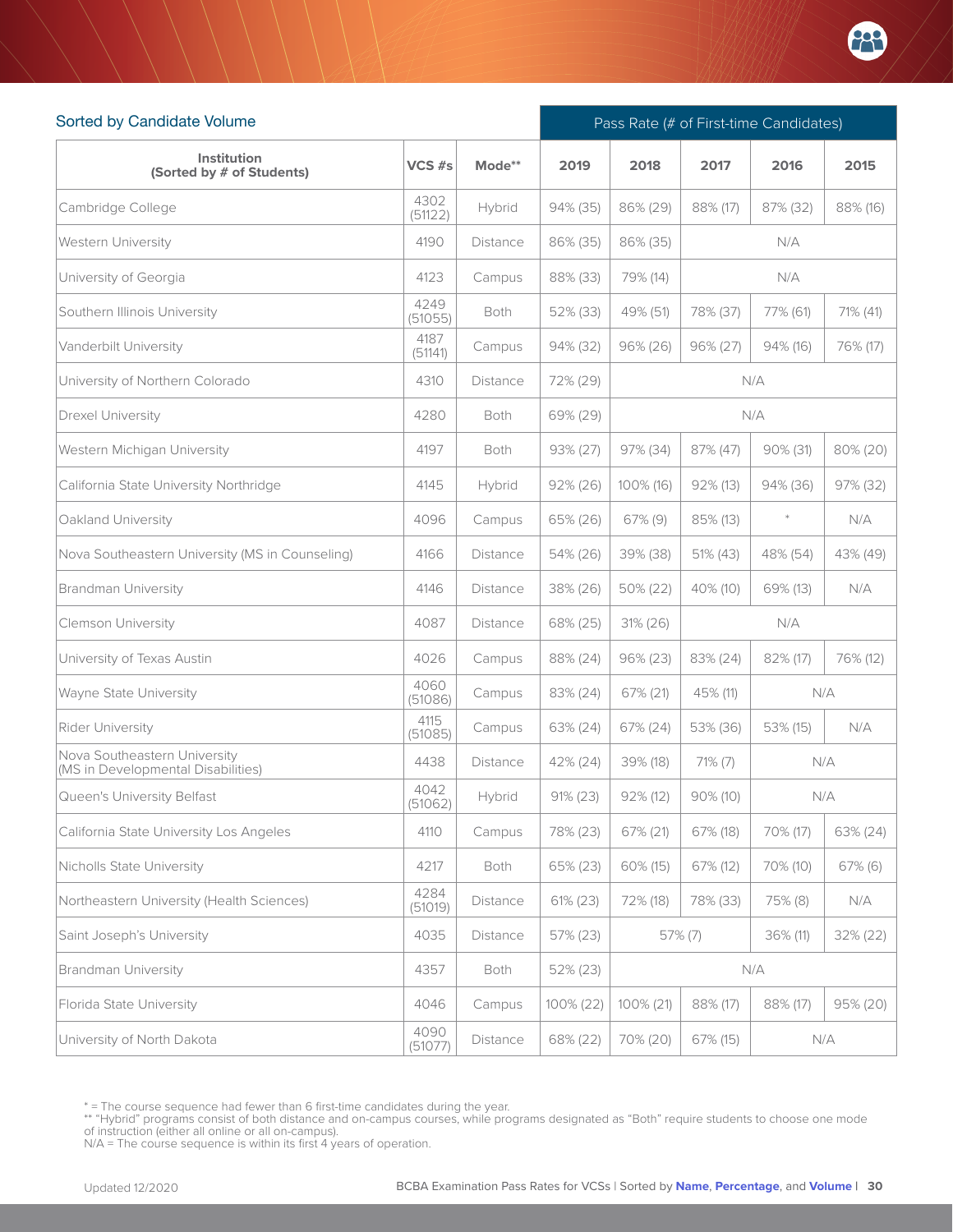

| Sorted by Candidate Volume                                                  |                 |          | Pass Rate (# of First-time Candidates) |             |            |             |             |  |
|-----------------------------------------------------------------------------|-----------------|----------|----------------------------------------|-------------|------------|-------------|-------------|--|
| Institution<br>(Sorted by # of Students)                                    | VCS #s          | Mode**   | 2019                                   | 2018        | 2017       | 2016        | 2015        |  |
| Western Connecticut State University                                        | 4077<br>(51003) | Distance | 64% (22)                               | 66% (29)    | $50\%$ (8) | 63% (11)    | N/A         |  |
| <b>Texas Tech University</b>                                                | 4111<br>(51024) | Distance | 59% (22)                               | 47% (34)    | 50% (20)   | 43% (14)    | 25% (8)     |  |
| Hunter College                                                              | 4253            | Both     | 55% (22)                               | 73% (22)    | 57% (23)   | 55% (31)    | 35% (26)    |  |
| Saint Cloud State University                                                | 4029<br>(51082) | Both     | 90% (21)                               | 100% (21)   | 96% (24)   | 96% (29)    | $92\% (24)$ |  |
| Georgia State University                                                    | 4127            | Campus   | 71% (21)                               | 78% (9)     | $\ast$     |             | N/A         |  |
| Florida Institute of Technology (Melbourne)                                 | 4333<br>(51058) | Campus   | 95% (20)                               | 82% (22)    | 72% (18)   | $92\% (26)$ | 100% (15)   |  |
| Caldwell University                                                         | 4169            | Campus   | 80% (20)                               | 63% (16)    | 64% (11)   | 78% (27)    | 72% (18)    |  |
| Texas State University                                                      | 4126            | Campus   | 70% (20)                               | 56% (9)     | 89% (9)    | 83% (12)    | 100% (8)    |  |
| University of Texas San Antonio                                             | 4176            | Hybrid   | 60% (20)                               | 65% (20)    |            | N/A         |             |  |
| California State University San Marcos                                      | 4107<br>(51106) | Distance | 50% (20)                               | 69% (16)    | N/A        |             |             |  |
| Arizona State University                                                    | 4290            | Campus   | 84% (19)                               |             | N/A        |             |             |  |
| Salve Regina University                                                     | 4020<br>(51110) | Campus   | 63% (19)                               | 57% (21)    | 88% (16)   | N/A         |             |  |
| University of Massachusetts Boston                                          | 4189<br>(51093) | Hybrid   | 63% (19)                               | 75% (12)    | 70% (10)   | 55% (9)     | 39% (23)    |  |
| Lipscomb University                                                         | 4103            | Hybrid   | 58% (19)                               | 72% (18)    | 71% (21)   |             | N/A         |  |
| Columbia University Teachers College                                        | 4301<br>(51080) | Campus   | 83% (18)                               | 80% (20)    | 71% (25)   | 74% (27)    | 69% (13)    |  |
| McNeese State University                                                    | 4069<br>(51154) | Campus   | 78% (18)                               | 75% (16)    | 73% (11)   | $\ast$      | $50\%$ (8)  |  |
| University of Colorado Denver                                               | 4181<br>(51088) | Distance | 61% (18)                               | 73% (15)    | 58% (19)   | 64% (11)    | 67% (12)    |  |
| University of North Texas                                                   | 4193            | Campus   | 94% (17)                               | $82\%$ (11) | 87% (15)   | 68% (25)    | 82% (17)    |  |
| Johns Hopkins University                                                    | 4083            | Campus   |                                        | 76% (17)    | 89% (9)    |             | N/A         |  |
| Northern Michigan University                                                | 4273<br>(51060) | Hybrid   | 76% (17)                               |             |            | N/A         |             |  |
| Aurora University                                                           | 4112            | Campus   | 71% (17)                               | 89% (19)    | 58% (12)   | 75% (12)    | N/A         |  |
| Georgian Court University                                                   | 4073<br>(51049) | Campus   | 41% (17)                               | 53% (15)    | $\ast$     | 33% (12)    | N/A         |  |
| Istituto per la Ricerca, la Formazione e<br>l'Informazione sulle Disabilità | 4149            | Campus   | 50% (16)                               | 40% (10)    |            | N/A         |             |  |
| <b>Rutgers University</b>                                                   | 4033<br>(51067) | Campus   | 80% (15)                               | 93% (14)    | 82% (11)   | 81% (16)    | 83% (18)    |  |
| University of Missouri St. Louis                                            | 4244<br>(51004) | Hybrid   |                                        | 80% (15)    | 75% (8)    | $\ast$      | N/A         |  |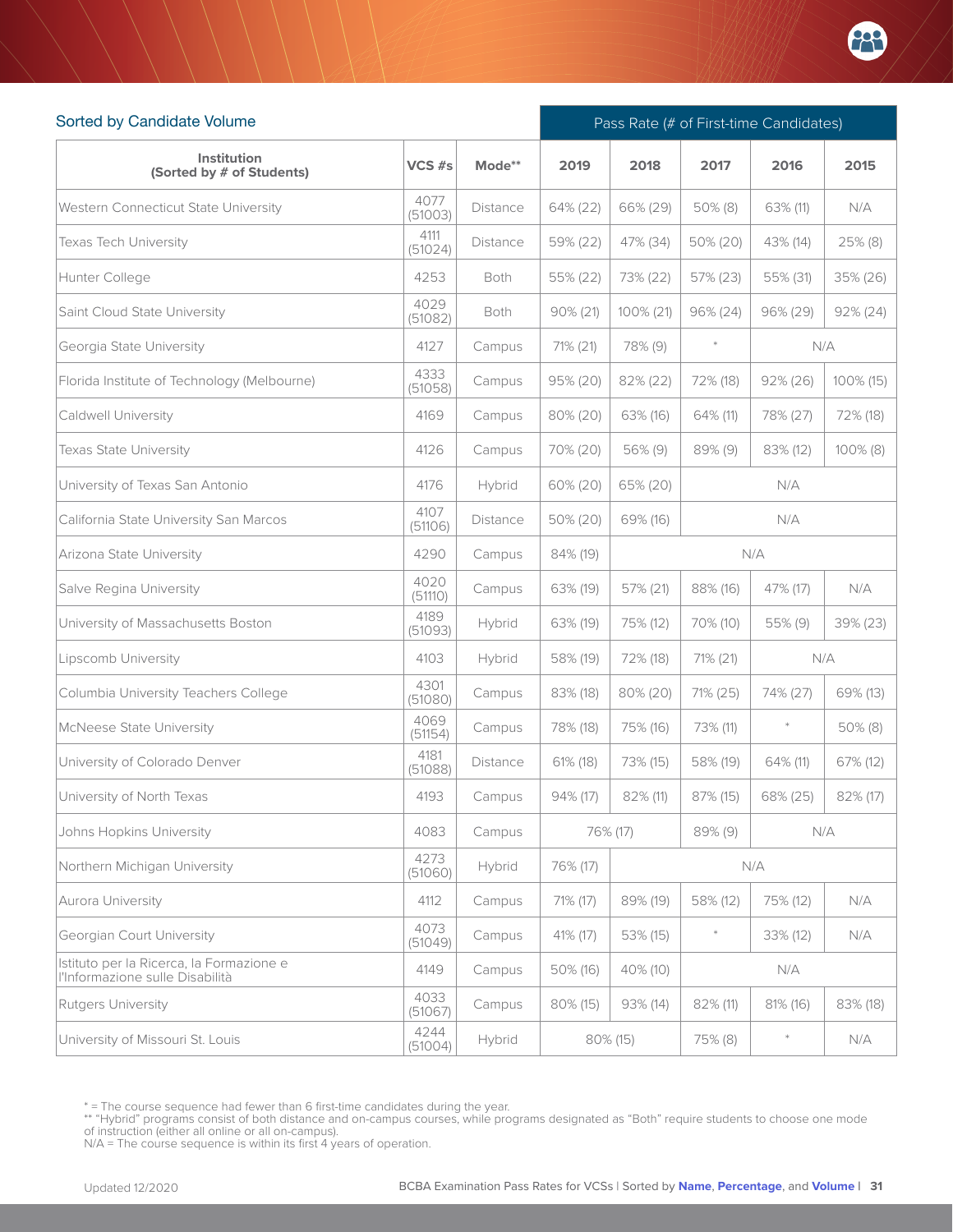

| Sorted by Candidate Volume                     |                 |                 | Pass Rate (# of First-time Candidates) |              |             |             |            |  |
|------------------------------------------------|-----------------|-----------------|----------------------------------------|--------------|-------------|-------------|------------|--|
| Institution<br>(Sorted by # of Students)       | VCS #s          | Mode**          | 2019                                   | 2018         | 2017        | 2016        | 2015       |  |
| University of Saint Joseph                     | 4275            | Campus          | 73% (15)                               | 64% (28)     | 70% (27)    | 75% (12)    | 65% (20)   |  |
| Seton Hall University                          | 4305<br>(51029) | Campus          |                                        | 27% (15)     |             | N/A         |            |  |
| Queens College (Psychology)                    | 4285            | Campus          | 86% (14)                               | 100% (11)    | 85% (13)    | $50\%$ (8)  | 71% (17)   |  |
| Texas A&M University                           | 4061            | <b>Distance</b> | 79% (14)                               | 63% (24)     | 57% (14)    | 46% (13)    | $71\%$ (7) |  |
| Trinity Christian College (discontinued)       | 4085            | Hybrid          |                                        | 71% (14)     | 50% (10)    |             | N/A        |  |
| Old Dominion University                        | 4097<br>(51011) | Campus          |                                        | 64% (14)     | $\ast$      |             | N/A        |  |
| <b>Fitchburg State University</b>              | 4232            | Campus          | 43% (14)                               | 45% (11)     |             | N/A         |            |  |
| University of Nevada Reno                      | 4292<br>(51120) | Distance        |                                        | 43% (14)     | 28% (7)     | $100\% (7)$ | $\ast$     |  |
| University of Memphis                          | 4208            | Campus          | 21% (14)                               | 41% (17)     | 62% (13)    | 70% (10)    | $13\%$ (8) |  |
| California State University Fresno             | 4246            | Campus          |                                        | $100\%$ (13) |             |             |            |  |
| San Diego State University (Special Education) | 4222            | Campus          | 77% (13)                               | 55% (11)     | 50% (12)    | $\ast$      | 82% (11)   |  |
| University of Pittsburgh                       | 4194            | Campus          | 69% (13)                               | 67% (18)     | 71% (17)    | $67\%$ (9)  | 73% (11)   |  |
| Shenandoah University                          | 4118<br>(51042) | Campus          | 54% (13)                               |              | 18% (11)    |             | N/A        |  |
| Arcadia University                             | 4088            | Distance        | $31\%$ (13)                            | 29% (14)     | 32% (19)    | 38% (13)    | 18% (11)   |  |
| Auburn University                              | 4001<br>(51007) | Campus          |                                        | 100% (12)    | $\ast$      | $90\%$ (10) | 100% (10)  |  |
| University of South Wales                      | 4135<br>(51103) | Campus          | 100% (12)                              | 89% (9)      | 80% (10)    | $\ast$      | 100% (10)  |  |
| Antioch University                             | 4022            | Campus          | $92\%$ (12)                            | $92\%$ (12)  | $92\%$ (12) | 70% (10)    | $\ast$     |  |
| University of Southern Mississippi (MS)        | 4283            | Campus          |                                        | 83% (12)     |             | N/A         |            |  |
| University of Nevada Las Vegas                 | 4267            | Campus          | 58% (12)                               |              |             | N/A         |            |  |
| Elms College                                   | 4008            | Campus          | 50 % (12)                              | 43% (7)      | 54% (13)    | 50% (10)    | 72% (18)   |  |
| Queens College (Education)                     | 4225            | Campus          | 50% (12)                               | 67% (9)      |             | N/A         |            |  |
| Oregon Institute of Technology                 | 4247            | Campus          |                                        | 100% (11)    |             | N/A         |            |  |
| Florida Institute of Technology (Orlando)      | 4334<br>(51059) | Campus          | 82% (11)                               | 88% (8)      | 100% (11)   |             | N/A        |  |
| National University of Ireland Galway          | 4297<br>(51074) | Campus          | 82% (11)                               | $100\%$ (7)  | 100% (6)    | $100\%$ (8) | 86% (7)    |  |
| Lindenwood University                          | 4175<br>(51040) | Both            | 64% (11)                               | 47% (17)     |             | N/A         |            |  |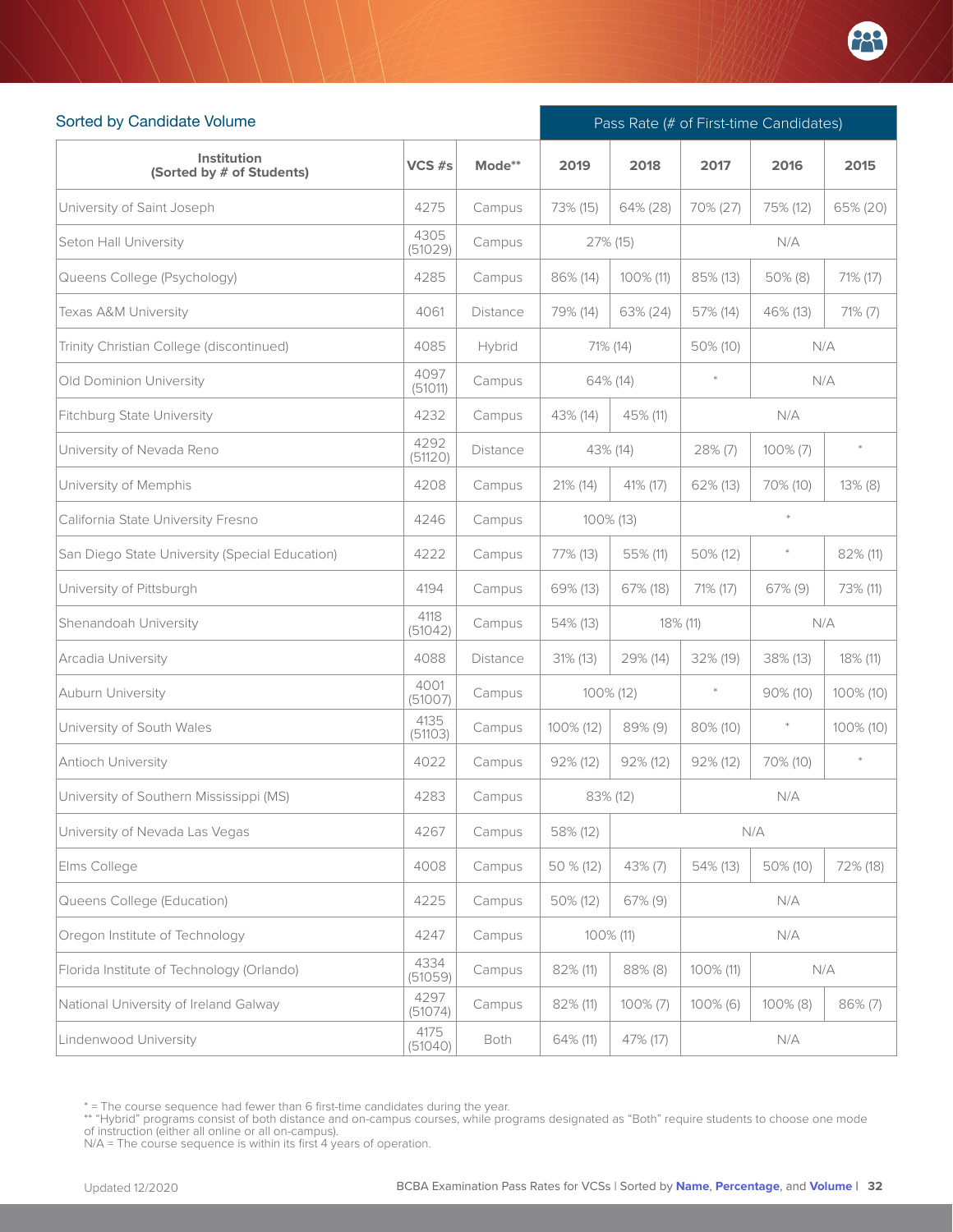

| Sorted by Candidate Volume               |                 |                 | Pass Rate (# of First-time Candidates) |             |                 |            |             |  |
|------------------------------------------|-----------------|-----------------|----------------------------------------|-------------|-----------------|------------|-------------|--|
| Institution<br>(Sorted by # of Students) | $VCS$ #s        | Mode**          | 2019                                   | 2018        | 2017            | 2016       | 2015        |  |
| Our Sunny World                          | 4079            | Both            | 64% (11)                               | 50% (8)     |                 |            | N/A         |  |
| Southern Connecticut State University    | 4258<br>(51060) | Campus          |                                        | 64% (11)    | $\ast$          | $71\% (7)$ | 50% (6)     |  |
| Bangor University (degree)               | 4335            | Campus          | $90\% (10)$                            | 83% (18)    | 78% (18)        | $71\%$ (7) | 67% (12)    |  |
| Northern Illinois University             | 4230            | Hybrid          | $90\%$ (10)                            | $33\%$ (6)  | 80% (10)        |            | N/A         |  |
| Temple University                        | 4004            | Campus          | 90% (10)                               | 86% (7)     |                 | 43% (7)    | 87% (8)     |  |
| University of Utah                       | 4260            | Campus          | 80% (10)                               | 79% (19)    | 58% (12)        | $\ast$     | N/A         |  |
| Rowan University                         | 4018            | Campus          | 70% (10)                               | 86% (7)     | 88% (17)        | 60% (15)   | 83% (12)    |  |
| University of New Mexico                 | 4121            | Campus          |                                        | 70% (10)    | $\ast$          |            | N/A         |  |
| Pennsylvania State University Harrisburg | 4011            | Campus          |                                        | 60% (10)    | 80% (15)        | 56% (9)    | 100% (12)   |  |
| Sam Houston State University             | 4179            | Campus          | 60% (10)                               |             | 47% (15)<br>N/A |            |             |  |
| University of Arizona                    | 4177            | <b>Distance</b> | 60% (10)                               | 44% (9)     | N/A             |            |             |  |
| St. Joseph's College                     | 4070            | Both            | 50% (10)                               | 50% (14)    | 38% (8)<br>N/A  |            |             |  |
| Long Island University (Post)            | 4203            | Hybrid          | 40% (10)                               | $30\%$ (10) | $63\%$ (8)      | $\ast$     | $33\%$ (6)  |  |
| Southeast Missouri State University      | 4314<br>(51160) | Distance        | 40% (10)                               |             |                 | N/A        |             |  |
| West Virginia University                 | 4214            | <b>Distance</b> |                                        | 40% (10)    |                 | N/A        |             |  |
| University of Arkansas                   | 4086            | Distance        |                                        | 30% (10)    | $\ast$          |            | N/A         |  |
| University of Massachusetts Dartmouth    | 4209<br>(51111) | Campus          | 30% (10)                               | 50% (10)    | $\ast$          | 57% (7)    | 86% (7)     |  |
| California University of Pennsylvania    | 4241            | Distance        | 20% (10)                               | 33% (6)     |                 | N/A        |             |  |
| Northern Arizona University              | 4091            | <b>Distance</b> | 20% (10)                               | 33% (12)    |                 |            | 80% (10)    |  |
| Yonsei University                        | 4165            | Campus          | $20\%$ (10)                            | 38% (8)     |                 | N/A        |             |  |
| University of British Columbia           | 4094<br>(51010) | Campus          | $100\%$ (9)                            | 88% (16)    | 92% (12)        | 78% (9)    | 100% (10)   |  |
| University of the Pacific                | 4215            | Campus          | 100% (9)                               |             |                 |            | 100% (6)    |  |
| Ohio State University                    | 4119            | Campus          |                                        | 67% (9)     |                 |            | N/A         |  |
| University of Nevada Reno                | 4322<br>(51001) | Campus          | 67% (9)                                |             | $\ast$          | 100% (8)   | 80% (10)    |  |
| California State University Stanislaus   | 4243<br>(51117) | Campus          | 56% (9)                                | 83% (6)     | 88% (8)         | $\ast$     | $100\%$ (6) |  |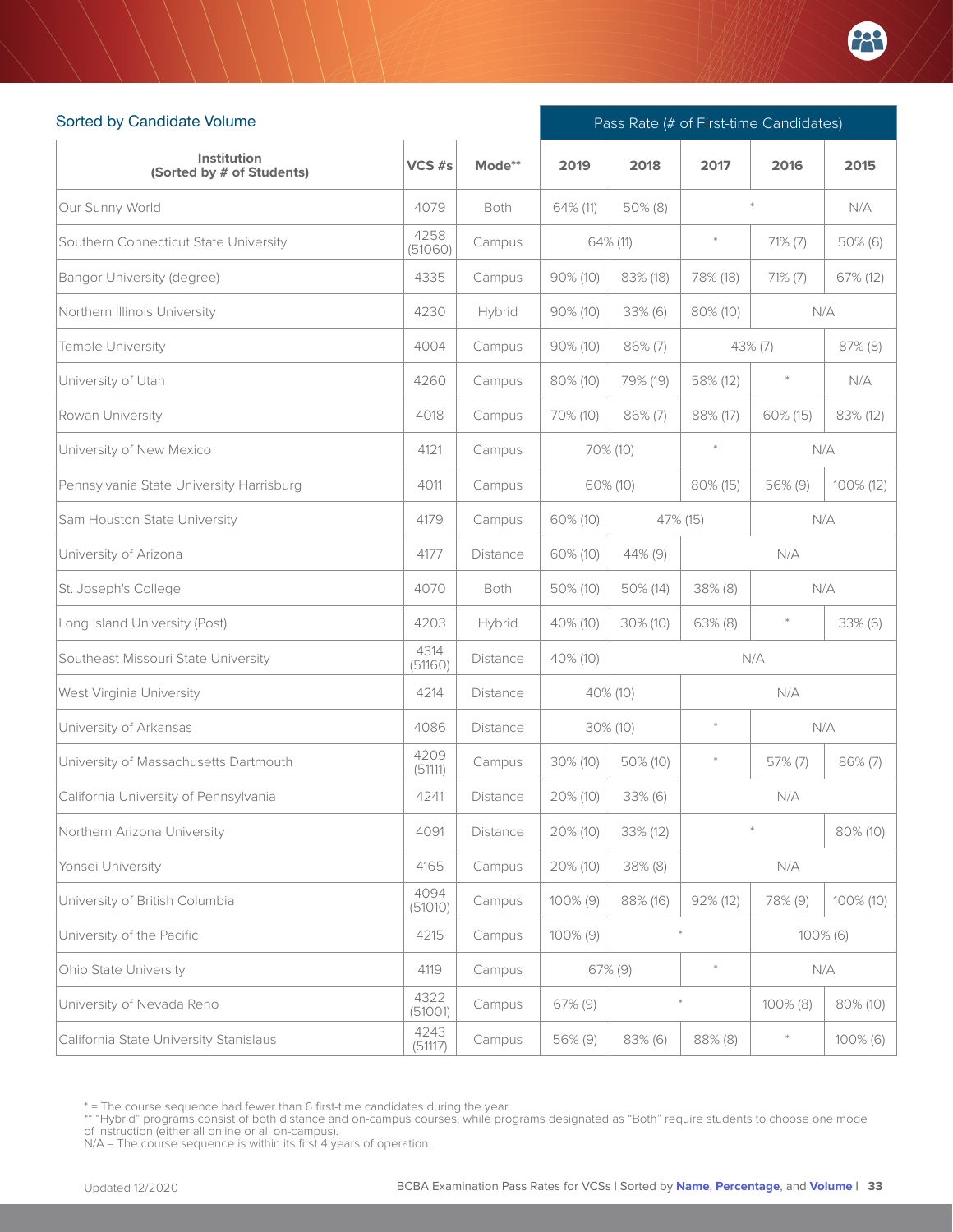

| Sorted by Candidate Volume                            |                 |          | Pass Rate (# of First-time Candidates) |             |               |            |             |
|-------------------------------------------------------|-----------------|----------|----------------------------------------|-------------|---------------|------------|-------------|
| Institution<br>(Sorted by # of Students)              | VCS #s          | Mode**   | 2019                                   | 2018        | 2017          | 2016       | 2015        |
| <b>Fresno Pacific University</b>                      | 4251            | Campus   |                                        | 56% (9)     |               | N/A        |             |
| Touro University California                           | 4303<br>(51043) | Campus   | 56% (9)                                |             |               | N/A        |             |
| University of North Florida                           | 4157            | Campus   | 56% (9)                                | $63\%$ (8)  | $\ast$        | 71% (7)    | 38% (8)     |
| Tel Aviv University                                   | 4372            | Campus   |                                        | $33\%$ (9)  |               |            | 38% (8)     |
| University of Salerno                                 | 4296            | Campus   |                                        | 33% (9)     |               | N/A        |             |
| University of Southern Maine                          | 4074            | Both     | $33\%$ (9)                             | 75% (12)    | 54% (11)      |            | 71% (7)     |
| Regis College                                         | 4047            | Campus   | 100% (8)                               | 78% (9)     | $100\% (7)$   | 89% (9)    | N/A         |
| University of Houston Clear Lake                      | 4133<br>(51124) | Campus   | $100\%$ (8)                            | $91\%$ (11) | $100\%$ (8)   | 86% (14)   | $\ast$      |
| Utah State University                                 | 4263            | Campus   |                                        | $100\%$ (8) |               |            | 88% (8)     |
| Westfield State University                            | 4180<br>(51046) | Hybrid   | 100% (8)                               | $\ast$      | $92\%$ (12)   | 90% (10)   | 92% (13)    |
| University of Nebraska                                | 4057            | Campus   | 88% (8)                                | $100\%$ (6) | $67\%$ (6)    | 100% (7)   | $100\% (7)$ |
| University of Oklahoma                                | 4040<br>(51048) | Both     |                                        | 88% (8)     | $\ast$<br>N/A |            |             |
| University of Houston Victoria                        | 4054<br>(51123) | Distance | 75% (8)                                |             | $71\% (7)$    |            | N/A         |
| University of Kent (Applied Behaviour Analysis)       | 4010<br>(51044) | Hybrid   | 75% (8)                                | 100% (8)    | 57% (7)       | $83\%$ (6) | N/A         |
| University of Rochester                               | 4003            | Campus   | 75% (8)                                | $67\%$ (9)  | 56% (9)       | $\ast$     | N/A         |
| Northeastern University                               | 4313            | Both     |                                        | $65\%$ (8)  |               | $\ast$     |             |
| Philadelphia College of Osteopathic Medicine (degree) | 4161            | Hybrid   | $63\%$ (8)                             | $83\%$ (6)  |               | $\ast$     | N/A         |
| University of Missouri Columbia                       | 4326<br>(51032) | Campus   | $63\%$ (8)                             |             |               | N/A        |             |
| Webster University                                    | 4332<br>(51012) | Distance | $63\%$ (8)                             |             |               | N/A        |             |
| Hofstra University                                    | 4218            | Campus   |                                        | 50% (8)     | $\ast$        |            | N/A         |
| Tennessee Technological University                    | 4274            | Campus   | 50% (8)                                |             |               | N/A        |             |
| Kongju National University                            | 4041            | Campus   | 25% (8)                                | $30\%$ (10) | 30% (10)      |            | N/A         |
| <b>Azusa Pacific University</b>                       | 4174            | Campus   | $13\%$ (8)                             |             |               | N/A        |             |
| <b>Baylor University</b>                              | 4084<br>(51014) | Campus   | $100\%$ (7)                            | $93\%$ (14) | 85% (7)       |            | N/A         |
| California State University Sacramento                | 4172            | Campus   | $100\% (7)$                            |             | 90% (10)      | $\ast$     | 100% (8)    |

<sup>\* =</sup> The course sequence had fewer than 6 first-time candidates during the year.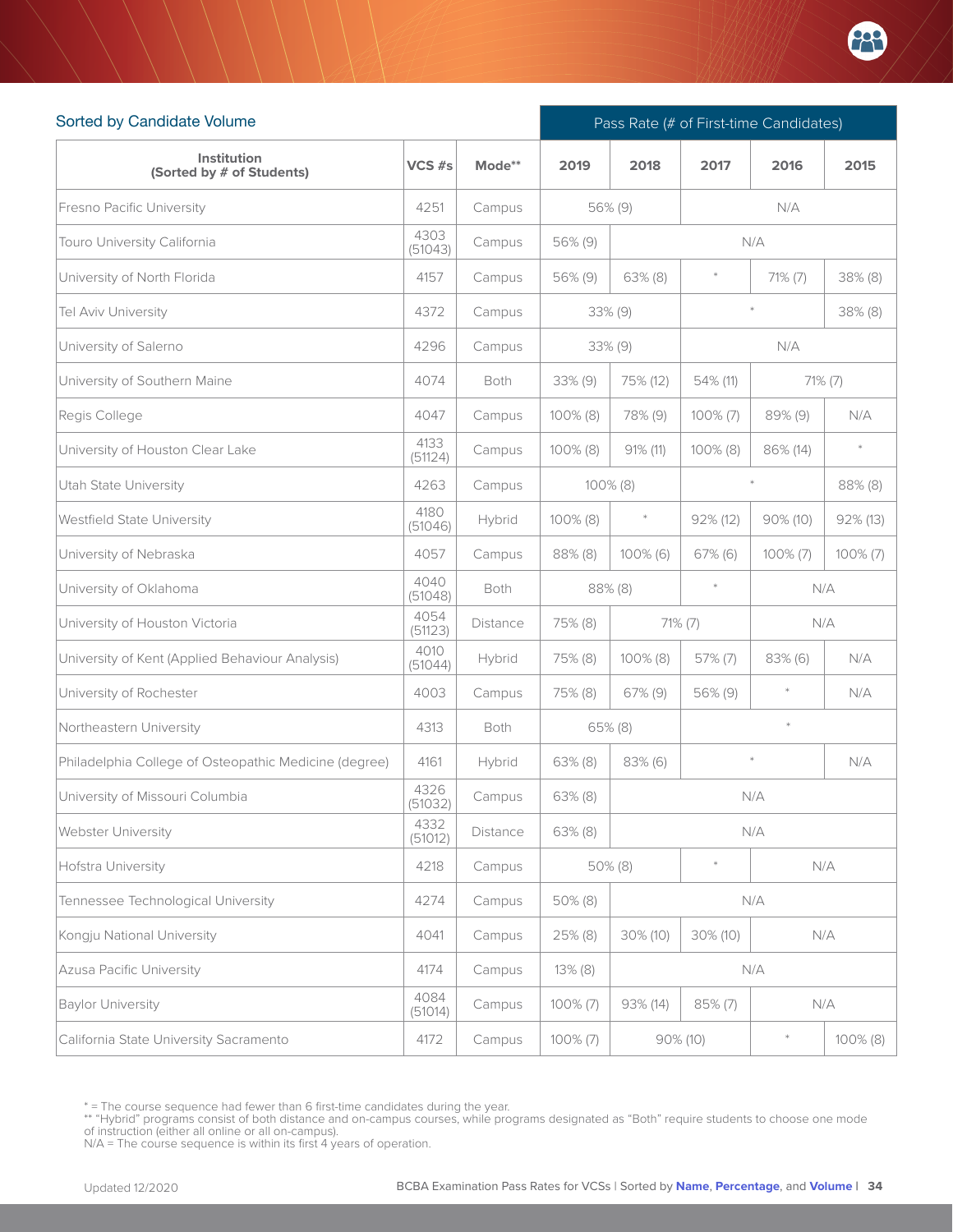

| Sorted by Candidate Volume               |                 | Pass Rate (# of First-time Candidates) |             |             |             |             |          |
|------------------------------------------|-----------------|----------------------------------------|-------------|-------------|-------------|-------------|----------|
| Institution<br>(Sorted by # of Students) | VCS #s          | Mode**                                 | 2019        | 2018        | 2017        | 2016        | 2015     |
| University of North Carolina Wilmington  | 4289<br>(51041) | Campus                                 | $100\%$ (7) | 100% (10)   |             | 100% (9)    | 88% (8)  |
| Michigan State University                | 4062<br>(51052) | <b>Distance</b>                        |             | $86\%$ (7)  | $\ast$      |             | N/A      |
| Saint Louis University                   | 4055            | Both                                   | 86% (7)     | 86% (7)     | 100% (11)   | 80% (10)    | 50% (6)  |
| University of Louisville                 | 4178<br>(51156) | Hybrid                                 | $86\%$ (7)  | $71\% (7)$  |             |             | N/A      |
| Salem State University                   | 4065            | Hybrid                                 | 71% (7)     |             | $86\%$ (7)  |             | N/A      |
| University of Ulster Coleraine           | 4352            | Campus                                 |             | $71\%$ (7)  |             | N/A         |          |
| <b>Baekseok University</b>               | 4306<br>(51008) | Campus                                 | 57% (7)     |             |             | N/A         |          |
| Gonzaga University                       | 4236            | Campus                                 |             | 57% (7)     | $\ast$      |             | N/A      |
| Montana State University Billings        | 4124            | <b>Distance</b>                        | 57% (7)     | 75% (8)     | 64% (11)    | $50\%$ (6)  | 60% (10) |
| University of Central Oklahoma           | 4098<br>(51054) | Campus                                 | 57% (7)     |             | 60% (10)    |             |          |
| University of Hawaii Manoa               | 4195            | Hybrid                                 | 43% (7)     | 100% (9)    |             |             |          |
| Jacksonville State University            | 4015<br>(51068) | Hybrid                                 | 100% (6)    | 83% (6)     | 80% (10)    | 56% (9)     |          |
| James Madison Univeristy                 | 4122            | Campus                                 | 100% (6)    | 89% (9)     | $100\%$ (6) | $100\% (7)$ | N/A      |
| Portland State University                | 4336<br>(51164) | Distance                               | 100% (6)    |             |             | N/A         |          |
| University of Auckland                   | 4063            | Campus                                 | $100\%$ (6) |             | 100% (12)   |             | $\ast$   |
| Central Washington University            | 4134            | Campus                                 | $83\%$ (6)  |             |             | N/A         |          |
| Florida Atlantic University              | 4374            | Campus                                 |             | 83% (6)     | $\ast$      | 75% (8)     | N/A      |
| <b>Grand Valley State University</b>     | 4255<br>(51039) | <b>Distance</b>                        |             | $83\%$ (6)  |             | N/A         |          |
| University of Kentucky                   | 4231            | Hybrid                                 | 83% (6)     | 100% (6)    |             |             | N/A      |
| University of Maryland Baltimore County  | 4233            | Campus                                 | 83% (6)     | $100\% (7)$ | 92% (12)    | 100% (12)   | 78% (9)  |
| University of Dublin Trinity College     | 4281            | Campus                                 |             | $67\%$ (6)  |             | $\ast$      |          |
| University of South Carolina             | 4049            | Campus                                 | $67\%$ (6)  | 50% (6)     |             |             | N/A      |
| Chapman University                       | 4184            | Campus                                 | 50% (6)     |             | 50% (10)    |             | N/A      |
| <b>Cleveland State University</b>        | 4238            | Distance                               | $50\%$ (6)  |             |             | N/A         |          |
| East Stroudsburg University              | 4300            | Distance                               |             | 33% (6)     |             | N/A         |          |

<sup>\* =</sup> The course sequence had fewer than 6 first-time candidates during the year.

<sup>\*\* &</sup>quot;Hybrid" programs consist of both distance and on-campus courses, while programs designated as "Both" require students to choose one mode<br>of instruction (either all online or all on-campus).<br>N/A = The course sequence is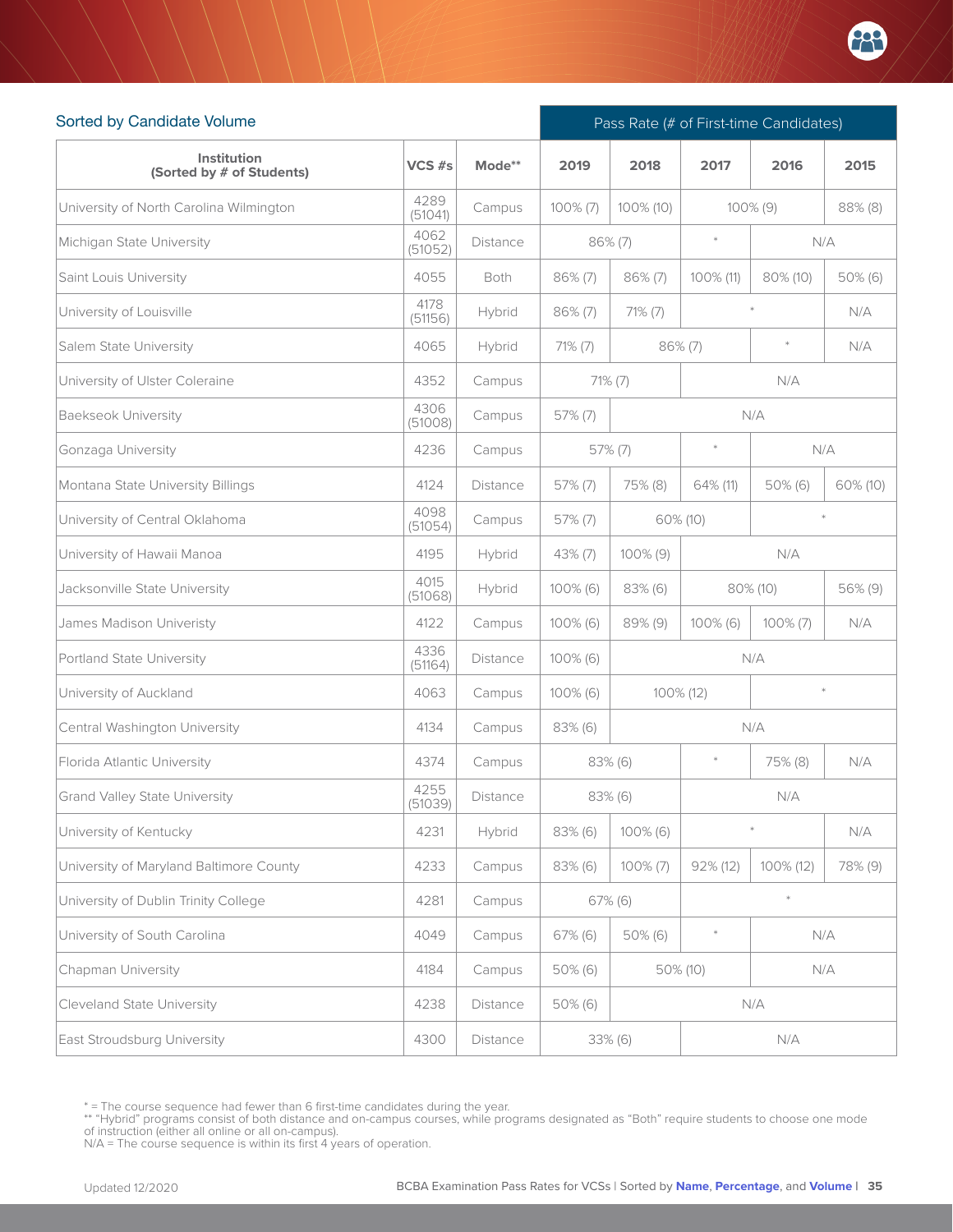

| Sorted by Candidate Volume                               |                 |                 |        | Pass Rate (# of First-time Candidates) |                           |          |              |  |  |  |
|----------------------------------------------------------|-----------------|-----------------|--------|----------------------------------------|---------------------------|----------|--------------|--|--|--|
| Institution<br>(Sorted by # of Students)                 | VCS $#s$        | Mode**          | 2019   | 2018                                   | 2017                      | 2016     | 2015         |  |  |  |
| Eastern University                                       | 4434<br>(51128) | <b>Distance</b> | $\ast$ | 43% (7)                                |                           | 82% (11) | N/A          |  |  |  |
| Kent State University                                    | 4242            | <b>Distance</b> | $\ast$ |                                        | 75% (8)                   |          | N/A          |  |  |  |
| La Sierra University                                     | 4192            | Campus          | $\ast$ |                                        | 33% (6)                   |          | N/A          |  |  |  |
| Manhattanville College                                   | 4156<br>(51087) | Campus          |        | $\ast$                                 |                           | 33% (6)  | 47% (15)     |  |  |  |
| Mercyhurst University                                    | 4100            | Both            | $\ast$ | N/A<br>$83\%$ (6)                      |                           |          |              |  |  |  |
| Mississippi State University                             | 4291            | Campus          |        | $\ast$                                 |                           | N/A      |              |  |  |  |
| Multicultural Alliance of Behavior Analysts              | 4269            | Both            | $\ast$ | N/A                                    |                           |          |              |  |  |  |
| Shippensburg University                                  | 4278            | Campus          | $\ast$ | N/A                                    |                           |          |              |  |  |  |
| St. John's University                                    | 4328            | Campus          | $\ast$ | N/A                                    |                           |          |              |  |  |  |
| Tennessee Technological University                       | 4354            | Distance        | $\ast$ | N/A                                    |                           |          |              |  |  |  |
| University of Central Missouri                           | 4353            | Distance        | $\ast$ | N/A                                    |                           |          |              |  |  |  |
| University of Florida                                    | 4265            | Campus          | $\ast$ | N/A                                    |                           |          |              |  |  |  |
| University of Manitoba                                   | 4338<br>(51079) | Campus          | $\ast$ |                                        |                           | N/A      |              |  |  |  |
| University of Tennessee                                  | 4344            | Campus          | $\ast$ |                                        |                           | N/A      |              |  |  |  |
| University of Texas Rio Grande Valley (Psychology)       | 4250<br>(51102) | Campus          |        | $\ast$                                 |                           |          | $71\%$ $(7)$ |  |  |  |
| University of Waikato                                    | 4143            | Both            | $\ast$ | 71% (7)                                |                           |          | N/A          |  |  |  |
| Whitworth University                                     | 4308<br>(51112) | Hybrid          | $\ast$ |                                        |                           | N/A      |              |  |  |  |
| ABA Centre ROSTOK                                        | 4393            | Distance        |        |                                        | ${\mathsf N}/{\mathsf A}$ |          |              |  |  |  |
| <b>ABA Training Solutions</b>                            | 4509            | Distance        |        |                                        | N/A                       |          |              |  |  |  |
| ABA-CARDP                                                | 4384            | Both            |        |                                        | N/A                       |          |              |  |  |  |
| Alcanzando                                               | 4356            | Hybrid          |        |                                        | N/A                       |          |              |  |  |  |
| American University of Beirut                            | 4506            | Both            |        |                                        | N/A                       |          |              |  |  |  |
| Association Agir et Vivre l'Autisme                      | 4446            | Campus          |        |                                        | N/A                       |          |              |  |  |  |
| Association for training in Neurodevelopment<br>MONORODI | 4261            | Campus          |        |                                        | N/A                       |          |              |  |  |  |
| Association Francaise de L'ABA                           | 4182            | Distance        |        |                                        | N/A                       |          |              |  |  |  |

<sup>\* =</sup> The course sequence had fewer than 6 first-time candidates during the year.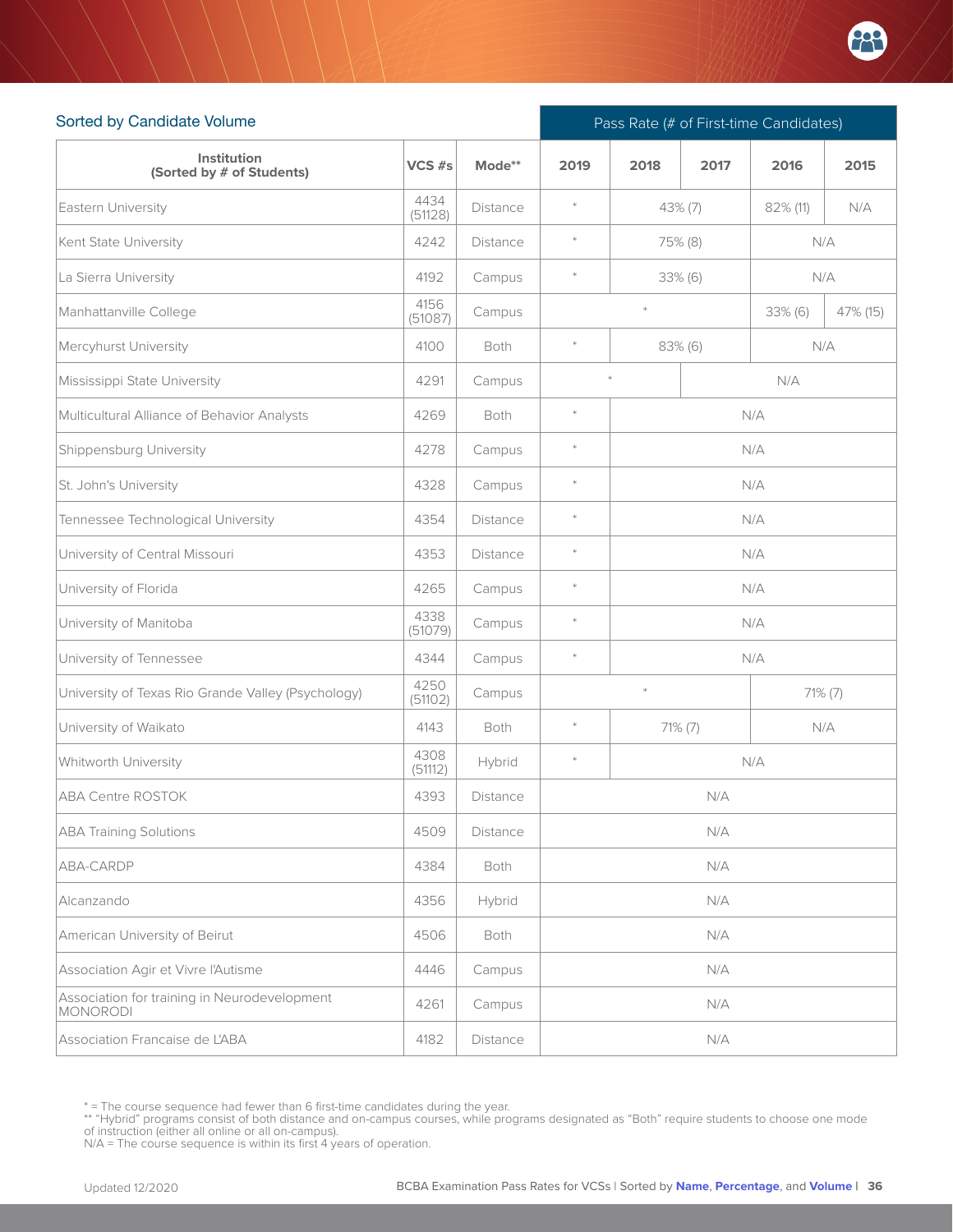

| Sorted by Candidate Volume                                                                                                                                                                         |                 |                 | Pass Rate (# of First-time Candidates) |      |      |      |      |  |
|----------------------------------------------------------------------------------------------------------------------------------------------------------------------------------------------------|-----------------|-----------------|----------------------------------------|------|------|------|------|--|
| <b>Institution</b><br>(Sorted by # of Students)                                                                                                                                                    | $VCS$ #s        | Mode**          | 2019                                   | 2018 | 2017 | 2016 | 2015 |  |
| Associations for the Advancement of Radical Behavior<br>Analysis and the Italian-American Association of<br>Behavior Analysis and Modification, and Behavioral-<br>Cognitive Therapy (AARBA-AIAMC) | 4513            | Hybrid          |                                        |      | N/A  |      |      |  |
| Assumption College                                                                                                                                                                                 | 4362<br>(51127) | Campus          |                                        |      | N/A  |      |      |  |
| Atbalsts Latvia                                                                                                                                                                                    | 4455            | <b>Both</b>     |                                        |      | N/A  |      |      |  |
| Auburn University                                                                                                                                                                                  | 4407            | Both            |                                        |      | N/A  |      |      |  |
| Azerbaijan Agdam Social College                                                                                                                                                                    | 4512            | <b>Distance</b> |                                        |      | N/A  |      |      |  |
| Bangor University (certificate)                                                                                                                                                                    | 4461            | Campus          |                                        |      | N/A  |      |      |  |
| Behavior Momentum India                                                                                                                                                                            | 4067            | Campus          |                                        |      | N/A  |      |      |  |
| Behaviour Analysis Academy                                                                                                                                                                         | 4410            | Both            |                                        |      | N/A  |      |      |  |
| Beijing Normal University                                                                                                                                                                          | 4435<br>(51104) | <b>Distance</b> |                                        |      | N/A  |      |      |  |
| Beit Berl College                                                                                                                                                                                  | 4390            | Campus          |                                        |      | N/A  |      |      |  |
| <b>Biruni University</b>                                                                                                                                                                           | 4507            | Campus          | N/A                                    |      |      |      |      |  |
| Bowling Green State University                                                                                                                                                                     | 41002           | Online          |                                        |      | N/A  |      |      |  |
| Brigham Young University                                                                                                                                                                           | 4425            | Campus          |                                        |      | N/A  |      |      |  |
| Cairn University                                                                                                                                                                                   | 4418<br>(51075) | Distance        |                                        |      | N/A  |      |      |  |
| <b>CAPPDR-SEEK</b>                                                                                                                                                                                 | 4394            | Hybrid          |                                        |      | N/A  |      |      |  |
| Central Michigan University                                                                                                                                                                        | 4223            | Campus          |                                        |      | N/A  |      |      |  |
| Chicago School of Professional Psychology                                                                                                                                                          | 4142            | Distance        |                                        |      | N/A  |      |      |  |
| Chicago School of Professional Psychology (Chicago)                                                                                                                                                | 4501            | Campus          | N/A                                    |      |      |      |      |  |
| Chicago School of Professional Psychology (Dallas)                                                                                                                                                 | 4500            | Hybrid          | N/A                                    |      |      |      |      |  |
| Chicago School of Professional Psychology (DC)                                                                                                                                                     | 4498            | Hybrid          | N/A                                    |      |      |      |      |  |
| Chicago School of Professional Psychology (IR, LA, SD)                                                                                                                                             | 4502            | Campus          |                                        |      | N/A  |      |      |  |
| Clarion University                                                                                                                                                                                 | 4492            | Distance        |                                        |      | N/A  |      |      |  |
| Clemson University (Romania)                                                                                                                                                                       | 4128            | Hybrid          |                                        |      | N/A  |      |      |  |
| College of Mount Saint Vincent                                                                                                                                                                     | 4504            | Campus          |                                        |      | N/A  |      |      |  |

<sup>\* =</sup> The course sequence had fewer than 6 first-time candidates during the year.

<sup>\*\* &</sup>quot;Hybrid" programs consist of both distance and on-campus courses, while programs designated as "Both" require students to choose one mode<br>of instruction (either all online or all on-campus).<br>N/A = The course sequence is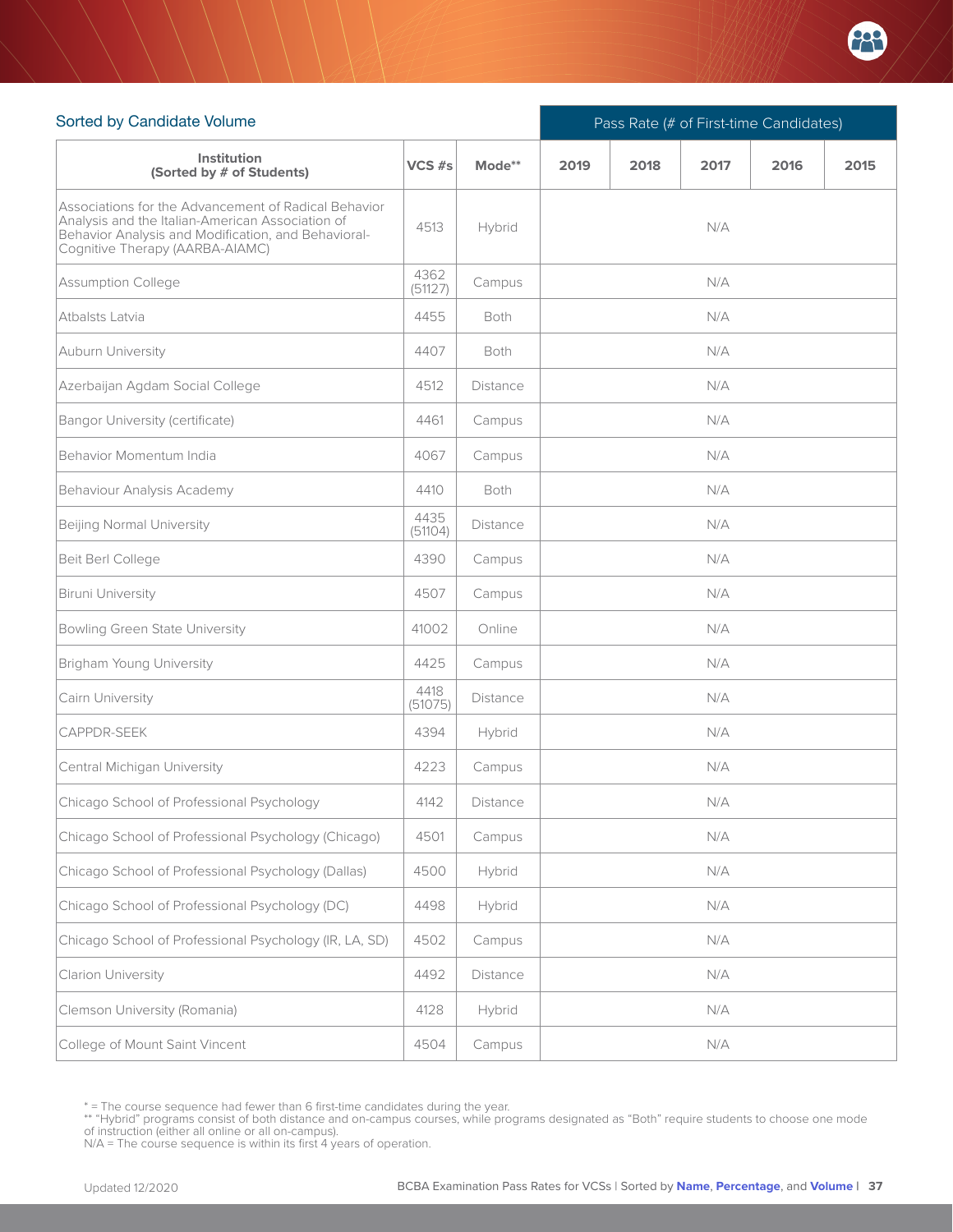

| Sorted by Candidate Volume                                     |                 |                 | Pass Rate (# of First-time Candidates) |  |     |  |  |  |  |  |
|----------------------------------------------------------------|-----------------|-----------------|----------------------------------------|--|-----|--|--|--|--|--|
| Institution<br>(Sorted by # of Students)                       | $VCS$ #s        | Mode**          | 2019<br>2018<br>2017<br>2016<br>2015   |  |     |  |  |  |  |  |
| Consorzio Universitario Humanitas                              | 4424<br>(51114) | Campus          |                                        |  | N/A |  |  |  |  |  |
| Daemen College                                                 | 4489            | <b>Distance</b> |                                        |  | N/A |  |  |  |  |  |
| Dar Al Hekma University                                        | 51098           | Campus          | N/A                                    |  |     |  |  |  |  |  |
| David Yellin Academic College of Education                     | 4330<br>(51072) | Campus          |                                        |  | N/A |  |  |  |  |  |
| Drake University                                               | 4437<br>(51129) | Campus          |                                        |  | N/A |  |  |  |  |  |
| Duquesne University                                            | 4095            | Hybrid          |                                        |  | N/A |  |  |  |  |  |
| Eastern Kentucky University                                    | 41010           | Online          |                                        |  | N/A |  |  |  |  |  |
| Eastern Michigan University                                    | 51090           | Campus          |                                        |  | N/A |  |  |  |  |  |
| Emirates College for Advanced Education                        | 4508            | Campus          |                                        |  | N/A |  |  |  |  |  |
| Eötvös Lóránd Tudományegyetem<br>(Eötvös Lóránd University)    | 41011           | Campus          |                                        |  | N/A |  |  |  |  |  |
| Faculdade INESP - Grupo Método, São Paulo                      | 4480<br>(51138) | Both            | N/A                                    |  |     |  |  |  |  |  |
| Federal University of Sao Carlos                               | 4441            | Campus          |                                        |  | N/A |  |  |  |  |  |
| Felician University                                            | 4485            | Campus          |                                        |  | N/A |  |  |  |  |  |
| Florida International University                               | 4516            | Campus          |                                        |  | N/A |  |  |  |  |  |
| Francis Marion University                                      | 4468            | <b>Distance</b> |                                        |  | N/A |  |  |  |  |  |
| Griffith University                                            | 51069           | Online          |                                        |  | N/A |  |  |  |  |  |
| Griffith University                                            | 51170           | Online          |                                        |  | N/A |  |  |  |  |  |
| Hebrew University of Jerusalem                                 | 4339            | Campus          |                                        |  | N/A |  |  |  |  |  |
| Hong Kong Association for Behavior Analysis                    | 4481            | Campus          | N/A                                    |  |     |  |  |  |  |  |
| Institute for Accessibility Development<br>Tsinghua University | 51037           | Hybrid          | N/A                                    |  |     |  |  |  |  |  |
| Instituto Walden 4                                             | 4342            | N/A             | N/A                                    |  |     |  |  |  |  |  |
| Kean University                                                | 4370            | Campus          | N/A                                    |  |     |  |  |  |  |  |
| Kibbutzim College                                              | 4239<br>(51125) | Campus          |                                        |  | N/A |  |  |  |  |  |
| Konrad Lorenz University                                       | 4470            | Campus          |                                        |  | N/A |  |  |  |  |  |
| Kore University - IESCUM                                       | 4360            | Campus          |                                        |  | N/A |  |  |  |  |  |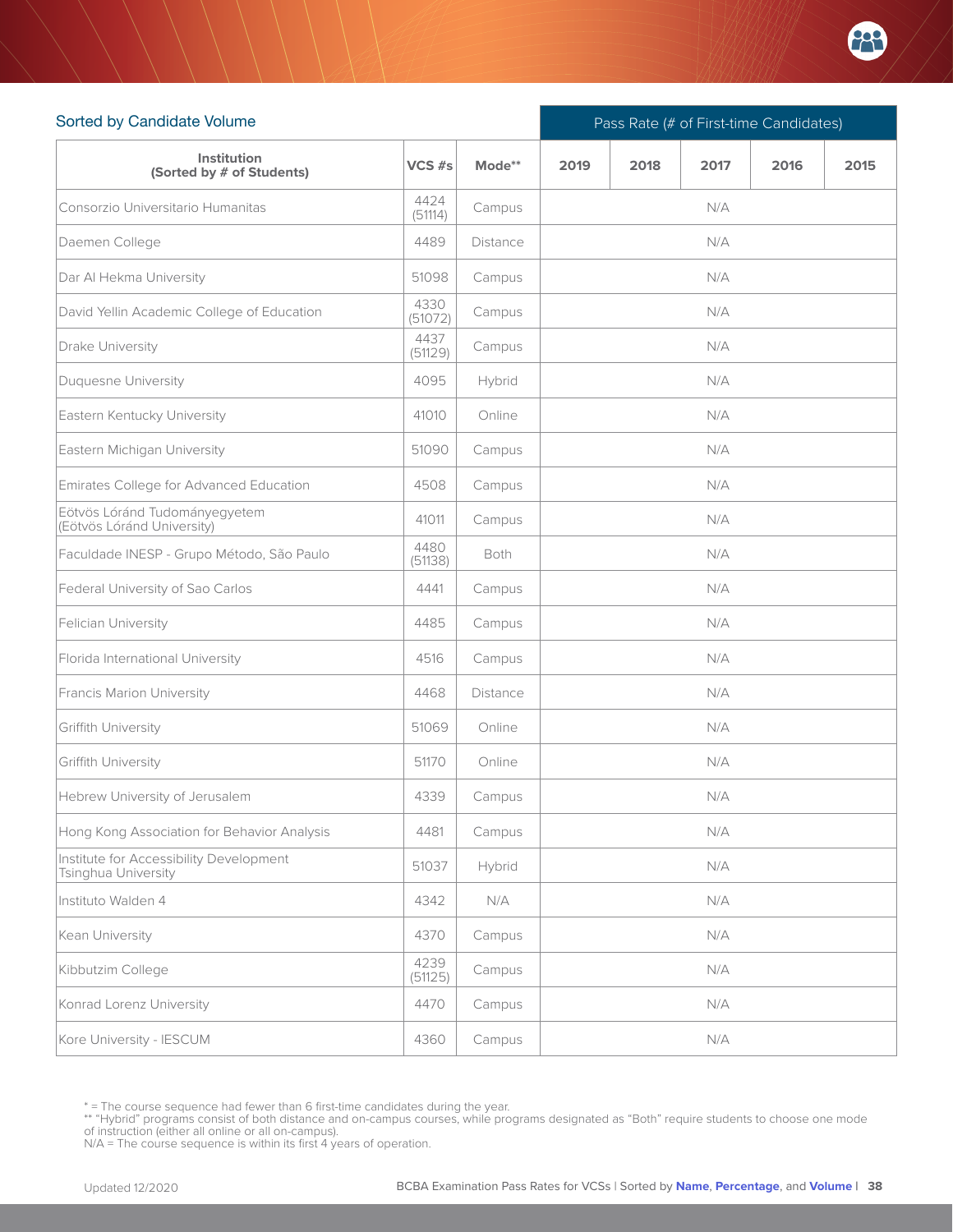

| Sorted by Candidate Volume                                                        |                 |                 | Pass Rate (# of First-time Candidates) |      |      |      |      |  |  |
|-----------------------------------------------------------------------------------|-----------------|-----------------|----------------------------------------|------|------|------|------|--|--|
| Institution<br>(Sorted by # of Students)                                          | VCS #s          | Mode**          | 2019                                   | 2018 | 2017 | 2016 | 2015 |  |  |
| Kutztown University of Pennsylvania                                               | 4443            | <b>Distance</b> |                                        |      | N/A  |      |      |  |  |
| Lehigh University                                                                 | 4408            | Both            |                                        |      | N/A  |      |      |  |  |
| Long Island University (Brooklyn)                                                 | 4252            | Campus          |                                        |      | N/A  |      |      |  |  |
| Louisiana State University                                                        | 4219            | Campus          | N/A                                    |      |      |      |      |  |  |
| Loyola Marymount University                                                       | 4465<br>(51023) | <b>Distance</b> |                                        |      | N/A  |      |      |  |  |
| Malta College of Arts, Science, & Technology                                      | 4510            | Campus          |                                        |      | N/A  |      |      |  |  |
| Marian University                                                                 | 51115           | Online          |                                        |      | N/A  |      |      |  |  |
| Marquette University                                                              | 4503            | Campus          |                                        |      | N/A  |      |      |  |  |
| Mary Baldwin University                                                           | 4201            | Campus          |                                        |      | N/A  |      |      |  |  |
| Masaryk University                                                                | 4402            | Campus          |                                        |      | N/A  |      |      |  |  |
| Mercy College                                                                     | 4198            | Campus          |                                        |      | N/A  |      |      |  |  |
| Michigan School of Professional Psychology                                        | 4426            | Campus          | N/A                                    |      |      |      |      |  |  |
| Michigan State University                                                         | 4367<br>(51051) | Hybrid          |                                        |      | N/A  |      |      |  |  |
| Missouri State University                                                         | 4422            | Campus          |                                        |      | N/A  |      |      |  |  |
| Monash University                                                                 | 4450<br>(51150) | Hybrid          |                                        |      | N/A  |      |      |  |  |
| Monmouth University                                                               | 4132            | <b>Distance</b> |                                        |      | N/A  |      |      |  |  |
| Moscow Centre of Pedagogy and Psychology                                          | 4363            | Both            |                                        |      | N/A  |      |      |  |  |
| Moscow Institute of Psychoanalysis                                                | 4075            | Distance        |                                        |      | N/A  |      |      |  |  |
| Murray State University                                                           | 51027           | Both            |                                        |      | N/A  |      |      |  |  |
| National Changhua University of Education<br>(College of Extension Education)     | 4457            | Both            |                                        |      | N/A  |      |      |  |  |
| National Changhua University of Education<br>(Graduate Institute of Rehabilition) | 4220            | Both            |                                        |      | N/A  |      |      |  |  |
| National Louis University (EdS in ABA)                                            | 4448            | Hybrid          |                                        |      | N/A  |      |      |  |  |
| National Louis University (MS in ABA)                                             | 4447            | Hybrid          |                                        |      | N/A  |      |      |  |  |
| National Pingtung University                                                      | 4486            | Campus          |                                        |      | N/A  |      |      |  |  |
| Northeastern University (Applied Psychology)                                      | 4366<br>(51020) | Distance        |                                        |      | N/A  |      |      |  |  |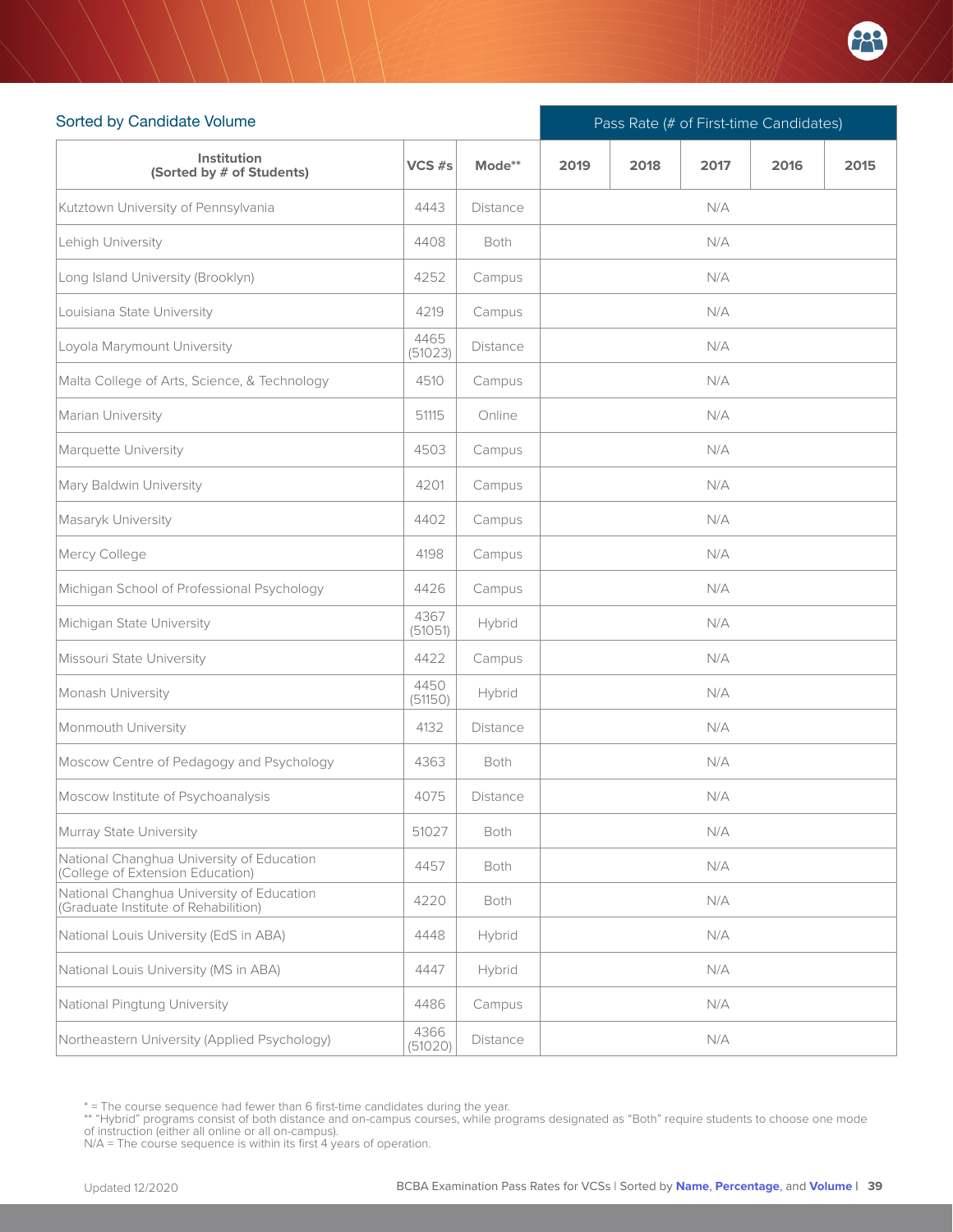

| Sorted by Candidate Volume                                        |                 |             | Pass Rate (# of First-time Candidates) |      |      |      |      |  |  |
|-------------------------------------------------------------------|-----------------|-------------|----------------------------------------|------|------|------|------|--|--|
| Institution<br>(Sorted by # of Students)                          | VCS #s          | Mode**      | 2019                                   | 2018 | 2017 | 2016 | 2015 |  |  |
| Northern Kentucky University                                      | 4348            | Hybrid      |                                        |      | N/A  |      |      |  |  |
| Northern Vermont University-Johnson                               | 4476            | Both        |                                        |      | N/A  |      |      |  |  |
| Nova Southeastern University<br>(Doctorate in Special Education)) | 4167            | Hybrid      |                                        |      | N/A  |      |      |  |  |
| Nova Southeastern University (MS in Child Protection))            | 4439            | Distance    | N/A                                    |      |      |      |      |  |  |
| Oklahoma State University                                         | 4155            | Campus      |                                        |      | N/A  |      |      |  |  |
| Oslo and Akershus University College<br>of Applied Sciences       | 4488            | Campus      |                                        |      | N/A  |      |      |  |  |
| Pepperdine University                                             | 4414            | Both        |                                        |      | N/A  |      |      |  |  |
| Philadelphia College of Osteopathic Medicine<br>(coursework only) | 4160            | Distance    |                                        |      | N/A  |      |      |  |  |
| Pittsburg State University                                        | 4490            | Campus      |                                        |      | N/A  |      |      |  |  |
| Purdue University                                                 | 4491<br>(51139) | Distance    |                                        |      | N/A  |      |      |  |  |
| Pusan National University                                         | 4388            | Campus      |                                        |      | N/A  |      |      |  |  |
| Qingdao University                                                | 4454            | Distance    | N/A                                    |      |      |      |      |  |  |
| Quachita Baptist University                                       | 51135           | <b>Both</b> |                                        |      | N/A  |      |      |  |  |
| Regis College                                                     | 4514<br>(51165) | Distance    |                                        |      | N/A  |      |      |  |  |
| Reykjavík University                                              | 4089            | Campus      |                                        |      | N/A  |      |      |  |  |
| Rollins College                                                   | 4375            | Campus      |                                        |      | N/A  |      |      |  |  |
| Saint Joseph's University (Special Education)                     | 4497            | Online      |                                        |      | N/A  |      |      |  |  |
| San Diego State University<br>(Counseling and School Psychology)  | 4487            | Campus      |                                        |      | N/A  |      |      |  |  |
| SEEK Applied Behavior Analysis Association-Taiwan                 | 4395            | Hybrid      | N/A                                    |      |      |      |      |  |  |
| Simmons University                                                | 4483<br>(51140) | Distance    |                                        |      | N/A  |      |      |  |  |
| Slippery Rock University of Pennsylvania                          | 4478            | Distance    |                                        |      | N/A  |      |      |  |  |
| State University of New York College at New Paltz                 | 4482<br>(51145) | Both        |                                        |      | N/A  |      |      |  |  |
| Stockholm University                                              | 4475            | Campus      |                                        |      | N/A  |      |      |  |  |
| SWPS University of Social Sciences and Humanities                 | 4368            | Campus      |                                        |      | N/A  |      |      |  |  |
| Texas Tech University                                             | 4460            | Hybrid      |                                        |      | N/A  |      |      |  |  |

<sup>\* =</sup> The course sequence had fewer than 6 first-time candidates during the year.

<sup>\*\* &</sup>quot;Hybrid" programs consist of both distance and on-campus courses, while programs designated as "Both" require students to choose one mode<br>of instruction (either all online or all on-campus).<br>N/A = The course sequence is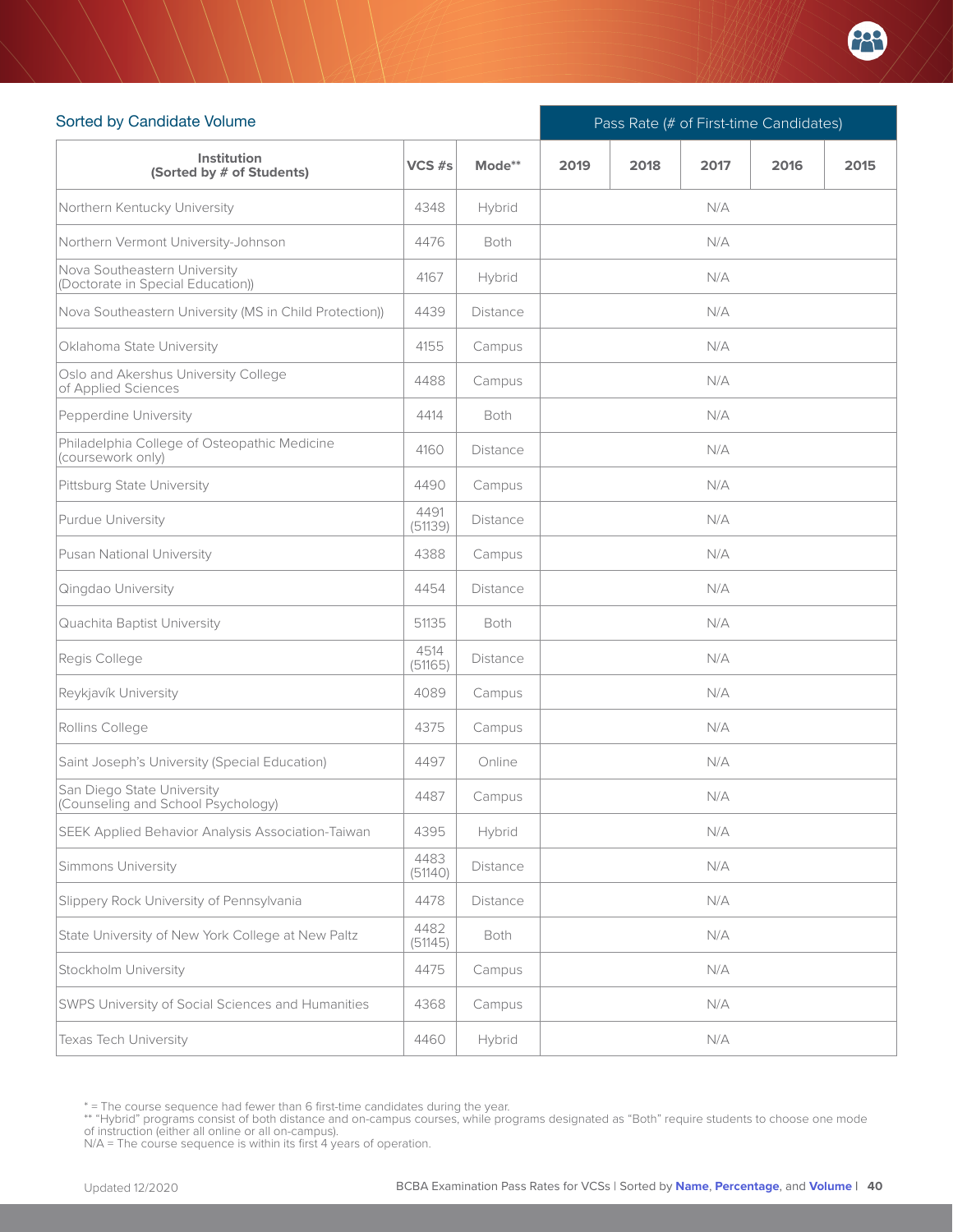

| Sorted by Candidate Volume                      |                 |                 | Pass Rate (# of First-time Candidates) |  |     |  |  |  |  |  |
|-------------------------------------------------|-----------------|-----------------|----------------------------------------|--|-----|--|--|--|--|--|
| Institution<br>(Sorted by # of Students)        | $VCS$ #s        | Mode**          | 2019<br>2018<br>2017<br>2016<br>2015   |  |     |  |  |  |  |  |
| Touro College                                   | 4464            | Campus          |                                        |  | N/A |  |  |  |  |  |
| Touro University Nevada                         | 51071           | Campus          |                                        |  | N/A |  |  |  |  |  |
| Trinity Christian College (new)                 | 4453<br>(51130) | Hybrid          | N/A                                    |  |     |  |  |  |  |  |
| Universidad Autónoma de Chile                   | 4401            | Campus          |                                        |  | N/A |  |  |  |  |  |
| Universidad Compultense De Madrid               | 4466            | Distance        |                                        |  | N/A |  |  |  |  |  |
| Universidad del Istmo de Guatemala              | 4469            | Campus          |                                        |  | N/A |  |  |  |  |  |
| Universidad Iberoamericana                      | 4428            | <b>Distance</b> |                                        |  | N/A |  |  |  |  |  |
| Universidade de São Paulo                       | 4387            | Campus          |                                        |  | N/A |  |  |  |  |  |
| Universidade Estadual de Londrina               | 4442            | Campus          |                                        |  | N/A |  |  |  |  |  |
| University of Alabama in Huntsville             | 51031           | Online          |                                        |  | N/A |  |  |  |  |  |
| University of California Riverside              | 4494            | Campus          |                                        |  | N/A |  |  |  |  |  |
| University of Central Florida                   | 4515            | Both            |                                        |  | N/A |  |  |  |  |  |
| University of Colorado Springs                  | 41008           | Both            |                                        |  | N/A |  |  |  |  |  |
| University of Dayton                            | 51030           | Online          |                                        |  | N/A |  |  |  |  |  |
| University of Dublin Trinity College            | 4381            | Campus          |                                        |  | N/A |  |  |  |  |  |
| University of Gdansk                            | 4340            | Campus          |                                        |  | N/A |  |  |  |  |  |
| University of Illinois                          | 4058            | Campus          |                                        |  | N/A |  |  |  |  |  |
| University of lowa                              | 4409            | Distance        |                                        |  | N/A |  |  |  |  |  |
| University of Kansas                            | 4432<br>(51016) | Campus          |                                        |  | N/A |  |  |  |  |  |
| University of Kansas                            | 4433<br>(51017) | Distance        |                                        |  | N/A |  |  |  |  |  |
| University of Kent (Positive Behaviour Support) | 4427<br>(51044) | Hybrid          | N/A                                    |  |     |  |  |  |  |  |
| University of Lille                             | 4101            | Campus          |                                        |  | N/A |  |  |  |  |  |
| University of Miami                             | 4459<br>(51005) | Campus          |                                        |  | N/A |  |  |  |  |  |
| University of Michigan - Dearborn               | 4451            | Campus          |                                        |  | N/A |  |  |  |  |  |
| University of Minnesota                         | 4471            | Campus          |                                        |  | N/A |  |  |  |  |  |

<sup>\* =</sup> The course sequence had fewer than 6 first-time candidates during the year.